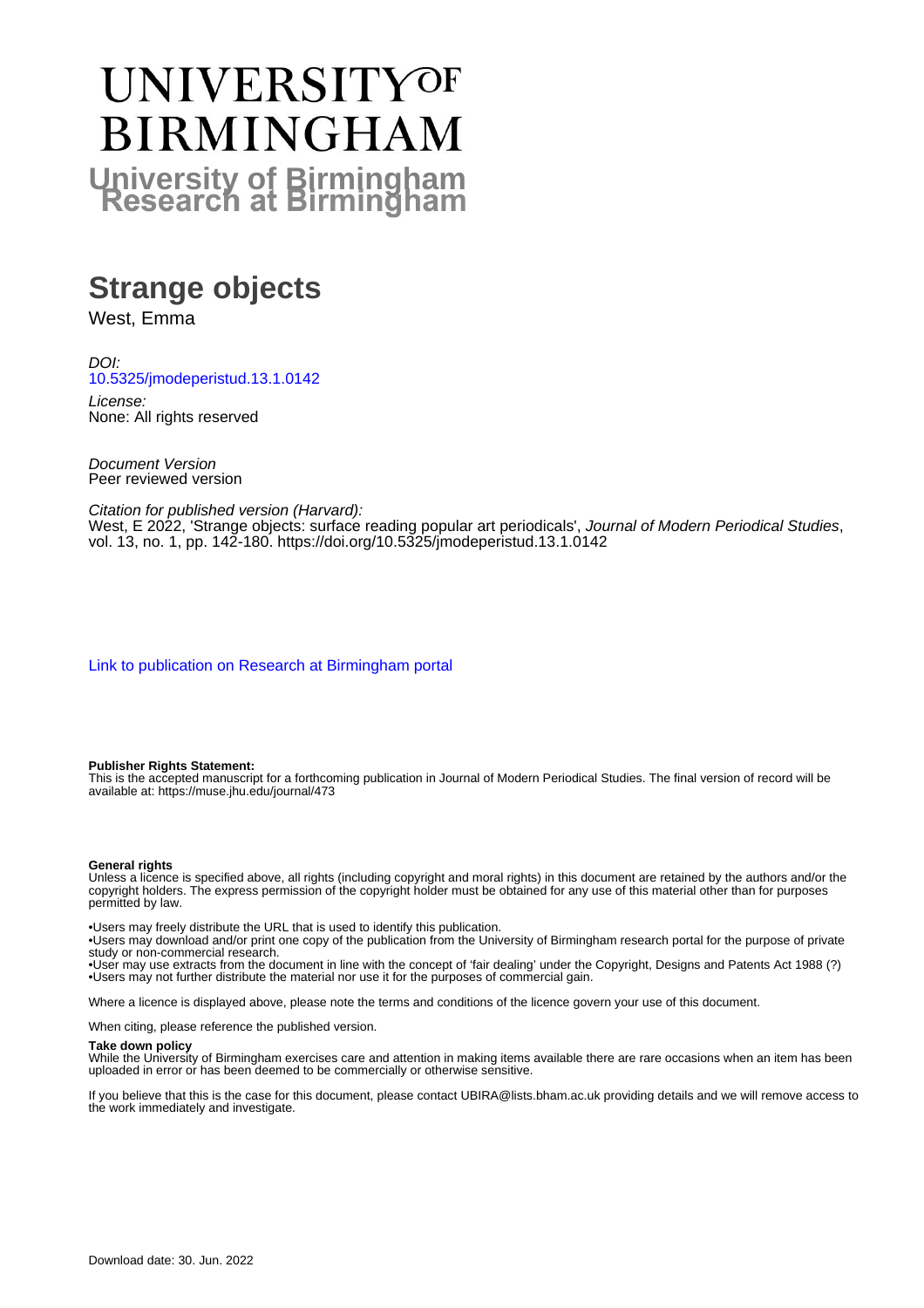#### Strange Objects: Surface Reading Popular Art Periodicals

Emma West

Abstract: Drawing on a private collection of popular British art periodicals from the 1920s to the 1950s, loaned to me during the COVID-19 pandemic, this article explores different ways of reading these magazines' visual and verbal contents. It takes the unique circumstances of the pandemic—inability to travel, or to access libraries and archives—and asks what we can learn from reading such magazines in isolation. Designed as an "experiment," it foregrounds acts of questioning and of description, placing an emphasis on curiosity and open-ended enquiry. Inspired by Sharon Marcus and Stephen Best's ideas around "surface reading," I use the collection to develop a taxonomy of image-text interactions in art periodicals such as The Studio, Colour, Drawing and Design, The Art Gallery, and Modern Masterpieces. To examine how these interactions worked in practice, I focus on The Artist (1931-present). Using creative-critical approaches, including my own practice as a watercolorist, I examine how didactic pairings of words and images helped to teach an amateur audience how to create their own art. Throughout, I seek not just to introduce readers to a new set of magazines, but to question what modes of enquiry and forms of expression constitute "proper knowledge" in periodical studies.

Keywords art periodicals; surface reading; word-image studies; art education; The Artist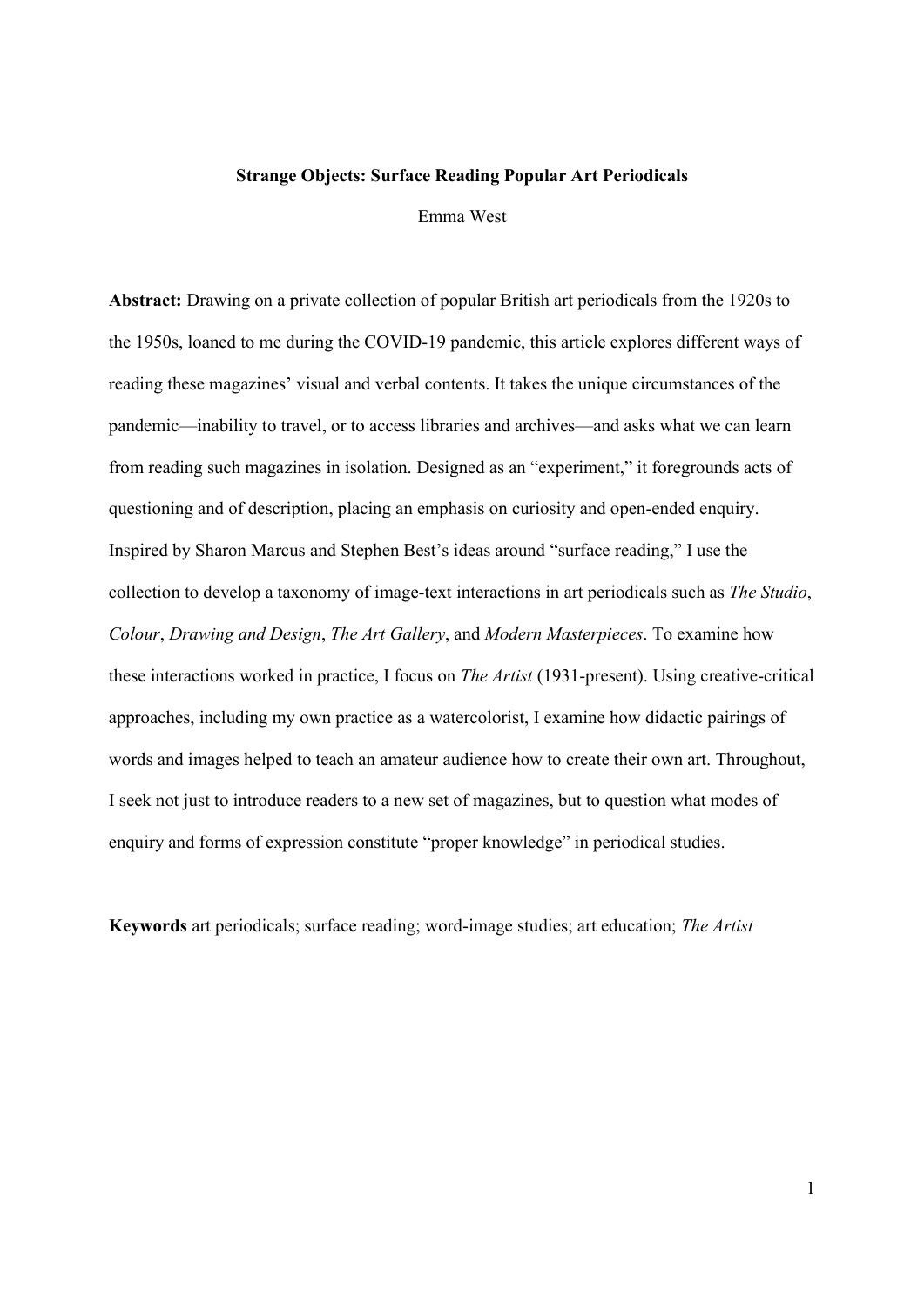## Introduction

This article is the result of an extraordinary coincidence. In early 2020, my partner stumbled across a post on Twitter advertising several dozen art and design magazines from the 1920s to the 1950s. By the time we saw the post, the owner had already been inundated with requests. We didn't think we had a chance. But the owner miraculously got in touch—and even more miraculously, they only lived 5 minutes away. Just before lockdown we managed to meet with Steve Dimmick and Anna Butterfield to view their remarkable collection (fig. 1). Anna and her family found the magazines while clearing out a relative's attic. Stored in a suitcase, presumably for at least 60 years, they were in remarkably good condition. The magazines were initially lent to me for a month; the plan was (and still is) to donate them to a university archive. Over a year later, and after three national lockdowns, the magazines are still in my possession. They've been my companions at a time when getting to libraries and archives has been impossible. Yet unlike my usual trips to an archive, when I know what I am looking for, these magazines were an unexpected gift. I had no agenda, no expectations, no existing argument to bolster. I could be curious, reading with an open mind. In Patrick Collier's words, it's been an opportunity to

withhold judgment and read the contents of a periodical, for as long as possible, in the fashion recommended by Margaret Cohen: as a strange object whose codes exceed the ones we are equipped to see, as a potential source of new critical inquiries and conversations rather than as a window onto preexisting, valued critical categories.<sup>1</sup>

As Katja Lee and Hannah McGregor put it, I could "read first and allow the object to emerge," reading "not in service of finding but, rather, of discovering."<sup>2</sup>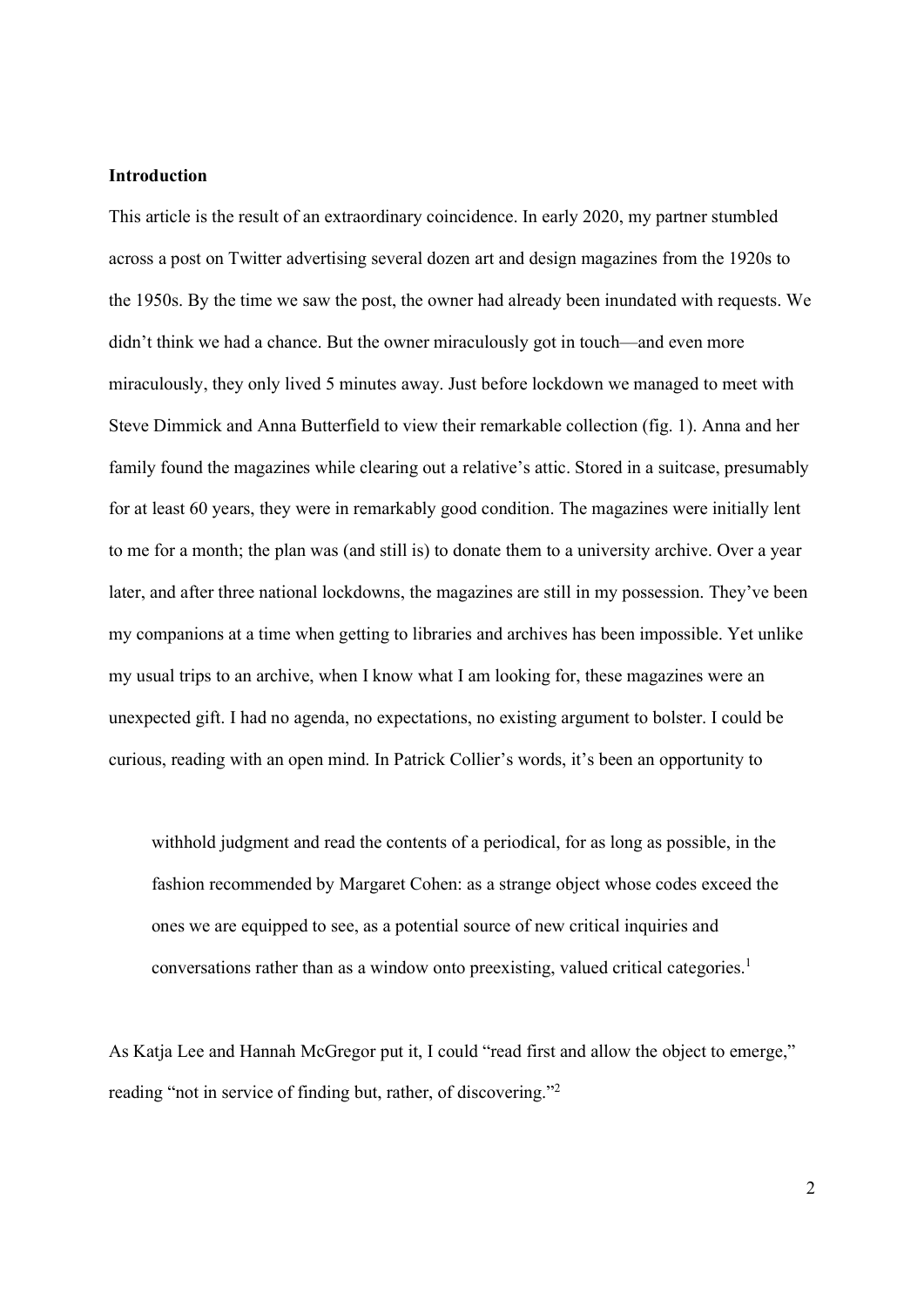<insert figure 1 here, quarter page, color>

What follows is a personal account of a year of open-ended enquiry. Its blend of the autobiographical and the scholarly, the creative and the critical, is inspired by recent interventions in modernist studies (Luke Seaber and Michael Shallcross's "The Trouble with Modernism: A Dialogue" and its responses), periodical studies (Katja Lee and Hannah McGregor's Modernism/modernity Print Plus cluster, "Reading the Modern Magazine in an Interdisciplinary Humanities Lab"), and literary studies (Sharon Best and Stephen Marcus's special issue of *Representations*, "The Way We Read Now").<sup>3</sup> Although this essay is published in my name, it is the product of several years' worth of collaborations and conversations about magazine methodologies with my co-editor Brittany Moster Bergonzi, staff and students at the University of Birmingham, and participants in our interdisciplinary Ways of Reading magazine workshops for postgraduates and early-career researchers from across the United Kingdom. Like those workshops, this essay seeks to pose questions as much as—if not more than—providing answers. It seeks, in the words of feminist ethnographer Maria do Mar Pereira, "not just to generate more knowledge but also, and centrally, to question and transform existing modes, frameworks and institutions of knowledge production."<sup>4</sup> Like the contributors to Lee and McGregor's "Reading the Modern Magazine," I draw on creative-critical and auto/biographical approaches; in doing so, I seek to question what modes of enquiry and forms of expression constitute "proper knowledge" in periodical studies.<sup>5</sup> Is it possible to offer readings which do not make recourse to "preexisting, valued critical categories" but instead identify "new critical inquiries and conversations"?<sup>6</sup>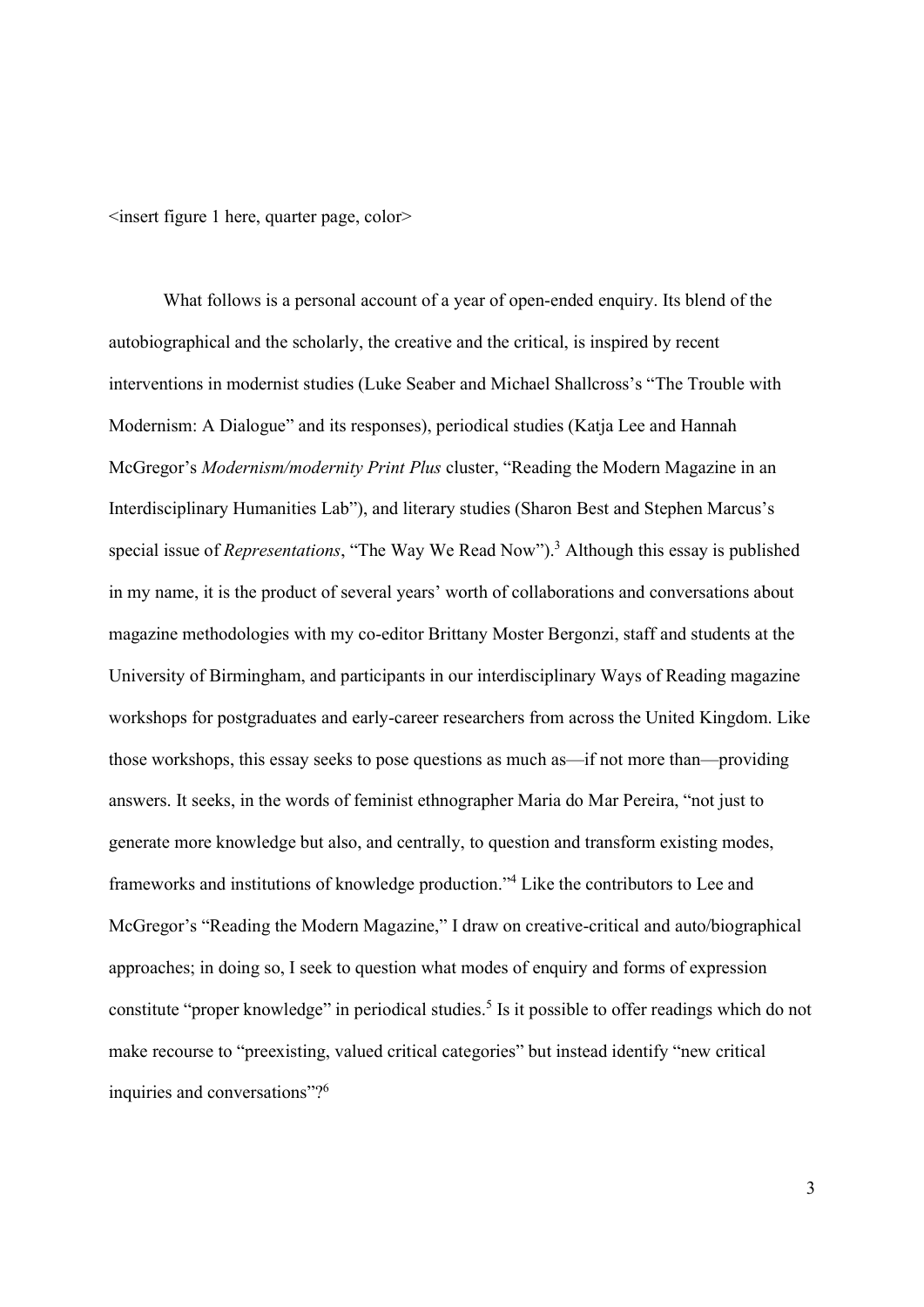In their introduction to "The Way We Read Now," Sharon Marcus and Stephen Best lay out the different approaches loosely collected under the umbrella term "surface reading." One of the approaches, as advocated by the critic Marc Angenot, is the "location of patterns that exist within and across texts." "In this type of surface reading," Marcus and Best write, "the critic becomes an anatomist breaking down texts or discourses into their components, or a taxonomist arranging and categorizing texts into larger groups."<sup>7</sup> In this article, I too become a taxonomist, arranging and categorizing image-text interactions in these art periodicals. I open with the first catalog of what I'm calling the "Butterfield Collection," intended as a resource for future users of the collection (talks are ongoing with a UK university archive) or those who wish to access these titles in other repositories. I then give a brief overview of the British art periodical landscape, before developing a taxonomy of encounters between words and images in interwar art periodicals. These encounters are specific to the magazines in the collection, but they also describe relationships that occur in art periodicals elsewhere. I hope that this taxonomy will prove a useful starting point which others can take up, add to, and amend. Having explored a range of image-text encounters, the article concludes with a case study of The Artist, the magazine best represented in the Butterfield Collection. It examines the magazine's use of didactic image-text encounters, designed to teach readers how to improve their technique in a variety of mediums. Incorporating elements of my own creative practice as an amateur watercolorist, I consider how *The Artist* works as a teaching aid, utilizing the technology of the illustrated periodical to supplement or even replace in-person art tuition.

#### Catalog: The Butterfield Collection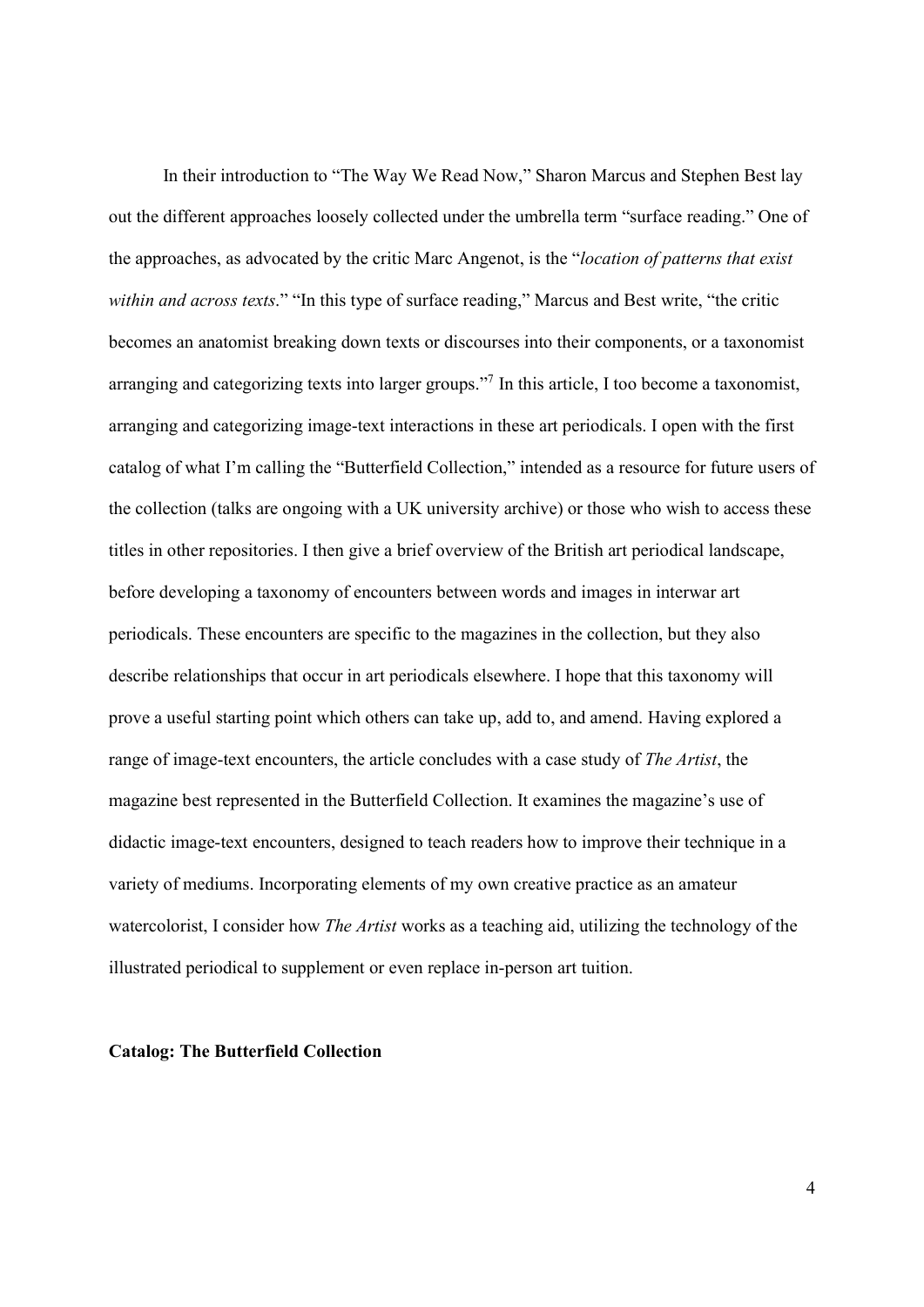I've used the term the "Butterfield Collection" here to denote the fact that these periodicals were amassed by a single individual and stored as a single collection for over 60 years.<sup>8</sup> There are 76 art magazines in the collection: a single issue of Drawing and Design (November 1924) and The Art Gallery (Spring 1931); 2 issues each of The Studio and Colour (both December 1928 and January 1929); 8 issues of Modern Masterpieces (circa 1935); and 62 issues of The Artist, from April 1931 to December 1952. They are accompanied by a special issue of Design for To-Day (July 1933), a BBC Talks pamphlet, and a promotional pamphlet for the British & Dominions School of Drawing. Apart from *The Studio* and *Colour*, these periodicals have attracted almost no critical attention.<sup>9</sup> The collection represents a wide range of aims, approaches, and target audiences, sketched briefly below:

<insert figure 2 here, quarter page, color>

The Studio (1893-1964). Monthly, 2 shillings. Subtitled "A Magazine of Fine and Applied Art," The Studio was the leading art magazine in Britain; French and American editions were also available.<sup>10</sup> It included reviews, articles, surveys, announcements, and notes on the international art world; many articles acted as a primer for the arts of different nations. Anthony Burton described *The Studio* as an "important international mediator of the new tendencies in art."<sup>11</sup> The magazine was heavily illustrated, typically featuring around 6 full-page color plates or "supplements," printed separately and bound in. Other images—at least in the issues in the Butterfield Collection—were printed in black and white (fig. 2). Images are prioritized throughout these issues: there are several purely photographic double-page spreads, presented without accompanying text. Complete or partial runs of *The Studio* are held in many public and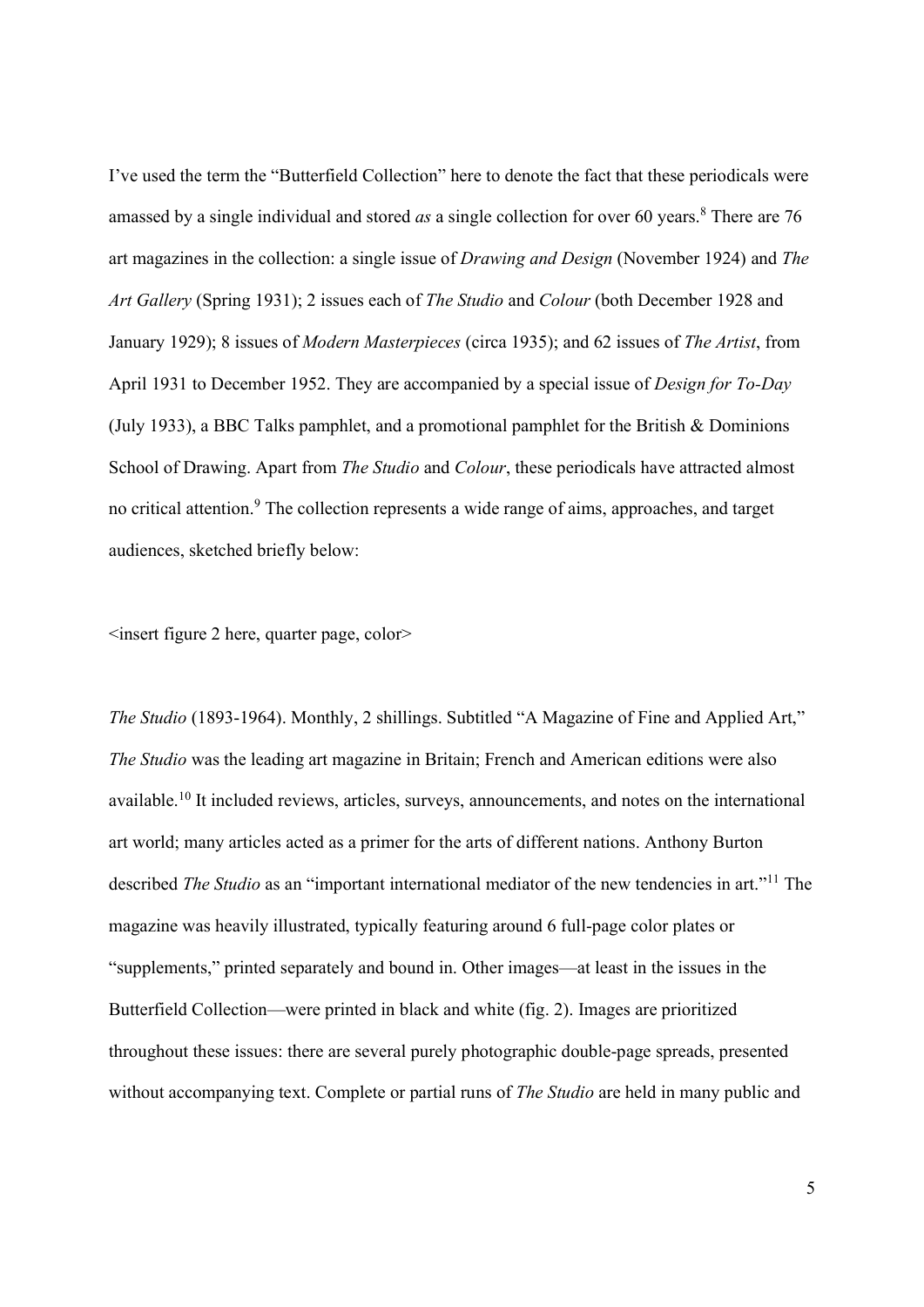university libraries across the world. Digitized issues are available at Art History Research Net (1893-1924) and, in the US, at the HathiTrust Digital Library (1893-1926).

 $\leq$ insert figure 3 here, quarter page, color $\geq$ 

Colour (1914-1932). Monthly, 2 shillings. Subtitled "The most fascinating Magazine in the World," this art miscellany presented a mix of fiction, poetry, reviews, and articles about art. Emphasis was placed on color reproductions: in the issues in the Butterfield Collection, the number of color pictures included are advertised on the front cover. Throughout, artworks are reproduced in both color and black and white; in general, one large image was showcased on each page (fig. 3). Described by Ysanne Holt as "a less experimental, more commercial version of Rhythm and Blue Review,"<sup>12</sup> Colour is available at many libraries in the United Kingdom, the United States, Canada, and Australia. Digitized issues are available at Art History Research Net (1914-24) or, in the United States, at the HathiTrust Digital Library (1914-22).

<insert figure 4 here, quarter page, color>

The Art Gallery (1929-1931). Quarterly, sixpence. Based on the single issue (Spring 1931) in the Butterfield Collection, the magazine represented a strange combination of an art miscellany and a commercial catalog. Its tagline, "TO BRING THE ARTS INTO EVERYDAY LIFE," echoed that of the Arts League of Service (1919-1937), but there appears to be no connection between the magazine and the arts organization.<sup>13</sup> Advertisements for art prints were featured alongside biographies of contemporary artists, notes, reviews, fiction, and articles on art history and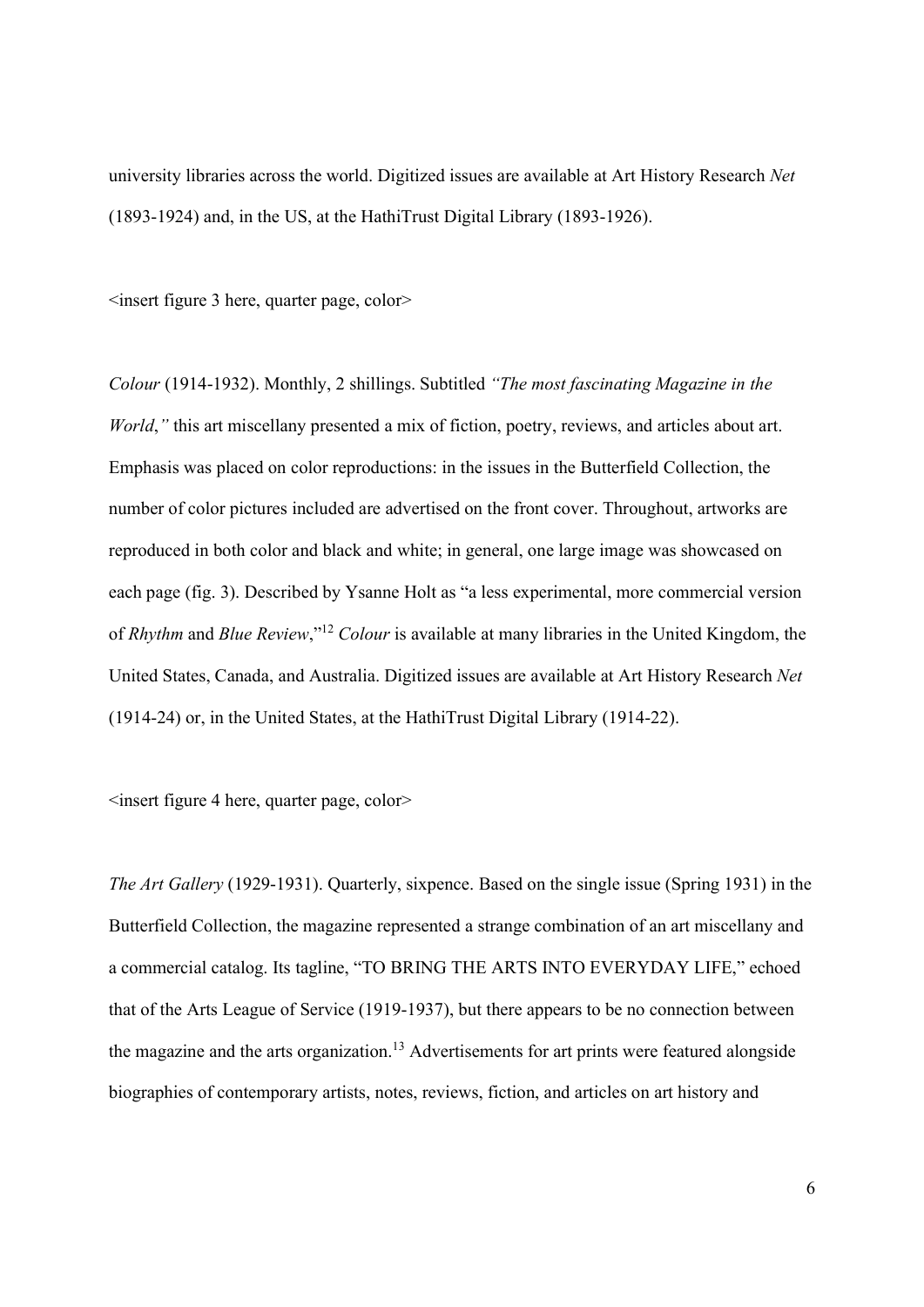aesthetic theory. Images appeared on every page: there are 2 color reproductions; the rest are in black and white (fig. 4). Holdings are rare: in the UK, incomplete runs are held at the National Art Library, the British Library, and the Tate Library and Archive. WorldCat does not list any other holdings globally.

 $\leq$ insert figure 5 here, quarter page, color $\geq$ 

Drawing and Design (1915-1929). Monthly, 1 shilling and sixpence. Initially titled Drawing, the magazine was published in several different series, which makes volume and issue numbers confusing.<sup>14</sup> Subtitled "A MAGAZINE FOR STUDENTS OF ART," from June 1924 it incorporated a section on "The Human Form," featuring photographs of models in unusual poses, presumably to be used as practice for life drawing. The rest of the magazine included a mix of instruction, articles, competitions, and announcements. Black and white illustrations were featured on almost every page (fig. 5). Incomplete runs of the magazine can be found in libraries across the United Kingdom and the United States, as well as at Library and Archives Canada. Digitized issues of Drawing (1915-16, 1919-20) and Drawing and Design (1920-1926) are available via Art History Research Net.

 $\leq$ insert figure 6 here, quarter page, color $\geq$ 

The Artist (1931-present). Monthly. 2 shillings (pre-WWII). Subtitled "A MAGAZINE GIVING INSTRUCTION IN ALL BRANCHES OF ART," issues of The Artist in the Butterfield Collection featured serialized tutorials or "how-to" guides from famous artists on everything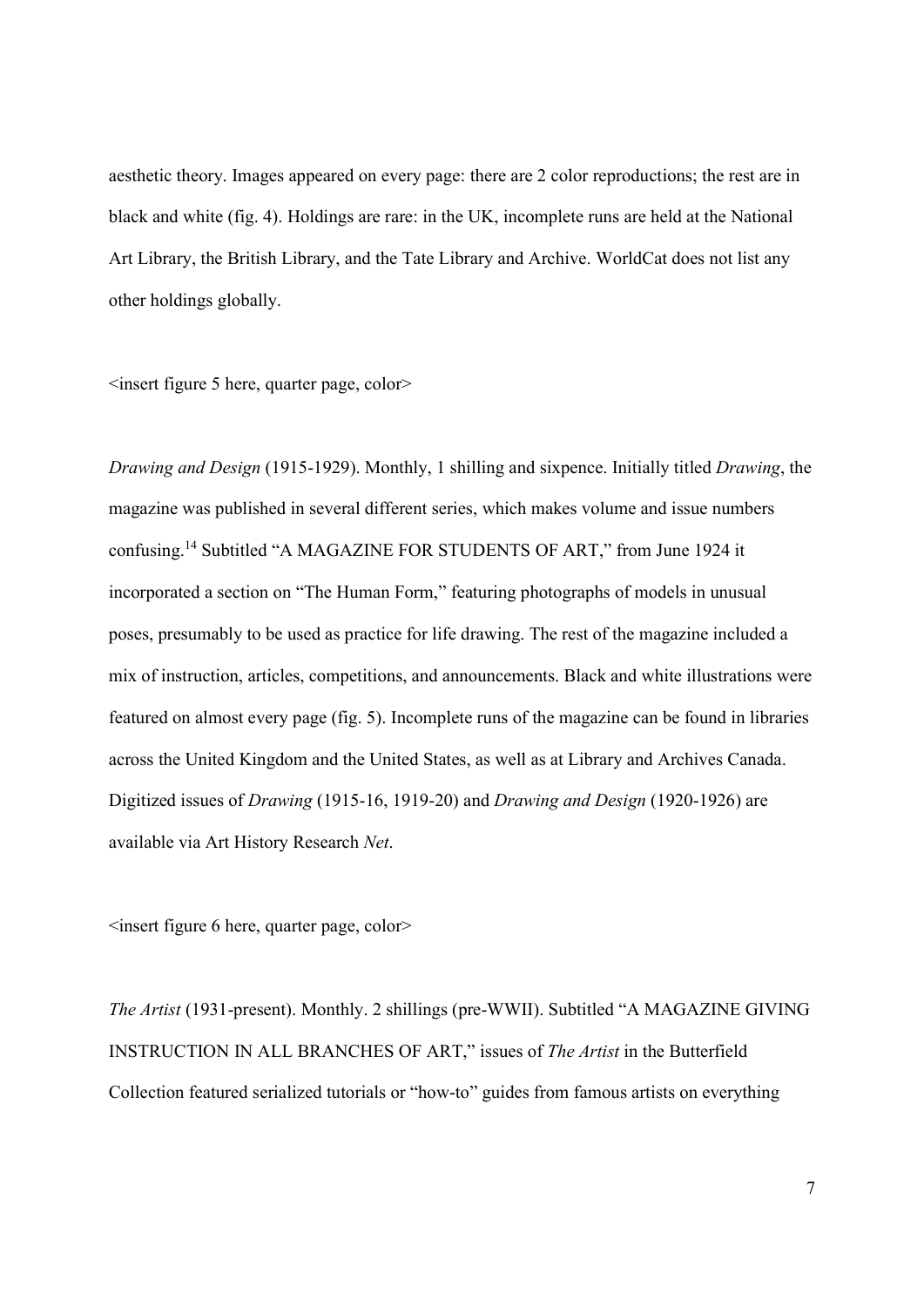from watercolors to linocuts to mural painting. Readers were encouraged to interact with the magazine: their correspondence, queries, and problems were foregrounded throughout. Perhaps unsurprisingly for an instructional art magazine, The Artist was heavily illustrated: interwar issues featured 2 full-page color reproductions; these were increased after the Second World War. Images—whether color or black and white—were featured on every page (fig. 6). The magazine still appears monthly; it is described in promotional materials as Britain's "longest running arts magazine."<sup>15</sup> The Artist is widely available: WorldCat lists extensive holdings around the world. Given the magazine's 90-year history, most holdings are incomplete. Both the Tate Library and the Bodleian Library in Oxford, UK, have extensive, if incomplete, runs from 1931 to the present; the British Library holds volume 1, no. 2 (1931) to no. 958 (2011).

<insert figure 7 here, quarter page, color>

Modern Masterpieces (c. 1935-1936). Fortnightly (24 complete parts), 1 shilling. Each issue in this illustrated portfolio of modern art included 5 tipped-in color plates fixed to pages of a buff card stock textured to look like canvas. The plates were clearly designed to be cut out and displayed in one's home. Each plate featured a commentary on the painting and biographical note on its reverse (fig. 7). Arranged in the center of the periodical, the plates were surrounded by a serialized essay, "An Outline of Modern Art," by the critic and curator Frank Rutter. Rutter's essay includes black and white images interspersed throughout; his text, and the illustrations, were published as a book in 1940. Complete runs can be found at the National Art Library (UK), the University of Cambridge (UK), National Library of Australia, and Te Papa Tongarewa/Museum of New Zealand. Individual issues—and some complete runs—can be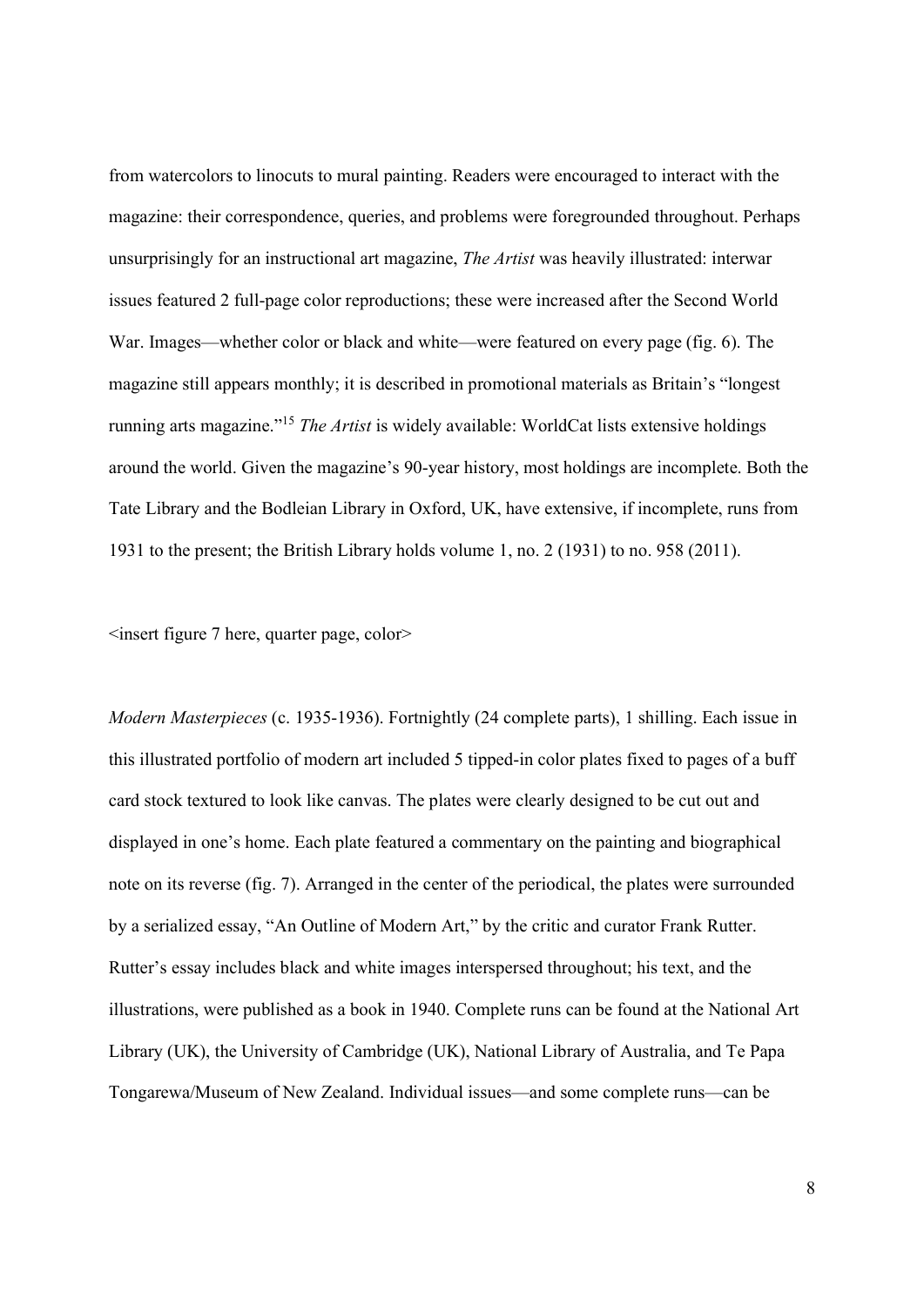purchased relatively cheaply in the UK. Holdings are rare in North America: some issues can be found at the University of Louisiana and University of Alberta.

#### Art Periodicals in Modern Britain

Taken together, the periodicals in the Butterfield Collection expand our understanding of the art press in the first decades of the twentieth century. With the exception of The Studio, most critical attention has been centered either on "little" or modernist magazines, or trade publications aimed at professionals, such as Penrose Annual, Commercial Art or Modern Publicity. In contrast, the periodicals in the Butterfield Collection were largely aimed at a general, non-specialist audience. Hans Brill argues that editors of the art periodicals of the fin de siècle such as The Studio had "the civilized, well-rounded amateur in mind as their ideal reader."<sup>16</sup>According to Gerry Beegan, The Studio was "intent on establishing art as a modern, everyday activity in which its readers could participate"; we could say the same for the other magazines in the Butterfield Collection.<sup>17</sup> These were accessible, democratic publications, aimed at enthusiasts, hobbyists, and students. This readership shifted in subsequent decades: Ysanne Holt notes that The Studio of the 1920s sought to "play down, or rather to update, connotations of amateurishness, hobbies and handicrafts."<sup>18</sup> This shift in tone and content may, however, have provided space for periodicals directly aimed at amateurs which emerged in the 1930s (*The Artist, Modern Masterpieces*).

Although these popular art magazines might initially appear very similar, there were important (if subtle) differences in their intended readership. In the 1920s, The Studio Ltd. sought to purchase titles published by its competitors—including *Commercial Art* and *Drawing* and Design—secure in the knowledge that the readership was diverse enough to maintain each magazine.<sup>19</sup> Yet the periodicals in the Butterfield Collection do share some common approaches.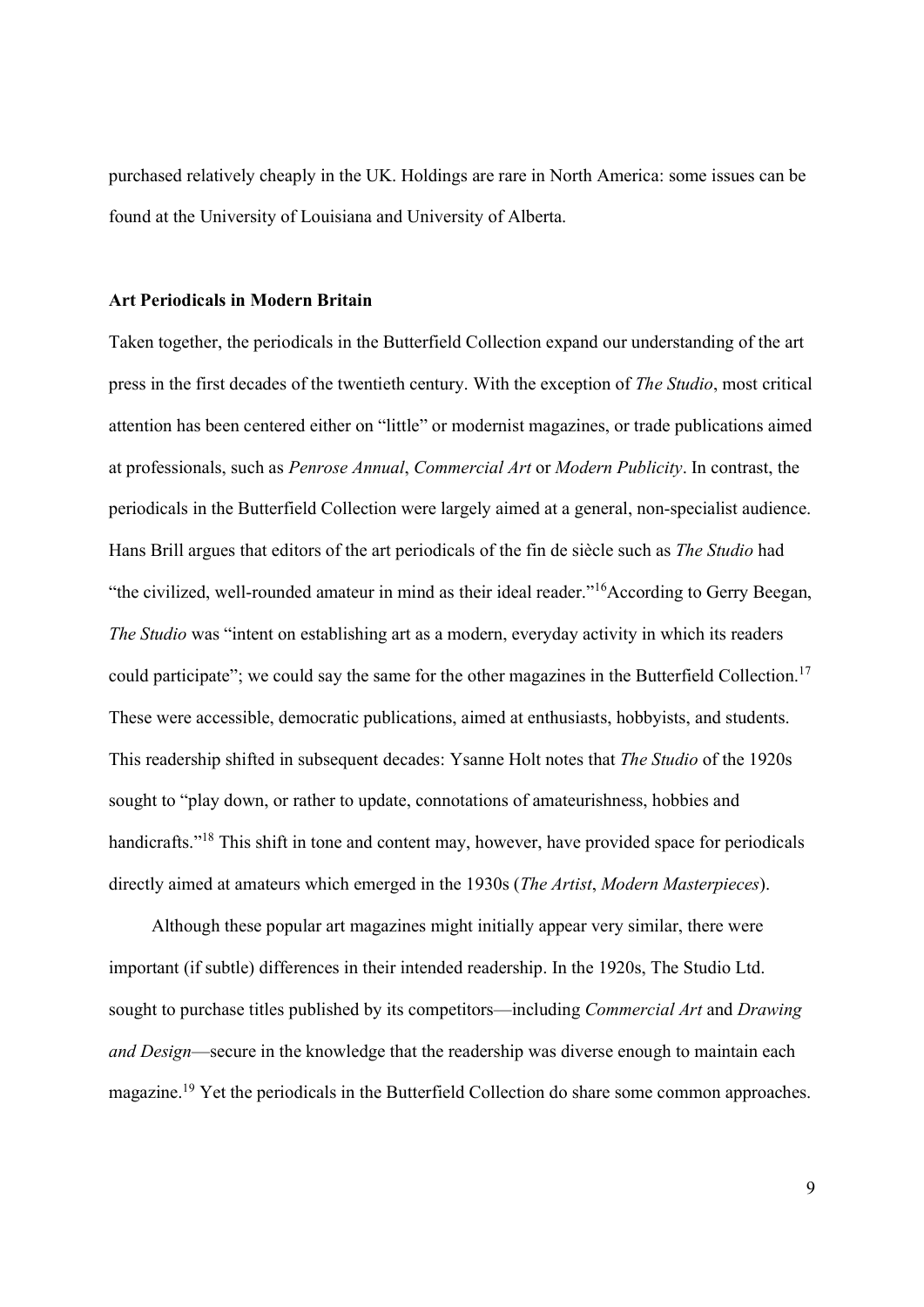Apart from Modern Masterpieces, which didn't feature advertising, all the magazines follow a similar structure, in which advertisements are placed at the front and back of the issue in their own sections.<sup>20</sup> Adverts almost never appear on the same page as articles or editorial content.<sup>21</sup> We see the same adverts, especially those for art schools, art suppliers, and publishers, in different publications. These similarities extended to editorial policy too. None of the magazines represent individual schools of art; indeed, some of the titles go out of their way to state that they are not affiliated to any movement. The opening editorial in Colour 1, no. 2 (December 1928) and no. 3 (January 1929), notes that

"Colour" is not "tied" to any Gallery, or Society, or Commercial Firm, or Clique, but it is an entirely independent magazine, edited and controlled from its commencement by its Founder, and published for the pleasure of picture-lovers and those interested in what is being done by the people who count in the world of Art to-day.<sup>22</sup>

Modernist art is present in these magazines, but it's not their sole focus: most showcase a range of contemporary and historical work from the traditional, realist and academic to the more avantgarde, taking in impressionism and post-impressionism on the way. The editorial for the first issue in a new series of Drawing and Design (July 1926) articulated the journal's policy as "taking the wide view," "placing the old and established in juxtaposition with the experimental."23

Photographic reproductions of artworks were crucial to these magazines: all of them featured images on nearly every page; several of them advertised the number of color plates on their front covers. Such highly illustrated magazines at relatively modest prices were possible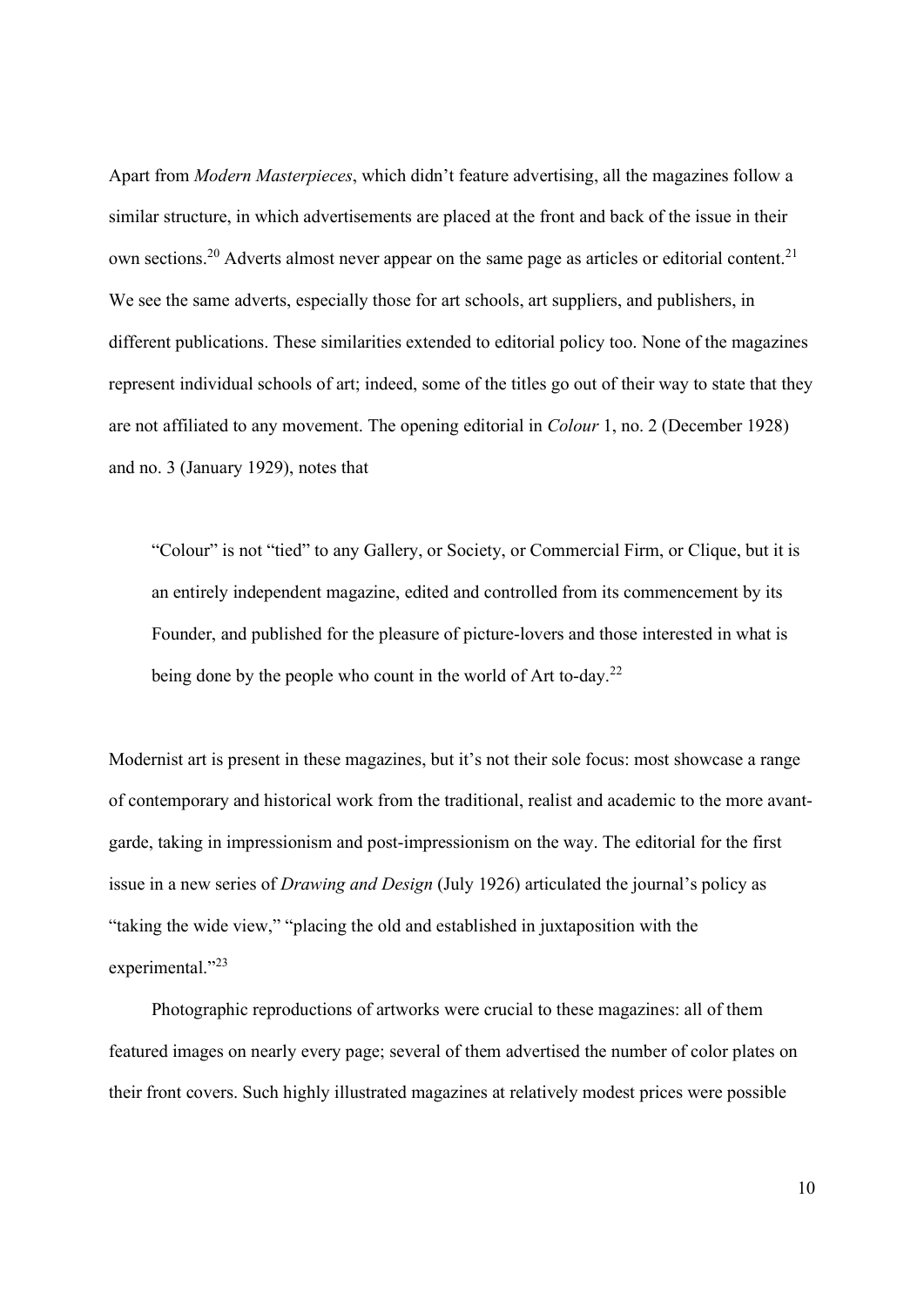due to advancements in photomechanical reproduction made in the late nineteenth century. Beegan explains that the "1890s marked the beginning of a new era in visual representation. . . . Photo relief reproduction processes, which had been developed over the previous decades, were refined to a level where they became commercially viable and culturally acceptable."<sup>24</sup> From its inception in 1893, The Studio was the first British art periodical to use only photo relief processes. For Clive Ashwin, this early adoption of the "reproductive medium which would dominate art publishing, indeed publishing in general, for the century to come" made The Studio "the first visually modern magazine."<sup>25</sup> All of the magazines in the Butterfield Collection appear to have followed its lead, reproducing photographs of artworks printed on glossy art paper using photomechanical reproduction processes. These included "line methods," in which an image was "fixed onto a sensitized metal plate, and etched to produce a type-compatible relief block," and halftone techniques, which "transformed the continuous tones of an original into tiny dots, which were then etched in much the same way as photo relief line methods."<sup>26</sup> Halftone techniques, Beegan writes, "could duplicate photographs, paintings, and wash images, while line methods were widely used for the printing of pen and ink drawings."<sup>27</sup> These technological advancements gave editors more freedom to combine words and images on the printed page.<sup>28</sup> Images didn't need to be printed separately, although color plates or "supplements" were still sometimes bound-in, such as in *The Studio* during the interwar period. Using halftone techniques, however, editors were now able to combine text and black and white or color photographs of artworks on the same page, in a variety of positions and sizes.

#### A Taxonomy of Words and Images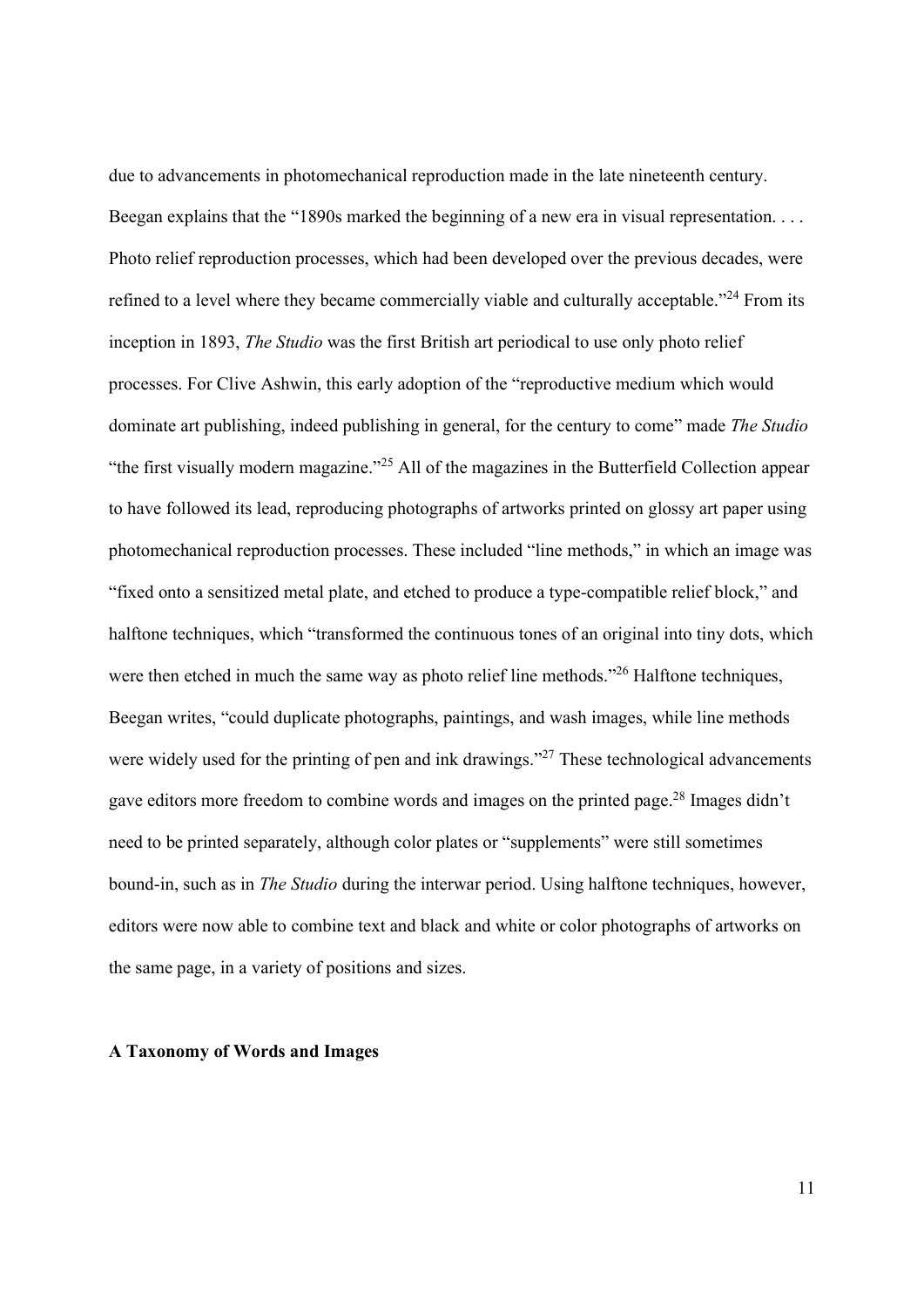How did these popular art magazines present images, and combine them with text? After W. J. T. Mitchell, I view these magazines as "imagetexts," "composite, synthetic works . . . that combine image and text."<sup>29</sup> In what follows I propose a taxonomy of image-text interactions in modern art periodicals, as a starting point for future discussion and analysis. This is not the first such taxonomy of words and images: we could think here, for instance, of Mary Elizabeth Leighton and Lisa Surridge's work on Victorian serial fiction,<sup>30</sup> or Kooistra's work on fin de siècle illustrated books.<sup>31</sup> While undeniably productive for analyses of illustrated books or stories, Leighton and Surridge's and Kooistra's taxonomies describe how an artist (or an illustration) responds to a written text; in their chosen case studies, the text comes first.<sup>32</sup> In the Butterfield Collection, however, there are few instances of artists responding to an already-written verbal text. In Richard Ohmann's words, the artworks in these periodicals are not "pictures that illustrated something in the text"; rather, they are "the point of an article, with text demoted to commentary."<sup>33</sup> While I might challenge Ohmann's value-laden verb "demoted," much of the text in these art periodicals works to describe and explain existing artworks. In other cases, words and images appear to have been produced independently, before being combined by an author, editor, or art director.

Instead of forcing these image-text interactions to fit into an existing critical framework, I wanted, after Mitchell, to "investigate the ways in which these forms theorize *themselves*."<sup>34</sup> Mitchell explains that in Picture Theory he "wanted to circumvent the familiar theory/practice division, where you say, 'I've got a method and I'll apply it to that thing.' I wanted the 'thing' to cough up a method that was immanent in its own form.<sup>35</sup> The taxonomy presented here is "coughed up" from my surface readings of the Butterfield Collection. The categories outlined may feel familiar to most readers; that is, I'd like to suggest, because we are used to seeing these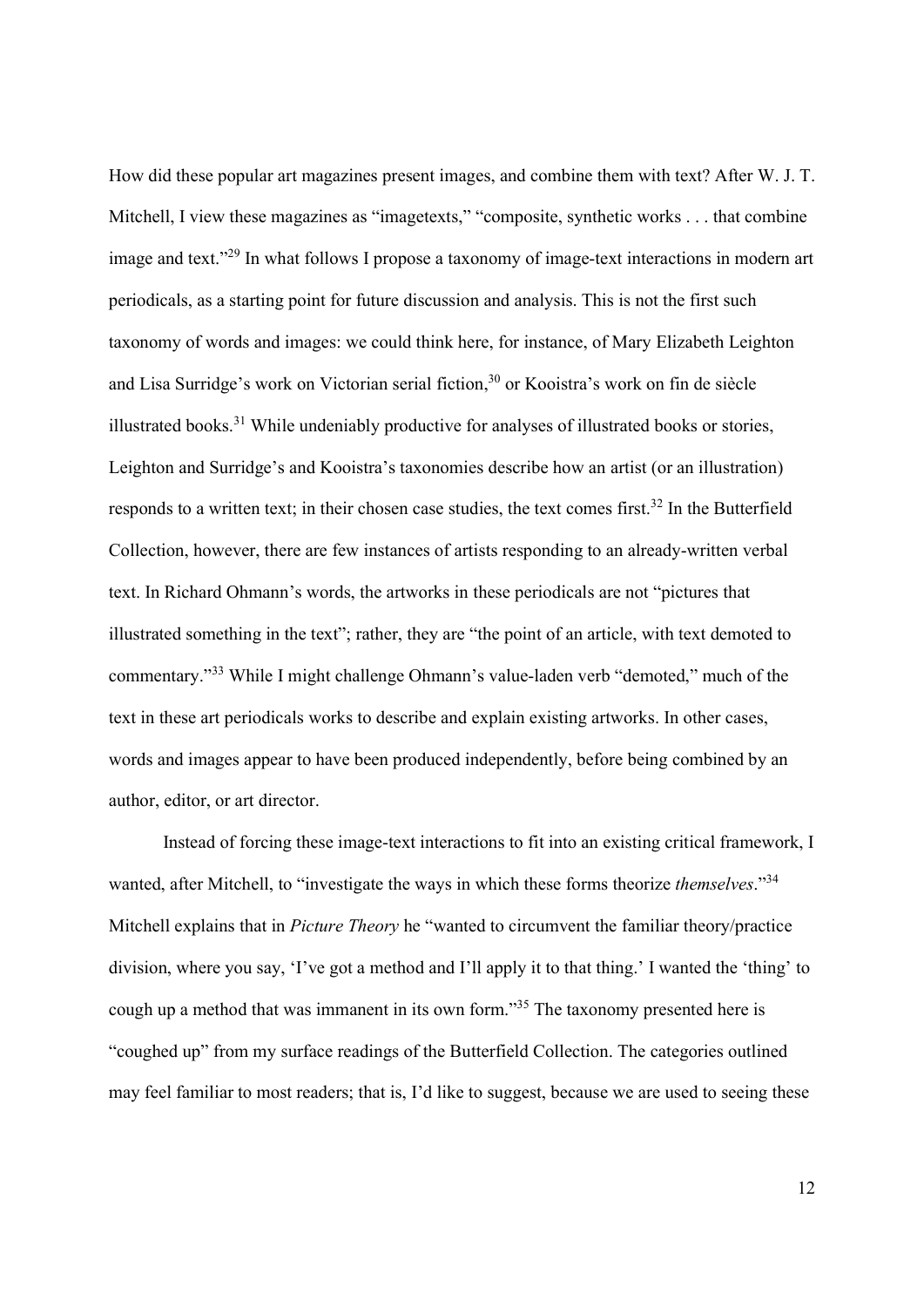interactions on the printed page. They're so common, in fact, that they often escape our notice. In Picture Theory, Mitchell briefly describes what he calls the "normal" structure of the "mixed medium of the photographic essay": "texts explain, narrate, describe, label, speak for (or to) the photographs; photographs illustrate, exemplify, clarify, ground, and document the text."<sup>36</sup> Implicit in the adjective "normal" is the suggestion that these conventional image-text relations hold little critical interest. Mitchell is aware of this—at one point he states that he does not mean to "suggest that 'normal' relations of word and image are uninteresting"—but his sustained emphasis on "complex deviations from the norm" suggests that it is modernist or postmodern imagetexts which warrant sustained critical attention.<sup>37</sup> In this taxonomy, I seek to challenge the critical primacy afforded more experimental (often modernist) imagetexts, opting instead to describe "normal" image-text relations in art periodicals. As Ohmann reminds us in his work on fin de siècle magazines, "Ways of connecting image, text, and product that have become second nature over the decades are nonetheless not natural or inevitable."<sup>38</sup> Similarly, Jennifer J. Sorensen's term "pagescapes" draws attention to the fact that a periodical's pages are "not natural, but man-made—a framed perspective designed to emphasize a particular viewpoint, to serve particular generic purposes, and to meet specific expectations for different audiences."39 After Ohmann and Sorensen, I argue that examining seemingly "normal" image-text relationships can raise questions about a magazine's editorial arrangements, generic purposes, and audience expectations.

What follows is a taxonomy of image-text relations in the Butterfield Collection, organized into eight, non-mutually exclusive categories.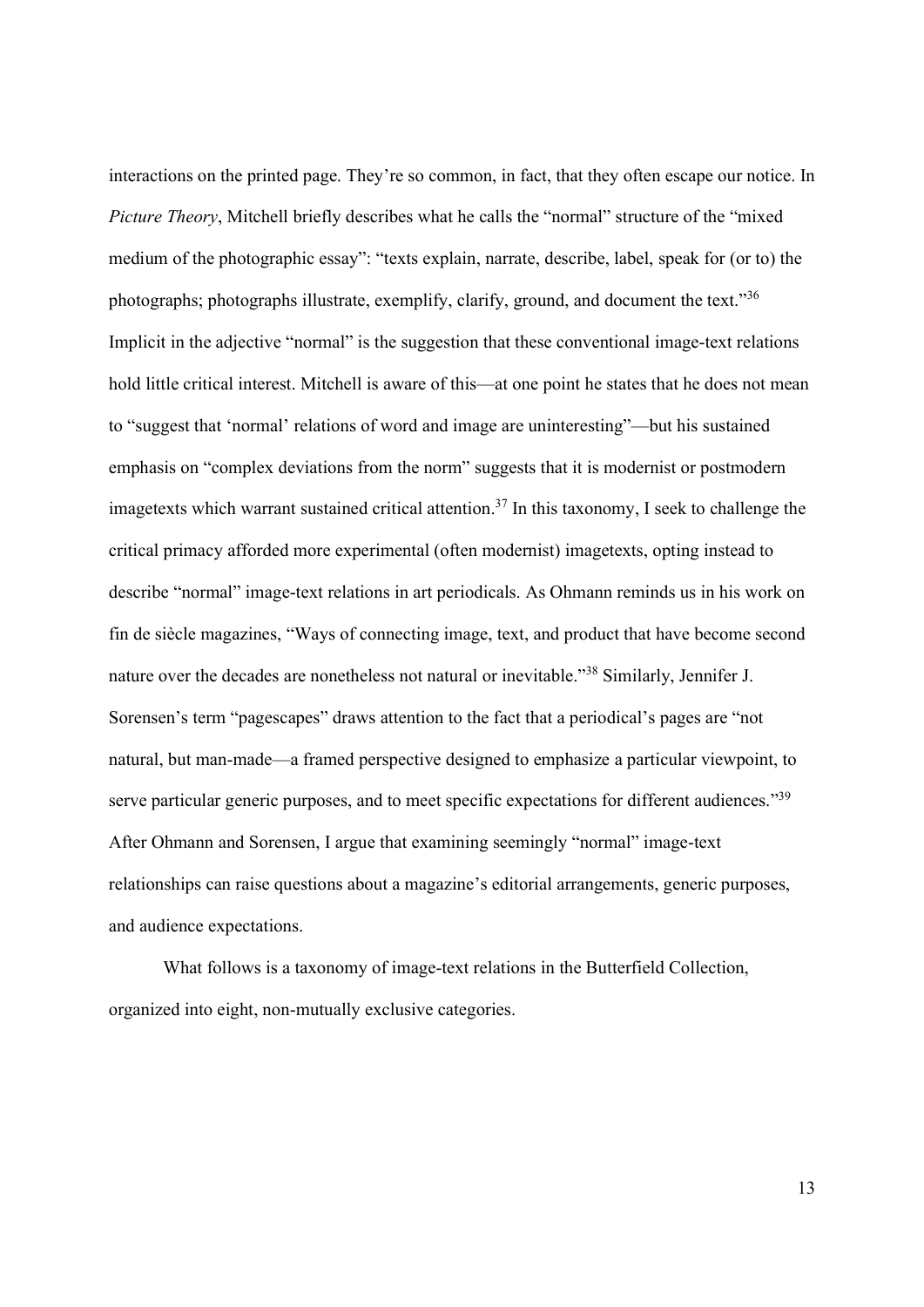Direct relation. Images which relate directly to the text, and vice versa. In The Art Gallery, for instance, an article on "A New Acquisition at the Victoria and Albert Museum" features a halfpage reproduction of a watercolor by Edward Francis Burney (fig. 8). Above, the text acts as a gloss for the drawing, explaining its composition and significance to the reader/viewers.<sup>40</sup> Both text and image are integral to the article. Not all such relationships take place on the same page; in Modern Masterpieces, each color plate is printed with an explanatory text on its reverse. Both examples might be described as "ekphrastic": the text seeks to respond to, describe, and interpret the work of art. Such a relationship may appear simple, but as the wealth of critical material on ekphrasis suggests, this image-text relationship can be highly complex.<sup>41</sup> As Danuta Fjellestad argues, images and text "'interanimate' each other through augmentation, amplification, extension, contradiction, counterpoint, and other processes."<sup>42</sup>

 $\leq$ insert figure 8 here, quarter page, color $\geq$ 

Selective relation. Images are selected to accompany a review, article or notes on the art world. Images may or may not be referenced directly in the text, but they are used to give an impression of a particular exhibition, collection, artist, or community. In The Studio, an article on "The Buckingham Palace Collection" features several black and white and color reproductions of paintings in the royal collection. In Figure 9, we see two works by Rembrandt and Aelbert Cuyp, above and below columns of text exploring the collection's history and the highlights within it. Rembrandt's "Shipbuilder and his Wife" is mentioned directly; Cuyp's work in passing. Both are used to give a flavor of the collection's breadth and importance. It is unclear whether the text's author selects the images used or selections are made by the editor.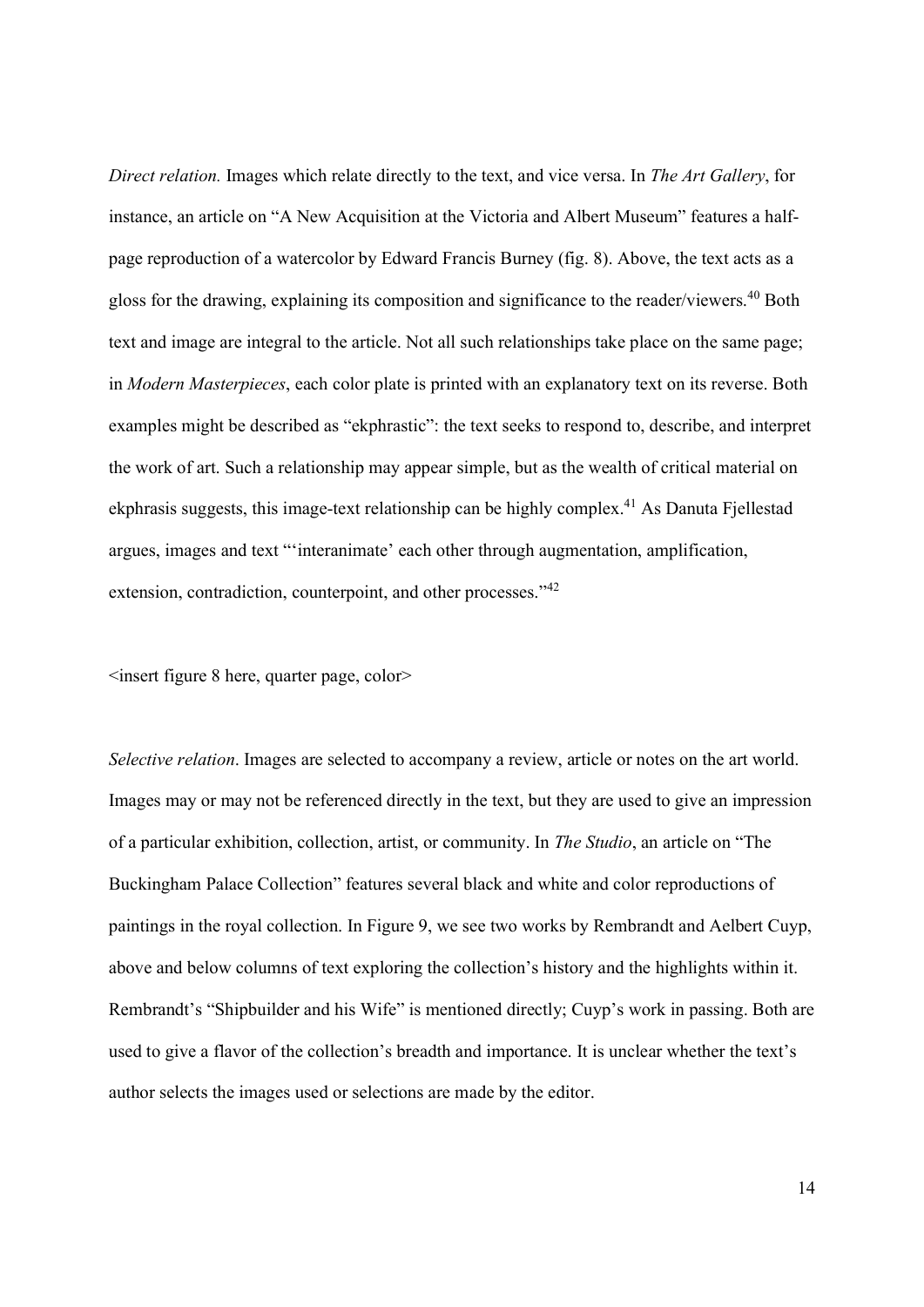<insert figure 9 here, quarter page, color>

Delayed relation. Images which relate back to articles on previous pages rather than relating to the text on that page. In Drawing & Design 4, no. 6 (November 1924), works by the artist John Platt spill out into subsequent articles after a profile of him (fig. 10). Reproductions of his works accompany the following article on "Art, Industry and the Public," despite there being no link between the text and images. The placing of the images in the top half of the page with their own interpretative captions creates a dual narrative. The article and the images (with their captions) are intended to be read and enjoyed separately. The article text is arranged into vertical columns, but there's a horizontal column arrangement at work here too.

 $\leq$ insert figure 10 here, quarter page, color $\geq$ 

At times, this delayed relationship means that words and images jar with each other when viewing a single page. Later in the same issue, reproductions of works by the modern artist Gluck spill out into subsequent pieces, including an article on "Realism in Art" (fig. 11). In it, Charles H. Craik seeks to debunk the Cubists and Futurists' claim that their art represents "a more realistic portrayal" of subjects than more conventional schools of art. For Craik, "true realism" can only be found in the art of the Middle Ages, most notably in the medieval illustrated manuscript, The Travels of Sir John Mandeville. Instead of being illustrated by images of the manuscript in question, however, his close reading is accompanied by two works by Gluck, "Alpine Sports" and "Sport." Confusingly, both feature some of the same landmarks (trees,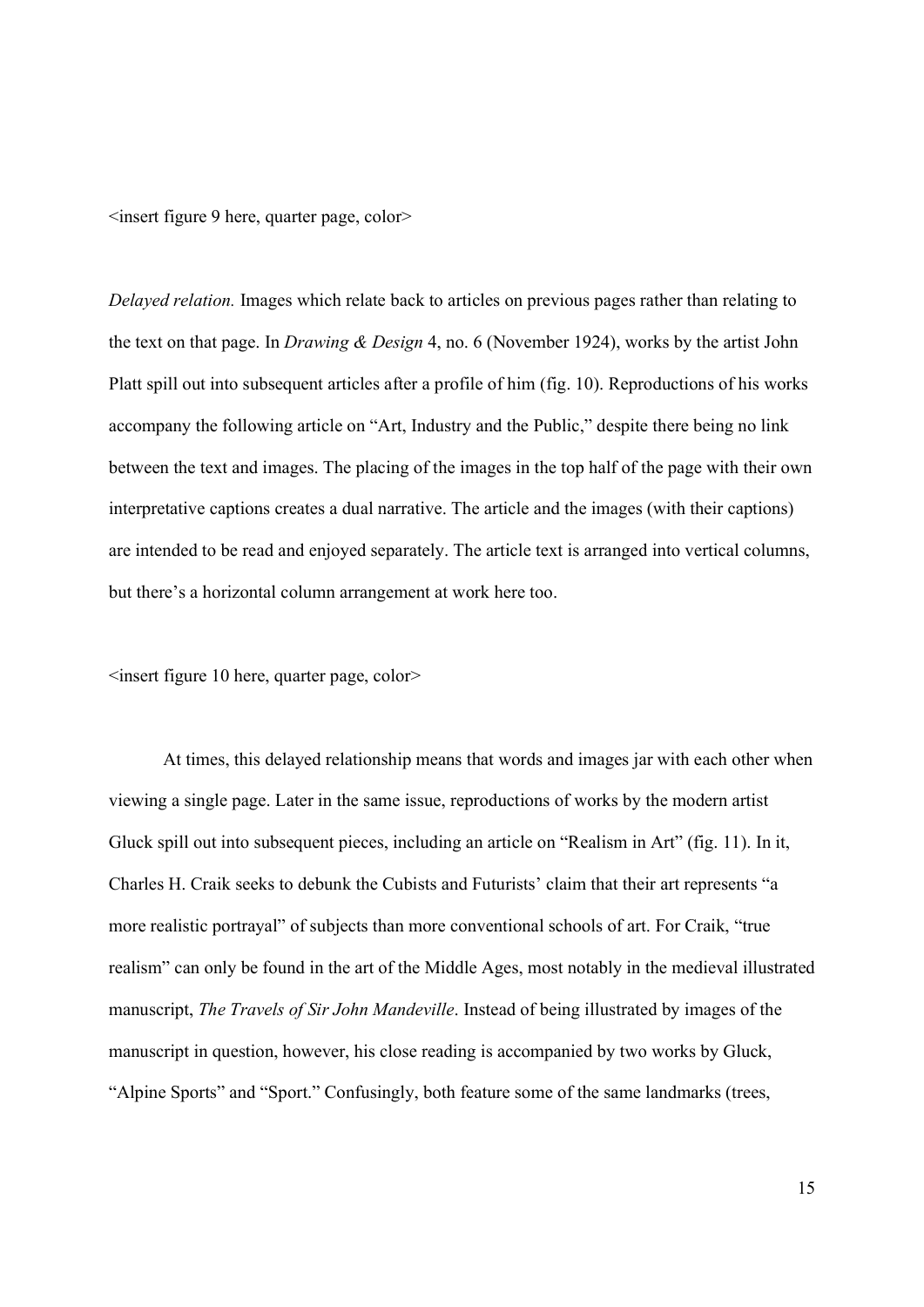figures, creatures) that Craik describes in his text. The reader/viewer is thus left in the odd position of reading about trees in a medieval manuscript while viewing trees in a modern penand-ink drawing. The combination is disorienting; it weakens Craik's argument. Such combinations serve as a reminder that words and images can be uncomfortable or even antagonistic bedfellows: they can contradict and undermine each other, whether they were designed to do so or not. To paraphrase Hana Leaper, after Roger Fry, such images might better be described as "interruptions" rather than "illustrations."<sup>43</sup>

 $\leq$ insert figure 11 here, quarter page, color $\geq$ 

Thematic relation. Images are not directly related to, or discussed in, the text but there is a thematic resonance. An article by the columnist "Tis" in Colour 1, no. 2 (December 1928) entitled "'We are not an Artistic Nation," opens with an anecdote about a visit to a Japanese club in London (fig. 12). "Tis" describes a discussion had with a Japanese friend about the attitude towards art in Japan and whether there is such a thing as an "artistic nation." The text is accompanied by Russell Flint's illustration for W. S. Gilbert's The Mikado. The image is not mentioned in the text, and there's only a passing relevance, but the thematic connection suggests that the magazine's editor was trying to pair words and images in ways which made sense (at least to them).

 $\leq$ insert figure 12 here, quarter page, color $\geq$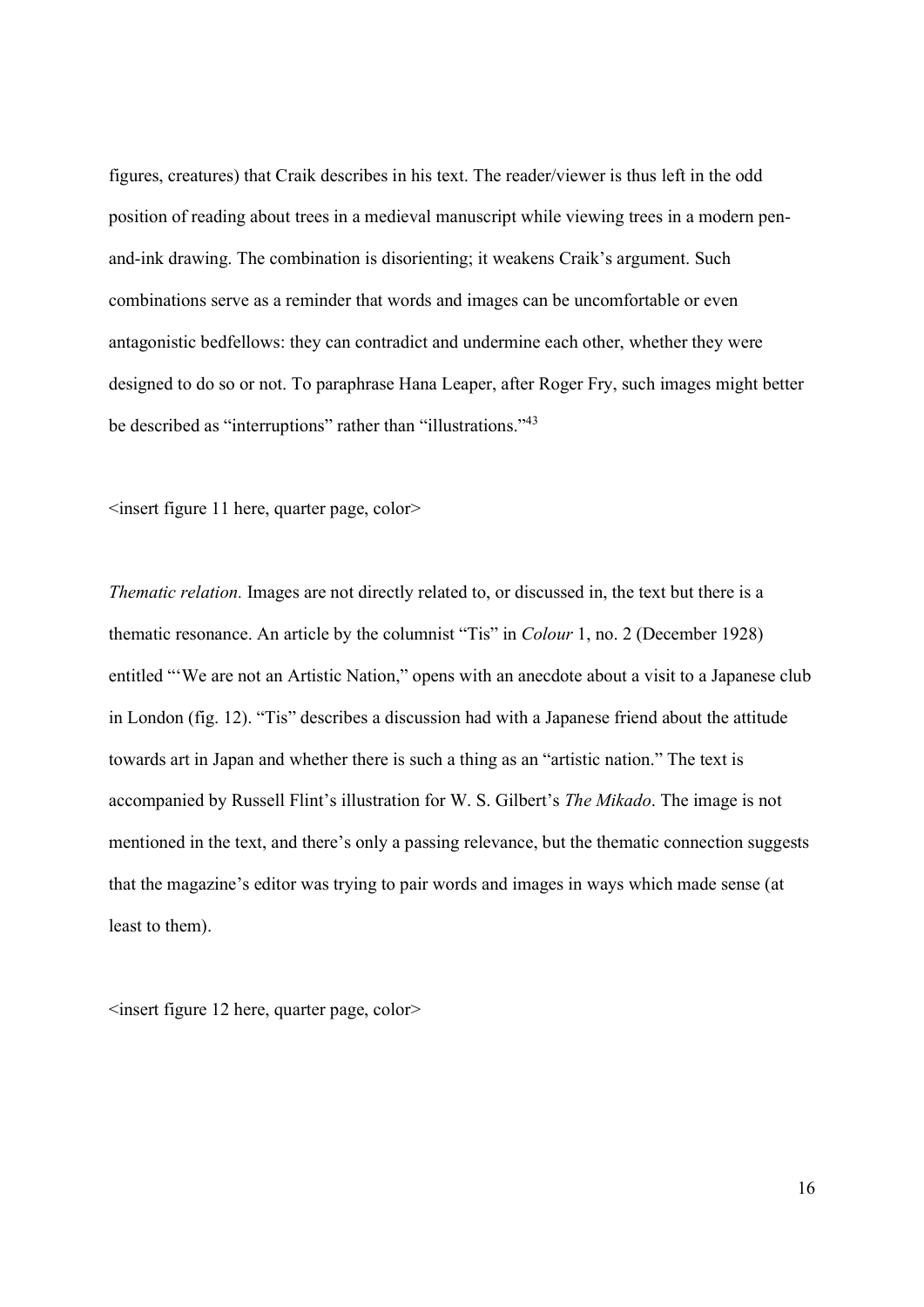Didactic pairings. Text and image work together to make a specific point or teach a specific idea. These interactions tend to be strongly guided: images are often referred to directly in the text (Figure 1, etc.), inviting the reader/viewer's eye to move from text to image, and vice versa. We see these interactions at work in the artist Dorothea Sharp's article on oil painting technique in The Artist 2, no. 2 (October 1931). In it, Sharp attempts to explain how varying brush strokes can be used to create a variety of effects (fig. 13). To do so, she uses a grid of specimen brushstrokes in conjunction with some rough sketches, explicated with passages of text:

Sketch No. 1. In painting long grass in the immediate foreground use an upright touch, starting at the base as in Diagram No. 10; very little work is necessary to give the effect of finish if the touches are drawn together as in Diagram No. 11, then with a fine fitch hair brush draw out a few blades.<sup>44</sup>

<insert figure 13 here, quarter page, color>

Across two consecutive pages, the reader/viewer's eye is instructed to move from text to sketch to diagram, before returning to the text and beginning the process again (fig. 14). Both text and image are crucial to these didactic encounters: it is difficult to make sense of one without the other. In most didactic pairings observed in these magazines, the words and images have been created by a single artist/writer; as Kooistra observes, "when author and illustrator share one body . . . the roles of image and text become less sharply defined. Is the image illustrating the word, or is the verbal text illustrating the picture?"<sup>45</sup> We will examine didactic pairings in more detail in the following section.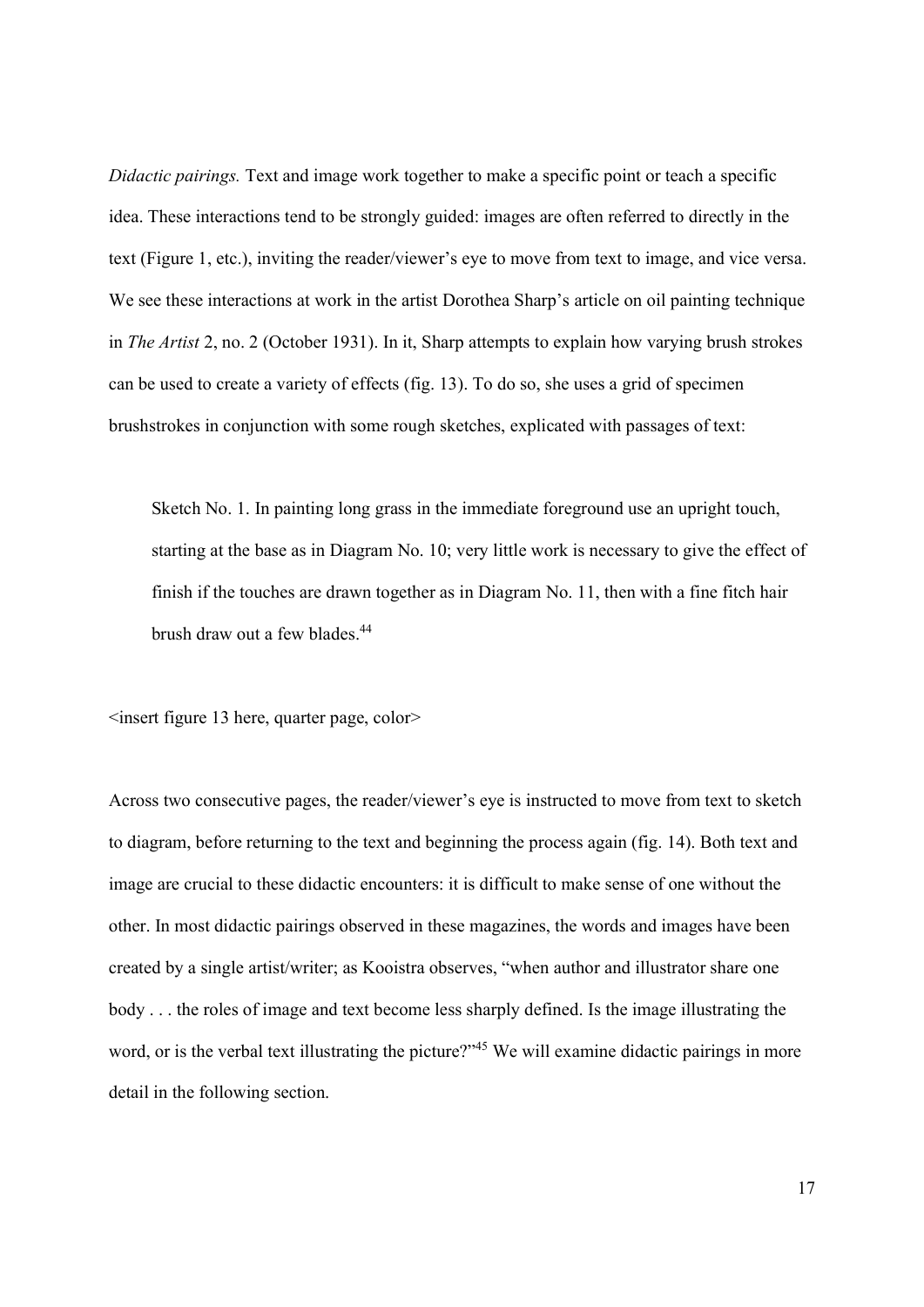<insert figure 14 here, quarter page, color>

Decorative. Images without an apparent relationship to the text are included to add visual interest to the page, especially to fit small or odd spaces where there would otherwise be a blank. In The Art Gallery, an article on the recent Persian exhibition at Burlington House is followed by a small reproduction of a print by S. V. Abbé, "The Fully Licensed Man" (fig. 15). Separated from the article by two thin horizontal lines, the image stands alone, captioned simply with the title, artist, and a note that the print is available "From all Printsellers." As such, this reproduction straddles the line between decoration and advertisement. With no editorial records to draw on, we can only speculate about its inclusion here, but the image appears to be used to brighten up an otherwise dull page. Indeed, to the right is a small box, edged with a decorative fleur-de-lis border, which proclaims that "Pictures on the walls are Magic Windows into a World of Fancy." The text's spacing over several lines suggests, again, that this rather anodyne statement has been used to fill an awkward gap on the page. Such images might be described as what Michael Hancher has called "eye candy": "something visually arresting but intellectually undemanding."<sup>46</sup> For art periodicals operating in a crowded market, it was essential for pages to have a strong visual interest.<sup>47</sup>

 $\leq$ insert figure 15 here, quarter page, color $\geq$ 

Promotional. Images—which often bear no logical connection to the text that surrounds them reproduced for advertising purposes. In general, this category refers not to images which featured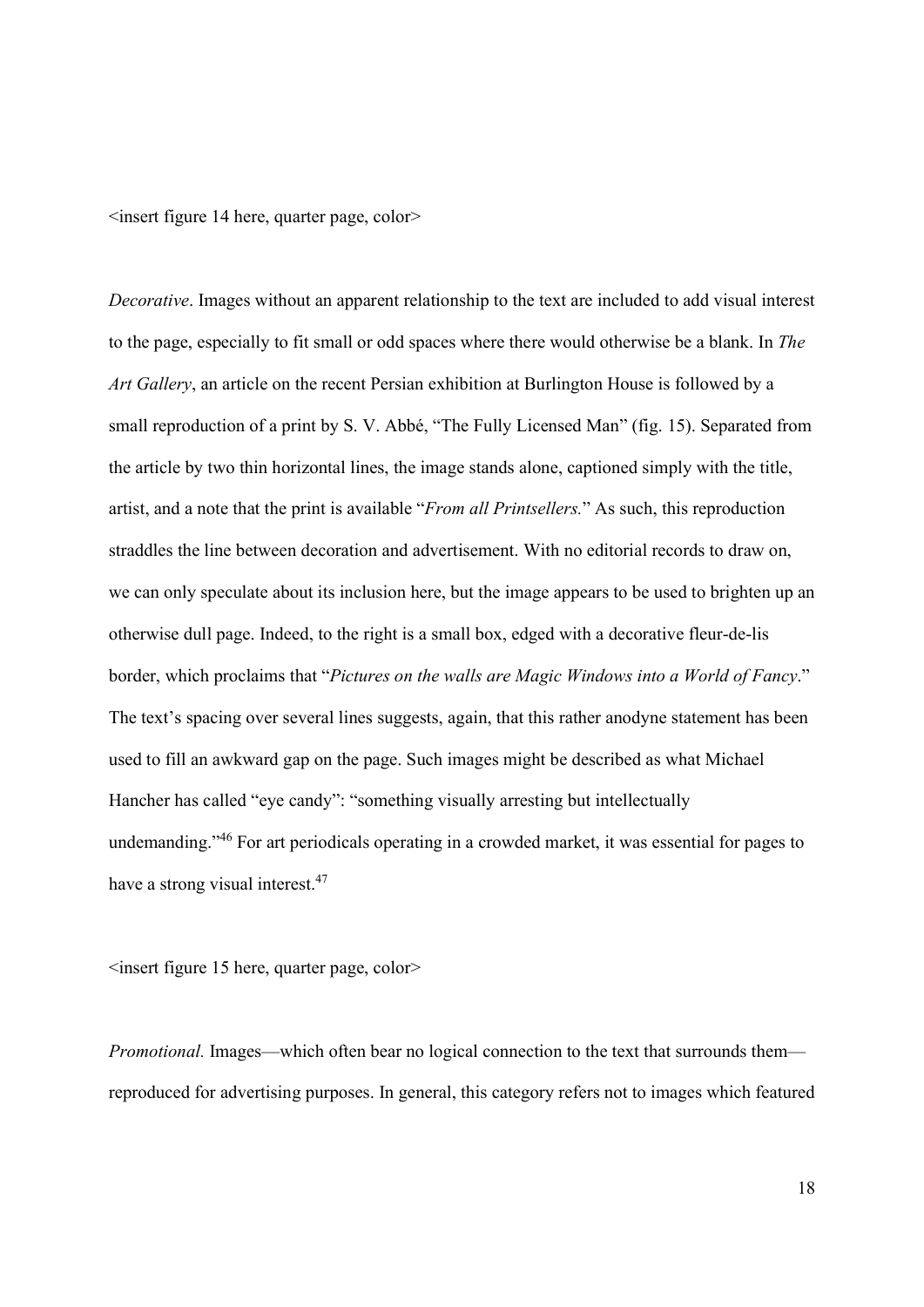in specifically demarcated advertising sections at the front and rear of these magazines: there, images usually bore a direct relation to the text describing them.<sup>48</sup> Rather, this category describes images of artworks for sale that are included in, or alongside, text which does not refer to them. We see this type of image repeatedly in *The Art Gallery*: S. V. Abbé's print reproduced in Figure 15 above could fall into this category. The magazine appeared to have an explicit relationship with Britain's commercial art galleries: its pages are full of reproductions captioned "*From all* Printsellers."<sup>49</sup> On its back cover, a full-page advertisement encouraged reader/viewers to "send for" some of the prints and etchings advertised in the magazine and to "try the effect on your walls; the result will surprise you."<sup>50</sup> It's not clear how much *The Art Gallery* stood to benefit from increased sales at galleries and print sellers, but the magazine does remind reader/viewers to "please make a point of mentioning THE ART GALLERY" when communicating with their advertisers.<sup>51</sup>

Similarly, the opening editorial of Colour 1, no. 2 notes that "Many of the originals of the pictures reproduced in 'Colour Magazine' are for sale, and the Editor is always pleased to put intending purchasers in direct touch with the artists, or to get prices and arrange sales."<sup>52</sup> While the editor was at pains to note that they took "no commission for so doing, nor expenses, nor do we benefit financially in any way by any sales of these pictures," both magazines often resemble glossy catalogues of work available for sale. At times, there are no connections between text and images: one gets the sense that the editor drew on a bank of written pieces and paired them with available images. Sydney Lamarque's short story "The Crust of Bread," about an impoverished young writer who is accused of stealing a priceless jewel but in fact took a crust of bread, is paired with a post-Impressionist watercolor of two ships in a harbor by Enid Martin (fig. 16).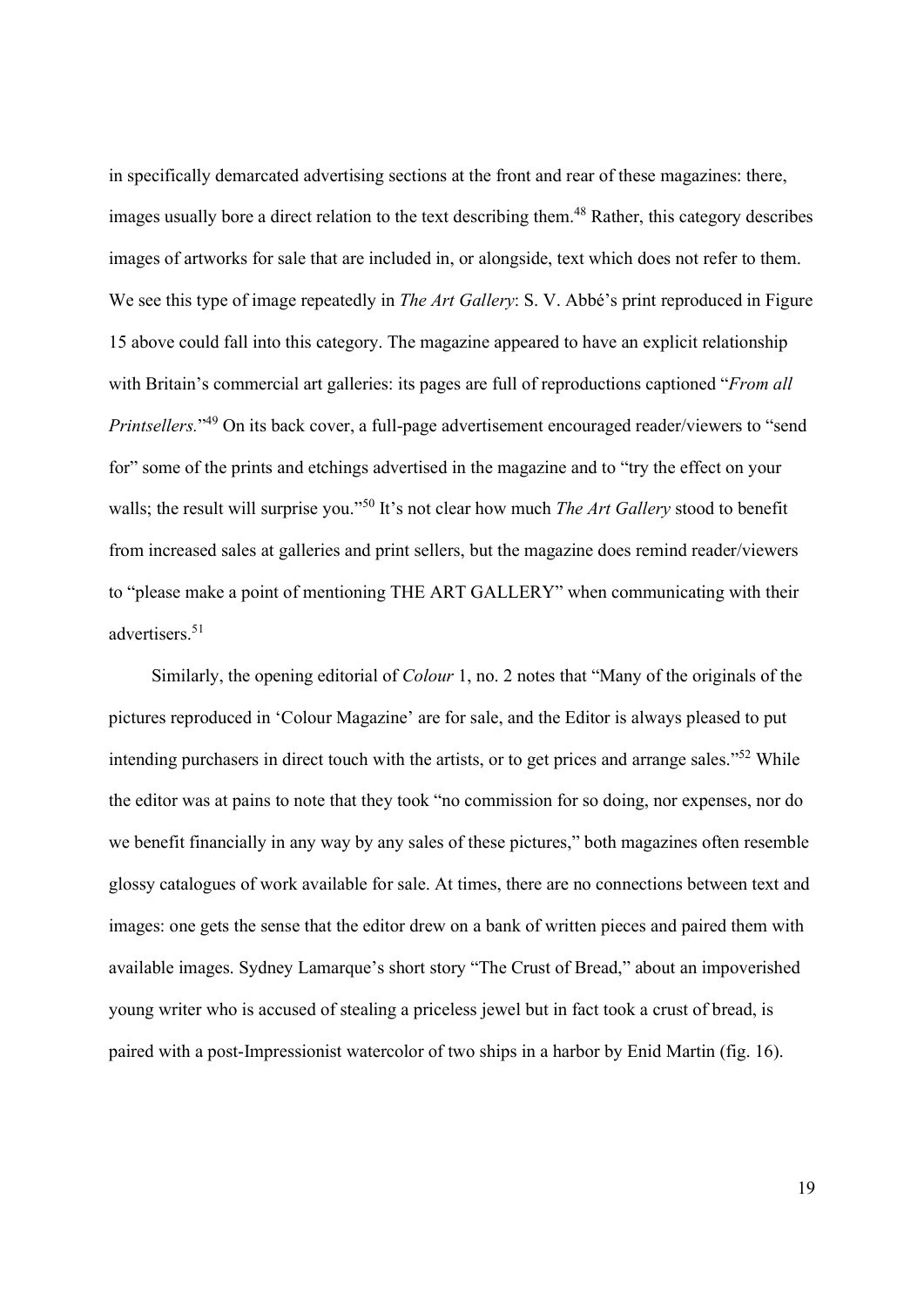Given the story's urban, nocturnal setting and focus on class, money, and social prejudice, there's no clear link between the two.

 $\leq$ insert figure 16 here, quarter page, color $\geq$ 

Non-relational. Text and image presented on the same page with apparently no connection or interrelationship. This catch-all category might include images from previous categories (decorative, promotional), as well as images presented seemingly at random, disconnected not only from the surrounding text but any text in the magazine. In Drawing and Design, a series of essays written by competition winners about art and beauty features an illustration taken from The Royal Magazine, entitled "An Illustration Lesson by Example by E. H. Shephard" (fig. 17). The illustration and its explanatory, italicized caption are designed to stand alone, separated from the text in columns beneath by wide margins. The magazine resembles a miscellany: there is a sense in which disparate elements have been arranged in available spaces.

<insert figure 17 here, quarter page, color>

This taxonomy is not exhaustive, but it does represent some of the key ways in which words and images interacted in these interwar British art periodicals. What are we to do with these categories? In practical terms, the taxonomy might be a useful tool when encountering magazines for the first time. In their chapter "How to Study a Modern Magazine," Robert Scholes and Clifford Wulfman present a series of prompts or "checklist" for gathering information about a magazine. Their list makes brief reference to images, encouraging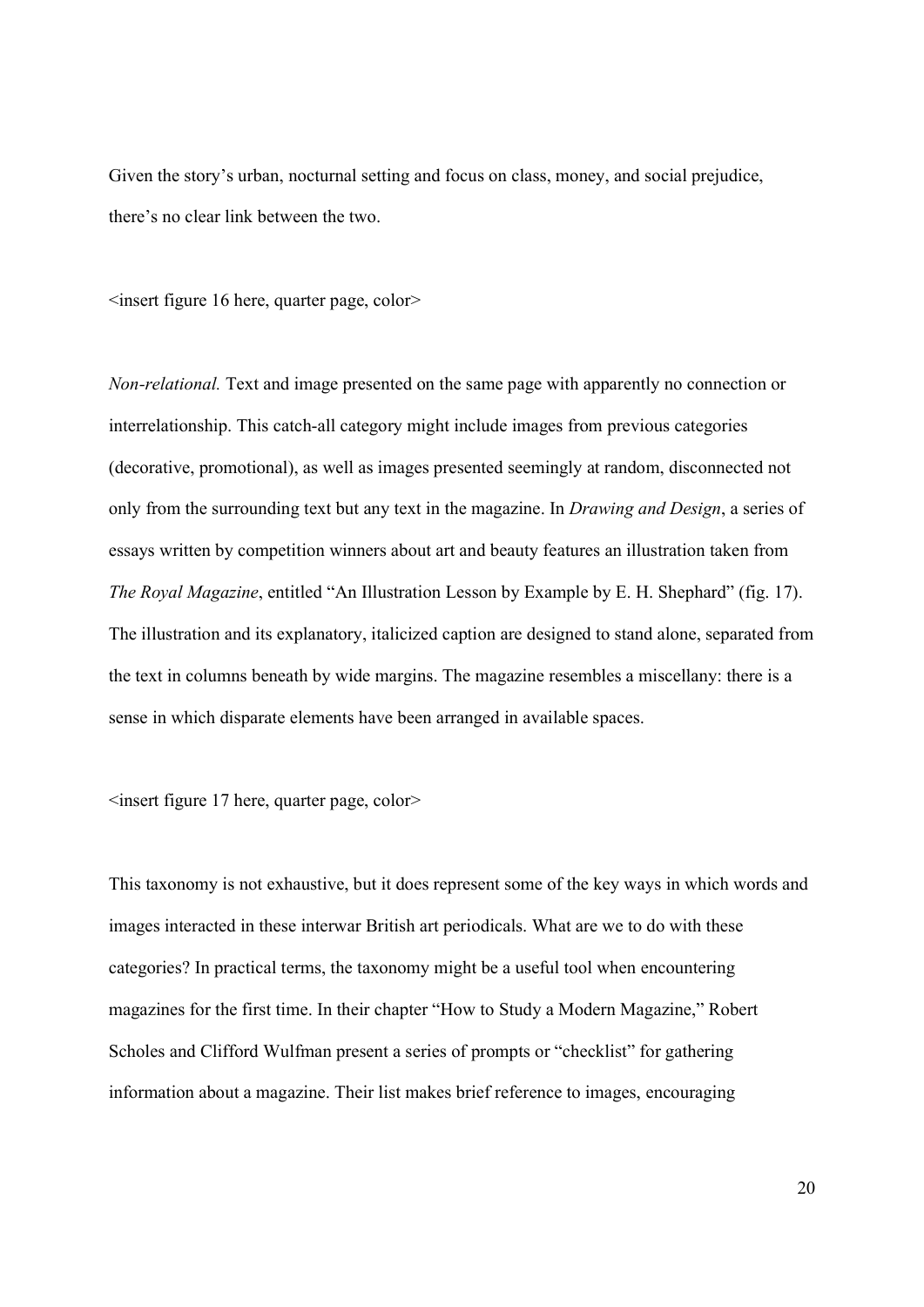researchers to examine the number, color, and type of images used.<sup>53</sup> The taxonomy offers a framework by which to explore images further, adding the question "How do images and text interact?" to Scholes and Wulfman's prompts. Similarly, the taxonomy acts as a useful addition to Peter Brooker and Andrew Thacker's "periodical codes": to Brooker and Thacker's prompt for scholars to consider the "use of illustrations (color or monochrome, the forms of reproductive technology employed)," we might add "types of image-text relation."<sup>54</sup> Such relations may include the ones sketched here; if dealing with different periodicals, they may include other interactions, such as those outlined by Leighton and Surridge. I offer this taxonomy as an analogue piece of open-source software, ready to be adapted by other scholars according to their chosen periodicals.

Through this initial notetaking process, we begin to get a sense of a magazine's identity and its ideal reader/viewer. If, as Collier argues, our "first conceptual task" as periodicals scholars is to "reach some hypotheses" on how magazines functioned for their readers, then the taxonomy provides valuable insights.<sup>55</sup> The Artist, for instance, includes didactic pairings almost exclusively. Words and images are combined to teach reader/viewers about art and how to make it. This clarity of purpose perhaps begins to explain why the magazine has been going for over 90 years. Another long-running and successful periodical, The Studio, also focused almost exclusively on one or two types of interaction, namely direct and selective relation. Image-text interactions feel logical and ordered. There are some instances of delayed relation, but these often feature captions which direct the reader/viewer forward or backwards to the text which accompanies the image. It might not be as explicitly pedagogical as The Artist, with its preponderance of didactic pairings, but The Studio also sought to teach and inform its reader/viewers about historical collections and the latest developments in international art.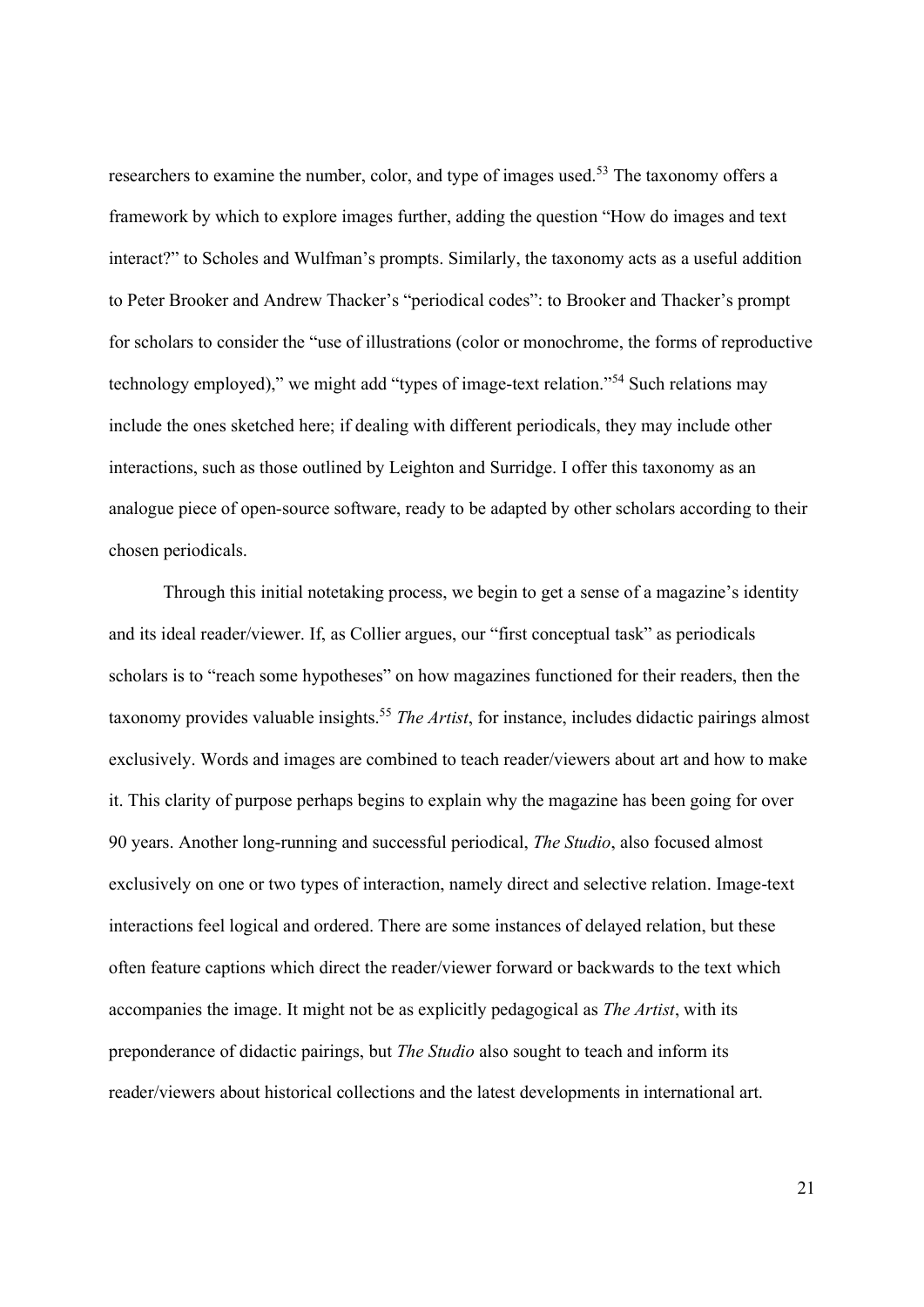Other magazines included a wider range of image-text relations. The Art Gallery featured a mix of direct and selective relations, as well as didactic, decorative, promotional, and nonrelational images. The wide array of image-text combinations makes for an odd reading experience; it's difficult to work out what the magazine is about and what it's trying to do. Richard Ohmann, Ellen Gruber Garvey, and Jeremy Aynsley and Kate Forde have all noted the etymological and ideological connections between magazines and the grand magasin or department store: as Ohmann writes, fin de siècle mass-market magazines "included an astonishing potpourri of material, but organized explicitly and tacitly into categories" or "departments."<sup>56</sup> Here, readers journey not through a department store but an art gallery: as reader/viewers, we pass through disparate exhibition spaces before browsing books and prints in the gallery shop. In Colour and Drawing and Design we move from the imagined space of the art gallery to something more akin to an artistic salon. Each publication emphasized thematic, delayed, or non-relational images to present a miscellany of interesting fiction, non-fiction, and poetry, featured alongside—but often not in dialogue with—interesting images. There's a magpie quality to these pages, stuffed full of intriguing items; Colour's subtitle was "The most fascinating Magazine in the World." A key function of these magazines was to delight and fascinate their readers, in addition to informing, educating, and selling to them. In all these examples, paying attention to the types of image-text relation present helps us to develop hypotheses about a magazine's identity, functions, and target audience.

### The Artist: A Magazine Giving Instruction in All Branches of Art

Having established our initial image-text taxonomy, I'd like to close by exploring how these categories might facilitate a more sustained reading of a single periodical. I'll take as my case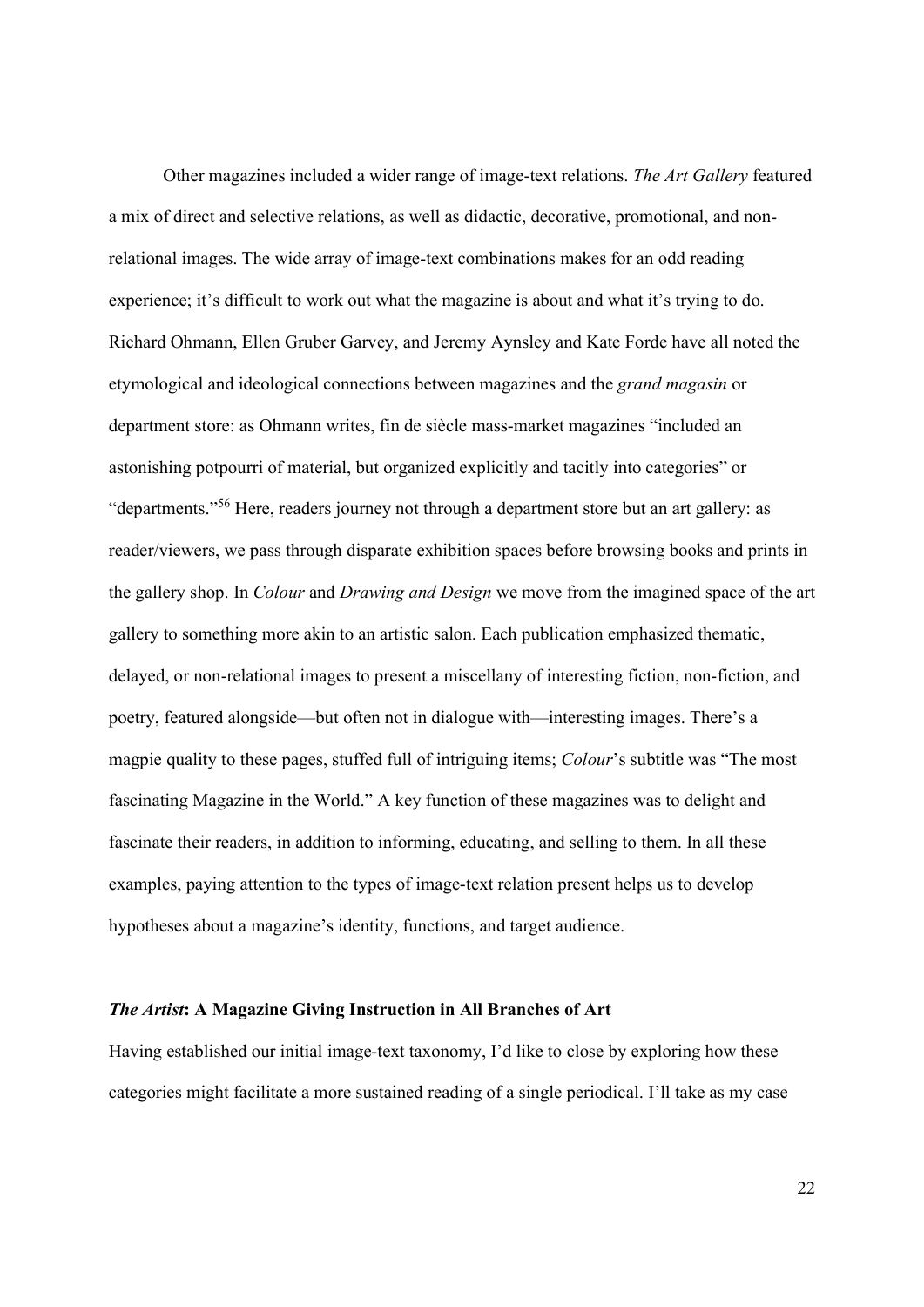study The Artist (1931-present), examining how it used didactic image-text pairings to teach reader/viewers how to create their own art. The technology of the illustrated periodical is utilized as an alternative to more expensive in-person art classes and correspondence art schools, in which budding artists sent off their work for feedback from professional art teachers. The Artist could supplement such formal tuition, but its lessons are complete in themselves. Each volume presents a series of six-part lessons on a range of mediums, from watercolor to pastels to oil painting to wood-engraving. The lessons are written by professional artists and designers, such as Austin Cooper, Claude Flight, Dorothea Sharp, Adrian Hill, Iain Macnab, and Percy Bradshaw. No prior experience or expertise is assumed: each series guides the reader/viewer through a sequence of lessons, each of which builds on the ones that have come before. In his series on "Portrait Painting," for instance, the artist Clifford Hall introduces the principles of portrait painting before guiding reader/viewers through a three-part explanation of how to paint a portrait from life (fig. 18).

<insert figure 18 here, quarter page, color>

In each part, published over three months, Hall's text describes the techniques and materials required to produce the next stage of the painting. Here, the rhythm of the periodical reflects or even enables the painting process: time is required for each stage to be completed and then to dry before moving onto the next. Writing about Victorian serials, Linda K. Hughes and Michael Lund note that the serial form has a "layering effect over time, putting down first one layer of story, then another as part succeeded part."<sup>57</sup> These sequential art lessons have both figurative and actual layering effects, in which readers are invited to create their own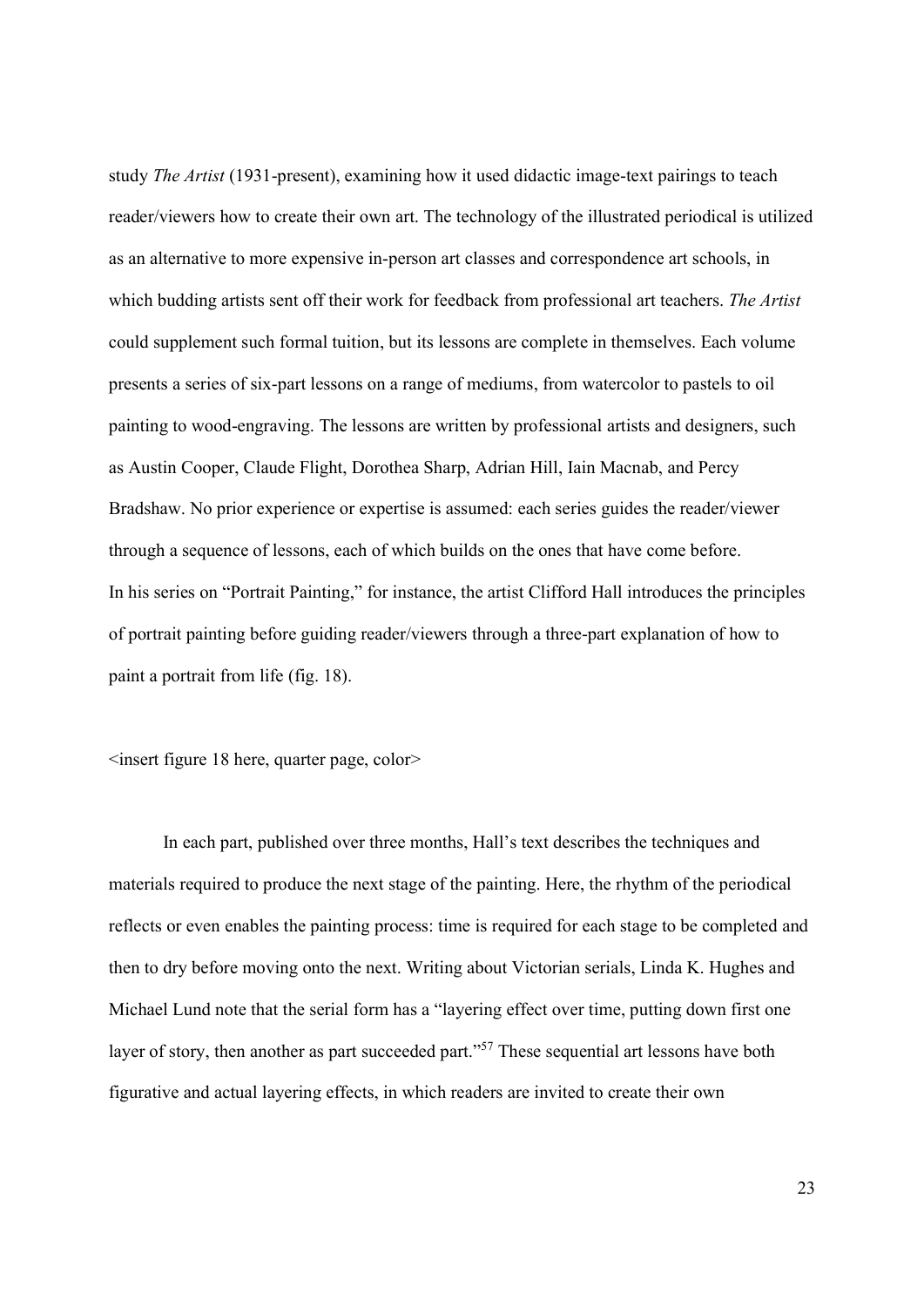multilayered artworks in response to verbal and visual instructions. As Hughes and Lund argue, the serial form allowed readers "the extra time of pauses in delivery or publication to mull over, speculate about, or even challenge material presented in each part of the whole"; we could the say the same of these non-fiction art periodicals.<sup>58</sup> Each individual lesson gave readers the opportunity to experiment with the instructions within, adopting useful methods and rejecting others. Alongside a detailed description of his process, Hall gives the readers useful tips, such as marking the position of the sitter's chair with chalk so it can be placed in the same place for future sittings.<sup>59</sup> Using both the text and the sequential images, the reader/viewer is given a framework by which to attempt their own portrait from life.

<insert figure 19 here, quarter page, color>

Hall's measured, sequential approach was just one method employed by the artists and designers commissioned to write a series for *The Artist*. In its editorials, the magazine emphasized its contributors' individual expertise, proclaiming in September 1931 that those writing for the magazine were "keen to place the result of their years of experience before the student, to help him make progress. . . . they are eager and willing to tell you their secrets, to hand on their knowledge."<sup>60</sup> As such, it appears to have given contributors free rein in approaching their subject. Some took a more theoretical, academic approach, such as in the artist Hesketh Hubbard's series on landscape. In one article, Hubbard used a complex series of diagrams to explain how Claude's Marriage of Isaac and Rebecca was composed (fig. 19). Others gave more general advice about a medium. Horace Taylor's article on using references in poster designing showed reader/viewers how a photograph in a newspaper inspired first a rough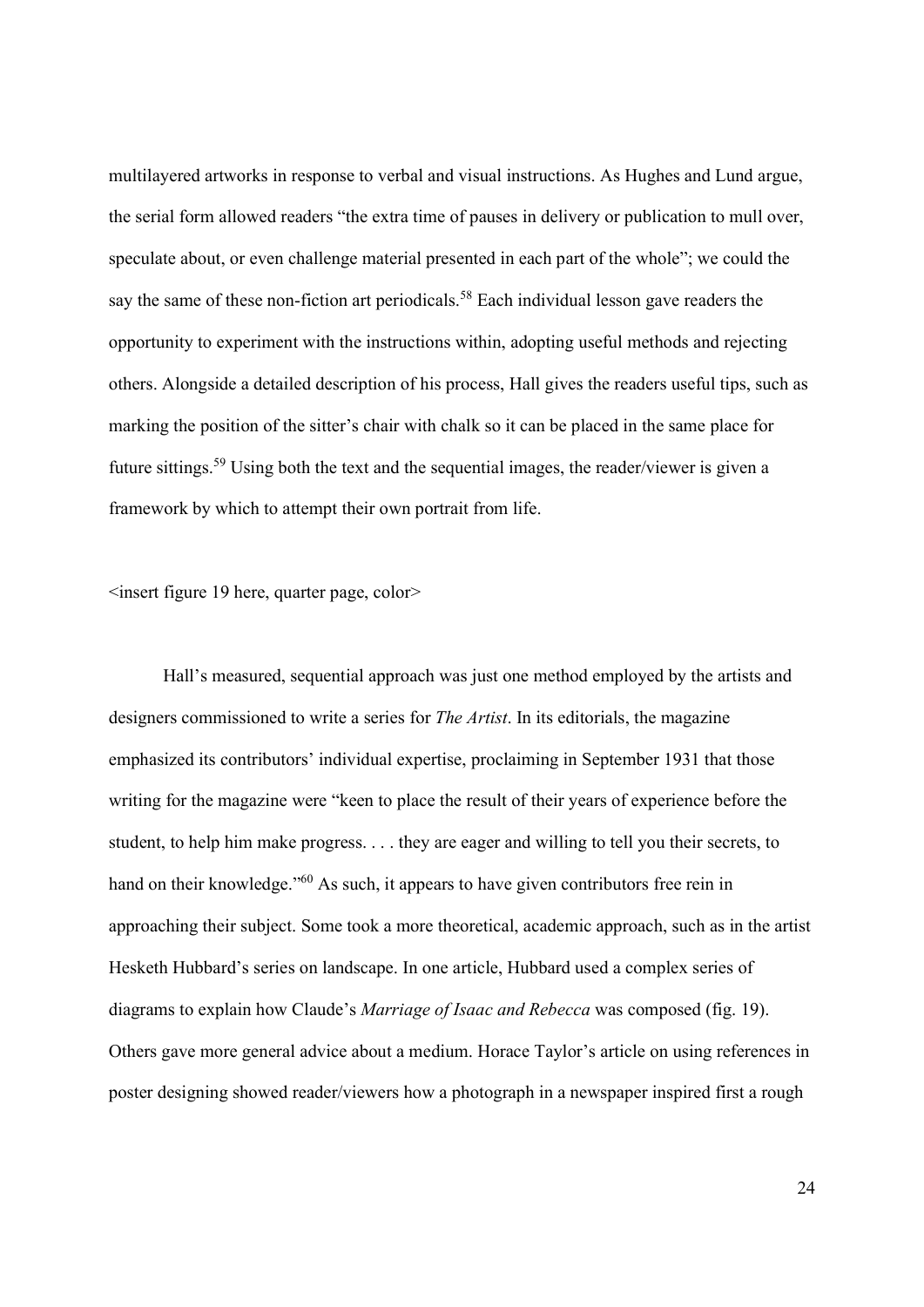sketch and then his final design for a poster for Southern Railway (fig. 20). Reader/viewers might not have felt equipped to design a poster following Taylor's examples, but they do illustrate the importance of gathering a bank of references when starting out as a poster designer. Taylor advises the student to "cut the picture papers and illustrated magazines assiduously. Cricket, football, rowing and all sporting events yield a harvest every year, and you have to gather everything in season, because you will be required to produce designs before the next season."<sup>61</sup> Such insights must have been invaluable to budding designers.

 $\leq$ insert figure 20 here, quarter page, color $\geq$ 

Taken together, Hall's, Hubbard's, and Taylor's articles show the possibilities of the instructional illustrated periodical. Reader/viewers were offered a variety of approaches and mediums within a single issue; subscribers would encounter alternative approaches to the same medium over different volumes. Earlier, I described The Art Gallery as a proxy art gallery; The Artist acts as a proxy art class or even art school, offering a range of lessons by different teachers. Indeed, the magazine featured many advertisements for, and profiles of, contemporary art schools: the October 1931 issue contained no fewer than twenty-two adverts for art schools, art classes, and private art tuition, alongside a puff piece on The Grosvenor School of Modern Art.<sup>62</sup> Many of the adverts were for tuition by artists whose lessons were featured in the magazine, including Hesketh Hubbard, Leonard Walker, and Horace Taylor, who advertised for a "pupil-assistant."<sup>63</sup> As well as seeking to teach the magazine's reader/viewers, then, these lessons also worked to promote the artist's own in-person or correspondence classes. In many ways, the magazine acted as a primer for formal art tuition, but it also offered something that art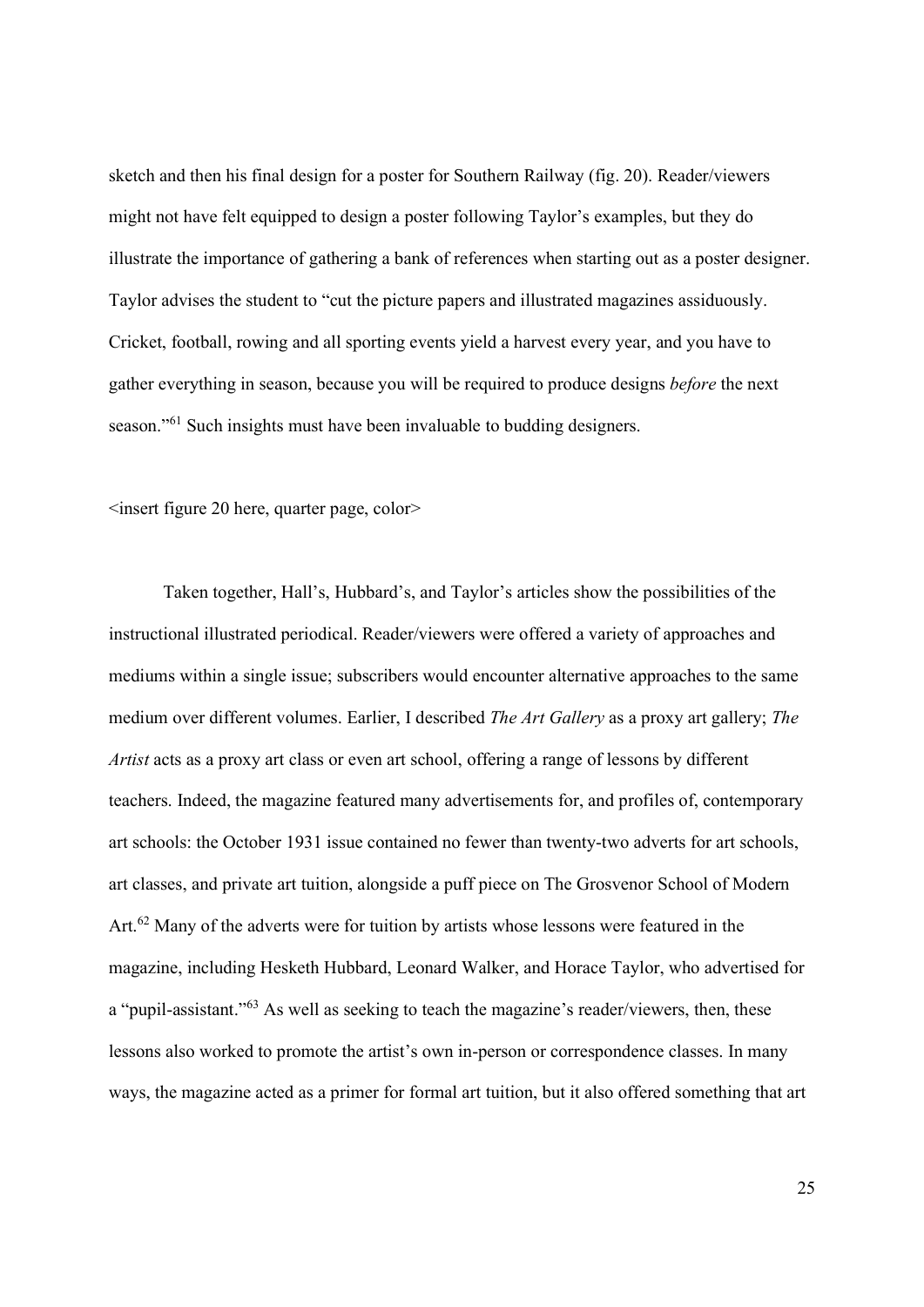schools could not. It was more flexible than art classes: a magazine could be read on a commute or taken away on holiday; there were no deadlines, allowing the reader/viewer to engage with the lessons when (or if) they wished. The Artist was not cheap—in 1931, its cover price of two shillings was double that of an illustrated fiction periodical like The Strand—but it was less expensive than enrolling in an art school or correspondence class.

In her article "Embodying Word and Image," illustrator and illustration historian Jaleen Grove argues that "tactile engagement" with a magazine "fosters embodiment of the object and one's innate understanding of it. This embodied knowledge is best expressed in a matching form of output in an equally tactile medium."<sup>64</sup> For Grove, this meant responding to The Western Home Monthly with illustrations; for me, this meant responding to an instructional art magazine like The Artist with paintings. As an amateur watercolorist myself, I decided to try and follow Leonard Walker's lessons from volume two of The Artist. On first glance, Walker's three-part series showing how to paint a landscape of a figure in a barn looked promising. In the first installment, Walker reproduces three images depicting the same scene: a pencil sketch, a watercolor sketch, and a first stage of a watercolor painting (fig. 21). Sitting down to replicate the painting for myself, however, I soon realized that I didn't have enough information to do so. There was no photograph of the scene itself to draw upon; without any sense of what the finished painting might look like, it was hard to put down preparatory washes. The text itself was no help: although Walker gives general advice and explains his own process, it lacked specifics, such as the palette and colors used. After a frustrating couple of hours, I realized that Walker didn't intend reader/viewers to follow along; rather, the article presented a model for how one might approach a similar piece of landscape painting.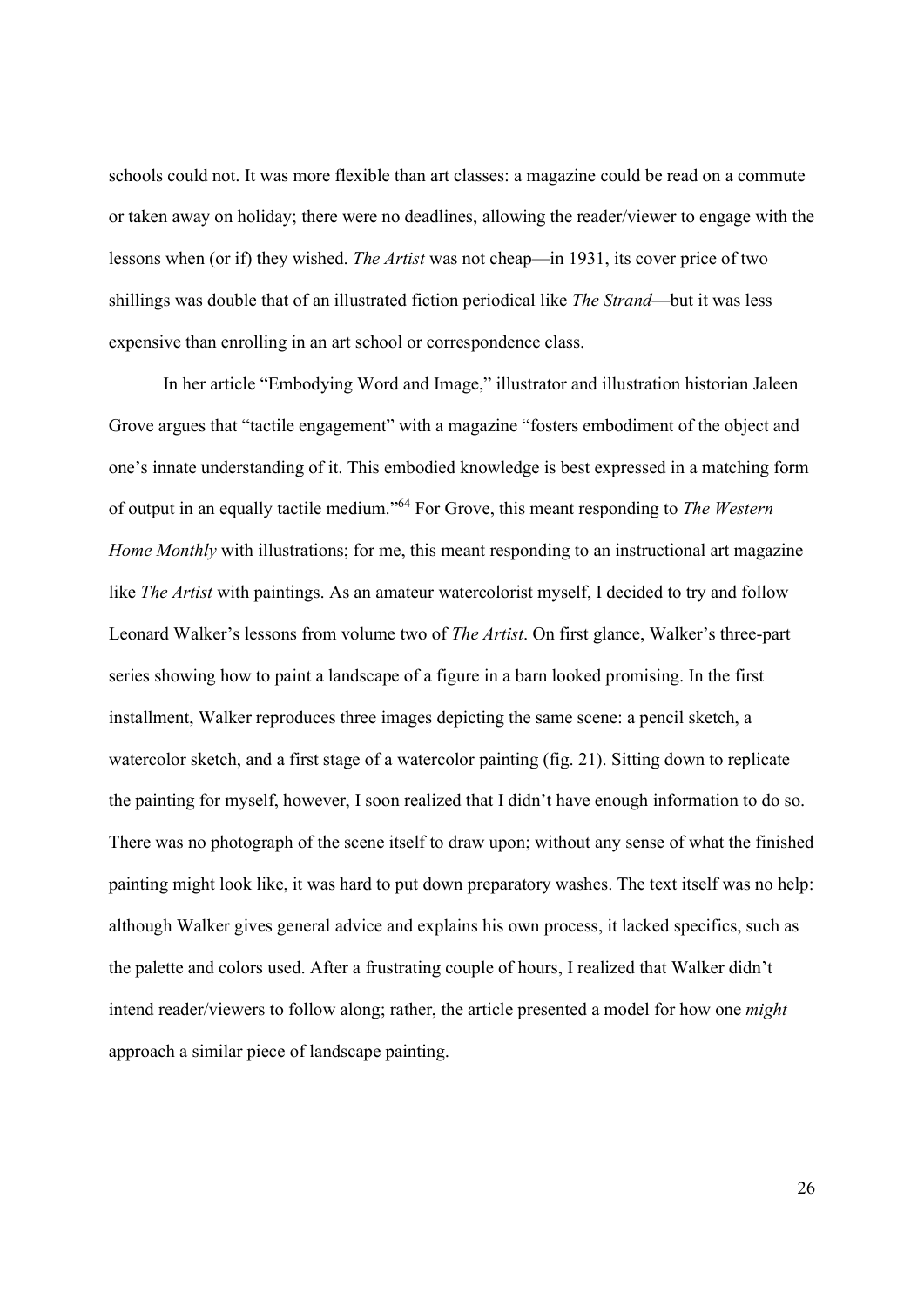<insert figure 21 here, quarter page, color>

That's not to say that Walker's lessons weren't useful, but rather that I had to adjust my expectations. As someone used to following along clear, sequential, step-by-step words and images, I found Walker's general principles hard to incorporate into my own practice. His approach emphasized individual agency, not the ability to reproduce an example. "I feel that whatever help I may give readers," he wrote, "each one must work out for himself or herself, the kind of stages best suited to his or her individuality."<sup>65</sup> For Walker, there was no one-size-fits-all formula for painting watercolors: each student had to develop their own method. It's not clear whether the step-by-step approach was not in use in the 1930s, or whether Walker chose to ignore it. In the second instalment, he cautioned against simply imitating someone else's style:

You admire someone's handwriting. Is it any good trying to write like it? or speaking with somebody else's voice? No, we must not try to dodge the issue and try to arrive with borrowed plumes. It is neither cricket nor sound.<sup>66</sup>

Instead, Walker advocated for a "deeper" approach, one in which students avoided becoming "an echo" of other painters. Alongside three black and white reproductions of watercolor sketches of trees (fig. 22), he advises readers to "note the general direction and try to gather the true characteristic of all forms, human or otherwise. You will feel pugnacious in painting the forms of a spiky cactus and totally different when dealing with the feathery tresses of the maiden-hair fern."<sup>67</sup>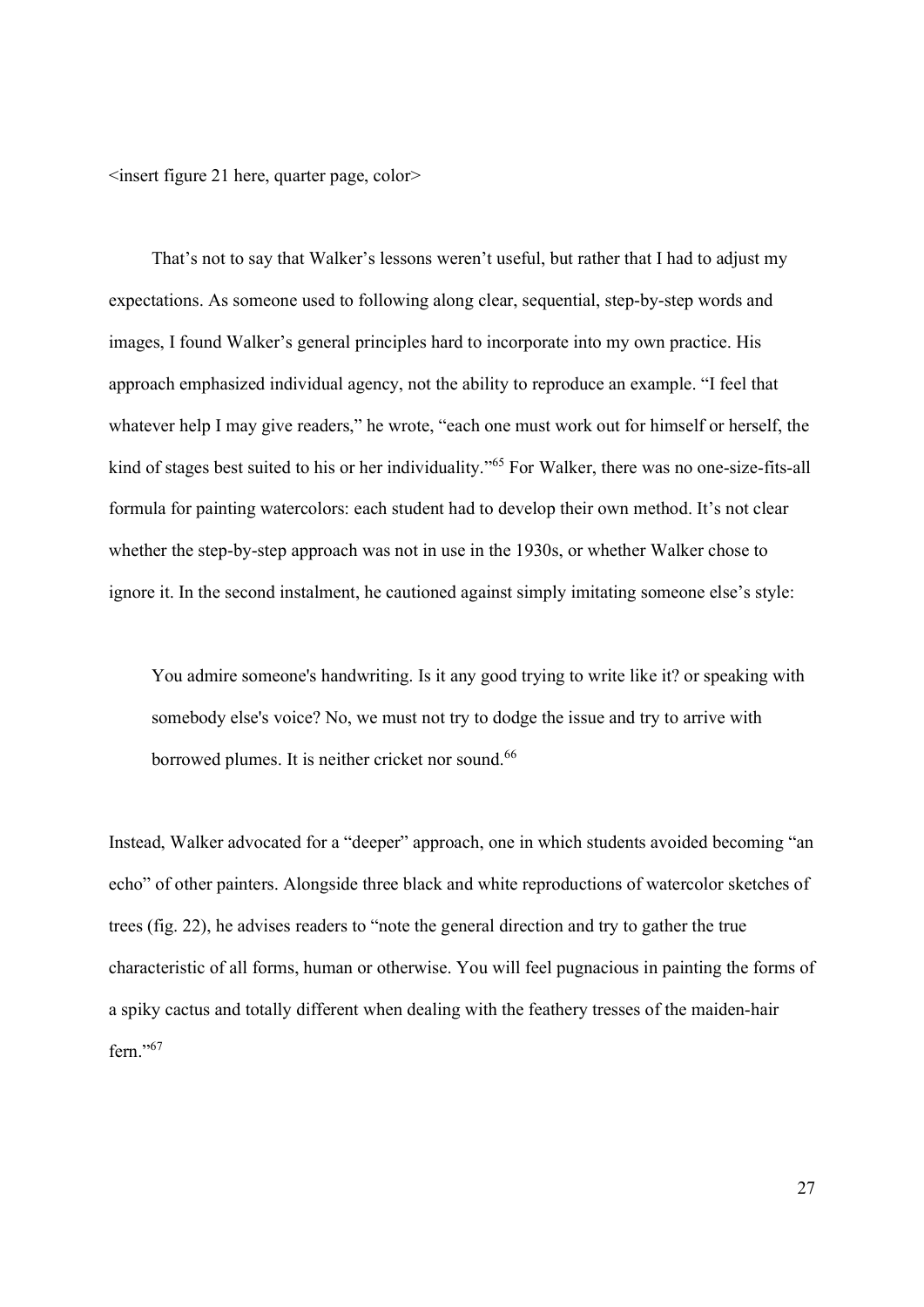$\leq$ insert figure 22 here, half page, color $\geq$ 

This passing comment, read in conjunction with the watercolor sketches, inspired a minor revolution in my own work. I love to paint flowers, but trees have long eluded me. Walker's advice has changed not only how I paint trees, but how I look at the natural world. Walking in my local park during lockdown, I've noticed myself looking at trees, trying to discern their individual character, the shape and direction of their leaves. My sketches, painted from photographs during lockdown (fig. 23), don't resemble Walker's, but that's okay. Together, his words and images have given me the agency to produce my own work without needing to replicate his style. This point about agency is crucial, and a through line I've observed in many of the articles in The Artist: the professional artists don't speak down to the amateur reader/viewers. Walker consistently takes a friendly, jocular tone, full of jokes and witty asides. "Painting is so difficult," he writes, "I find it is advisable not to shoulder everything at the same time."<sup>68</sup> I found these statements reassuring, even as I was frustrated at his reluctance to share the colors he uses in his palette. It felt like a more equal relationship than the hierarchical studentteacher one I've experienced in formal art classes, or that I've observed in the British & Dominions School of Drawing correspondence course. I began to see the appeal of the illustrated magazine as a form of informal art tuition, even as I yearned for clearer instruction.

 $\leq$ insert figure 23 here, quarter page, color $\geq$ 

In these few brief examples, I hope to have shown the diversity of image-text interactions possible within even a single category of our taxonomy. In engaging with The Artist as a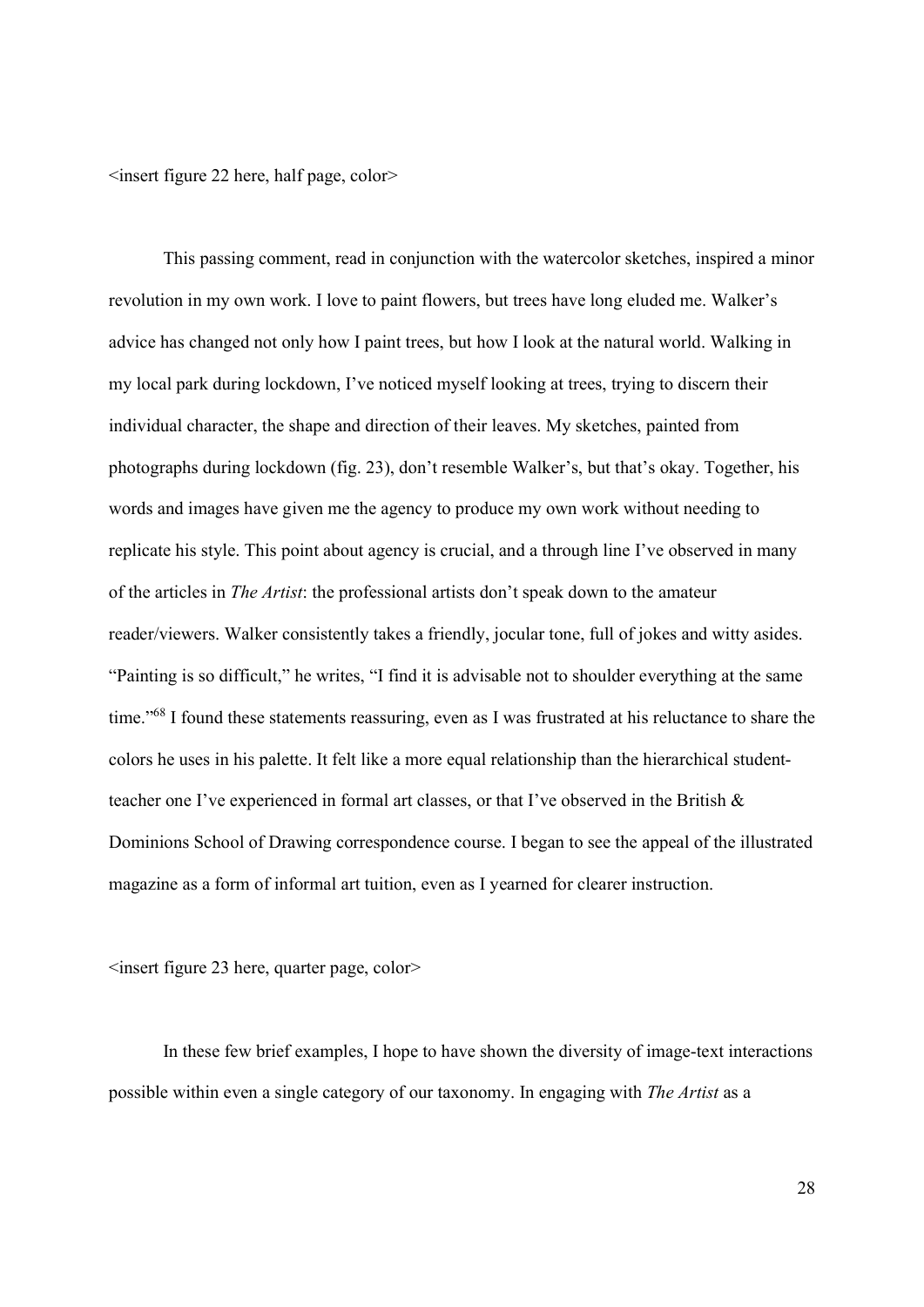practitioner as well as a periodicals scholar, I've gained an insight into how these didactic encounters functioned for amateur artists reading the magazine. I haven't been able to replicate the ways in which an amateur watercolorist would have approached these magazines in 1932, but I have identified some of the potential benefits and limitations of attempting to learn how to paint from an illustrated periodical. It's raised a series of research questions I might not otherwise have had; I have, for instance, become fascinated by the absence of the "step-by-step" technique which dominates "how-to" books, magazines, and videos today. In *The Artist's* early issues, there appears to be no consensus over the most effective way to teach the magazine's reader/viewers. Many of the artists featured were teachers in art schools or private art classes; one gets the sense that they transported their teaching methods from the classroom to the periodical without necessarily considering how accessible the lessons were to a magazine's reader/viewers. Future studies could explore how didactic pairings shifted—and perhaps became more standardized or more periodical-specific—over time. When and where was the step-by-step approach developed, for whom, and why?

#### Conclusion

I began this essay by quoting Patrick Collier, and his call for periodicals scholars to "withhold judgement . . . for as long as possible" and read the contents of a periodical as a "potential source of new critical inquiries."<sup>69</sup> The circumstances of the pandemic have allowed me to remain in this exploratory space for longer than usual. It's allowed me to, in Marcus and Best's terms, stay "parsing meaning" before moving on to "interpreting significance."<sup>70</sup> Certainly, these magazines offer an insight into twentieth-century art education, and how the format of the illustrated art periodical was used to teach, inform, entertain, and inspire reader/viewers in new ways. We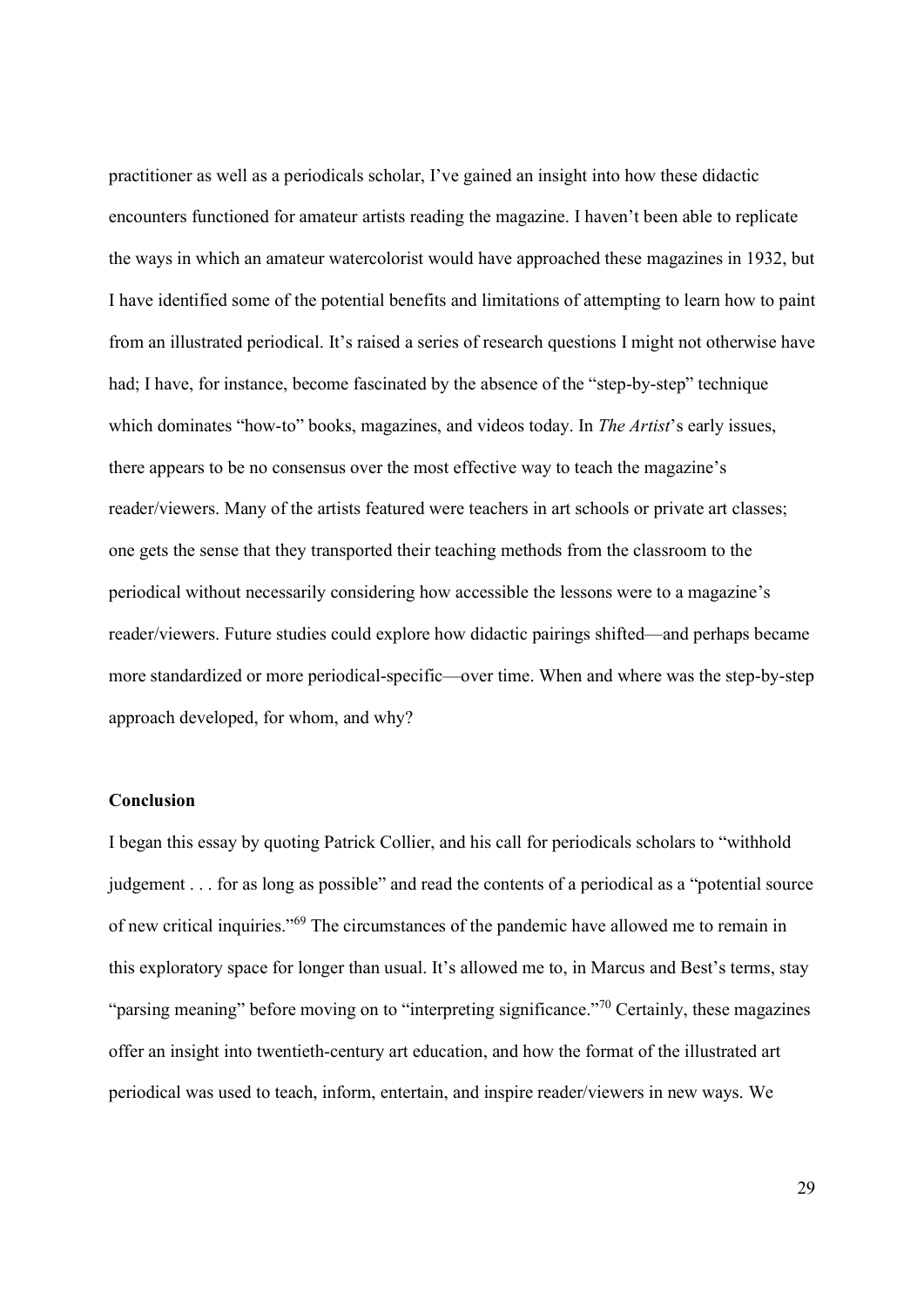might make the case for reading these magazines as part of a broader recovery of popular or middlebrow texts, hoping to understand how the majority of reader/viewers engaged with the art world in modern Britain. Such magazines are also valuable as a source for contemporary debates and articles on artists, many of whom have yet to receive critical attention. Above all, though, I'm interested in what these periodicals can tell us about periodicals. My readings suggest that illustrated magazines combined words and images in a variety of ways, but often fell back on certain types of interaction. Each magazine had its own "house style" when combining images and text: this house style offers insights into the functions a magazine performed for its readers. There is a complex series of connections between image-text interaction, editorial aims, and intended reader/viewers which still needs fully teasing out, but hopefully the above taxonomy provides a starting point.

For me, this article constitutes a "first pass" at these materials: an exploratory, fact-finding mission, not the final word on them.<sup>71</sup> At times, taking a surface reading approach in which periodicals are the sole "object of knowledge" has felt difficult.<sup>72</sup> As Lee and McGregor observe, "to read an unknown magazine with no map, no destination in mind, and few certainties about how to orient oneself is potentially terrifying [and] frustrating."<sup>73</sup> I found it hard "simply" describing how texts work: my mind kept jumping ahead, attempting to fit my research into established frameworks of value, whether aesthetic or social or political. And yet, as Marcus, Best, and Heather Love write in their 2016 essay, "Building a Better Description," the

practice of description provides the material that gives future scholars (including the future self of the describer) the opportunity to engage differently with their objects, and serves as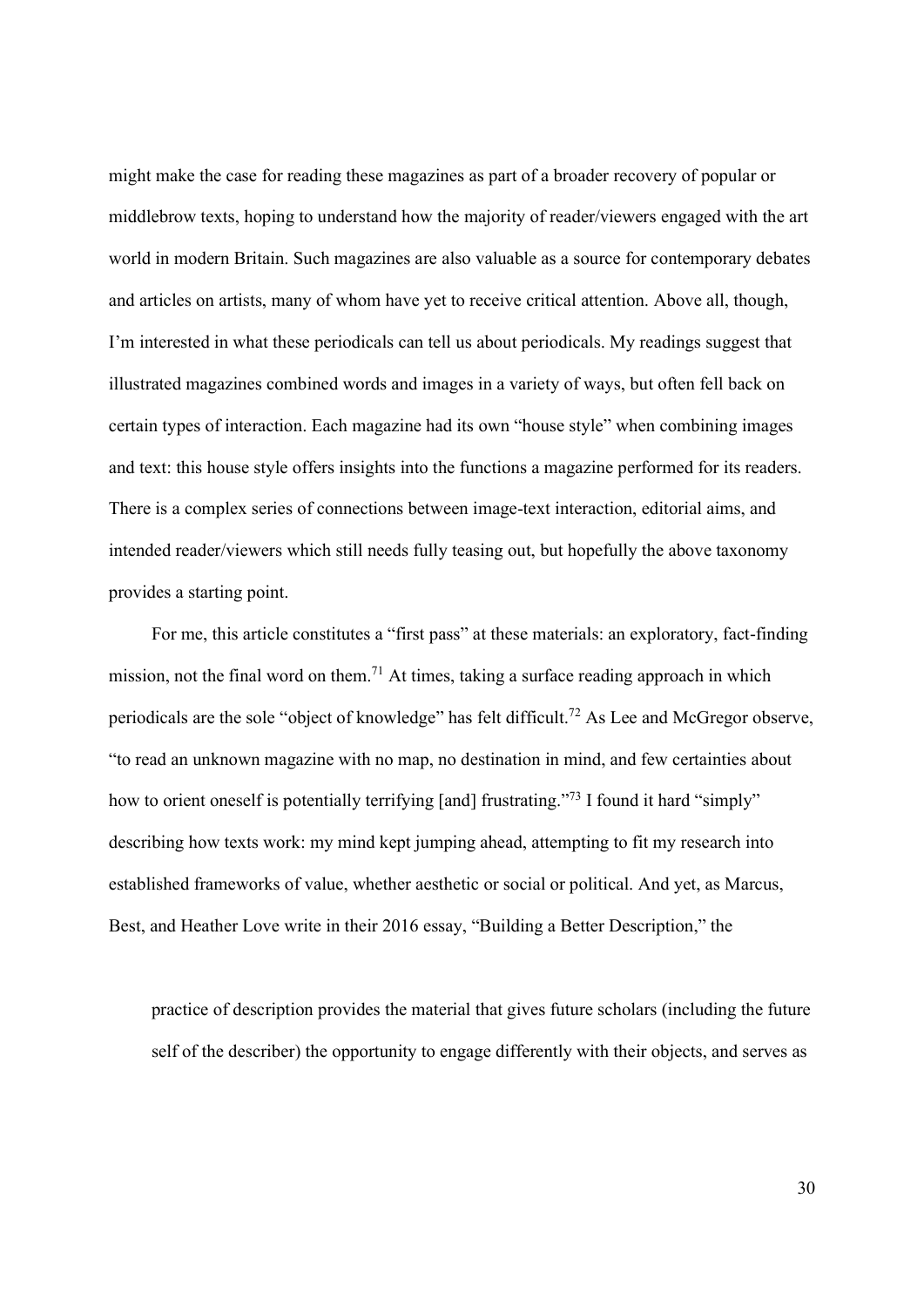a building block for extending the collective and networked aspects of scholarly work across time.<sup>74</sup>

By describing these popular art periodicals, through the first catalog of the Butterfield Collection, the image-text taxonomy, and The Artist case study, I aim to provide a basis for other scholars (and myself) to engage with these magazines differently in the future. In this article, I've drawn not only on ideas of surface reading but also creative-critical approaches, bringing my own practice as an amateur watercolorist into my "academic" work. These creative-critical engagements have prompted a series of questions, especially about the ways in which popular art periodicals addressed—and taught—their reader/viewers. How did these modes of address and tuition change over time? To what extent does the relationship between reader/viewer and producer, or student and teacher, reflect the wider social context in which they are written? I'll leave it to others—including my future self—to grapple with these questions. For now, I hope that my taxonomy and initial readings can be part of a broader conversation about how and why popular art periodicals—indeed all modern periodicals—combined words and images.

# **Notes**

This research was funded by a British Academy Postdoctoral Fellowship. I'd like to thank Steve Dimmick and Anna Butterfield for the loan of their magazines collection: this article couldn't exist without their generosity. I presented a version of this article at the 2021 Association for Art History Conference at the University of Birmingham: thank you to the session convenors Rebecca Savage and Michael Clegg, the other speakers, and audience members for their useful feedback. Thanks, too, to my co-editor, Brittany Moster Bergonzi, for her encouragement,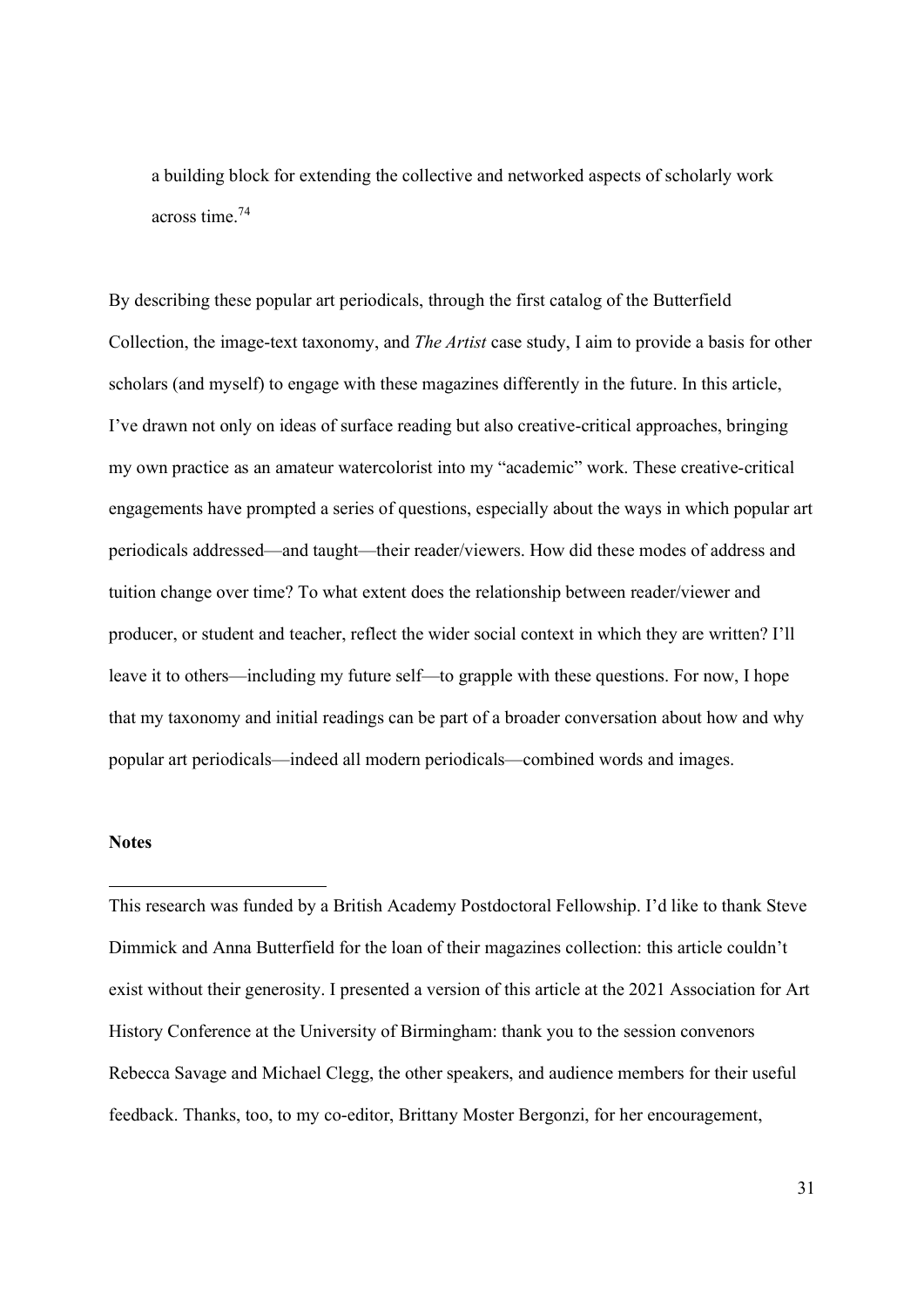support, and helpful suggestions. This article is the product of many conversations over the past five years: thank you to everyone who participated in Twentieth Century British Periodicals: Words and Art on the Printed Page, 1900-1999 (University of Reading, June 2017), Modernist Art Writing/Writing Modernist Art (University of Nottingham, June 2019), the Ways of Reading workshops (University of Birmingham, June 2018 and 2019), and Future States: Modernity and National Identity in Popular Magazines, 1890-1945 (online, University of Brighton, April 2020) for helping to shape my thinking.

<sup>1</sup> Patrick Collier, "What is Modern Periodical Studies?", Journal of Modern Periodical Studies 6, no. 2 (2015): 109. Collier is referring here to the approach taken by Margaret Cohen in "Narratology in the Archive of Literature," Representations 108 (Fall 2009): 51-75. Cohen's essay is part of Sharon Marcus and Stephen Best's special issue of Representations, "The Way We Read Now," 108 (Fall 2009), explored in more detail below.

<sup>2</sup> Katja Lee and Hannah McGregor, "Reading the Modern Magazine in an Interdisciplinary Humanities Lab," Modernism/modernity Print Plus 4, no. 2 (July 2019),

https://doi.org/10.26597/mod.0111 (accessed May 17, 2021).

<sup>3</sup> See Luke Seaber and Michael Shallcross, "The Trouble with Modernism: A Dialogue," The Modernist Review 10 (June 2019), https://modernistreviewcouk.wordpress.com/2019/06/28/thetrouble-with-modernism/ (accessed November 28, 2021); responses by Nick Hubble, Emma West, Naomi Milthorpe, Robbie Moore, and Eliza Murphy, and Kristin Bluemel can all be found at The Modernist Review. See also Katja Lee and Hannah McGregor, eds, "Reading the Modern Magazine," and Marcus and Best, eds., "The Way We Read Now."

<sup>4</sup> Maria do Mar Pereira, "'Feminist theory is proper knowledge, but...': The status of feminist scholarship in the academy," Feminist Theory 13, no. 3 (2012): 284.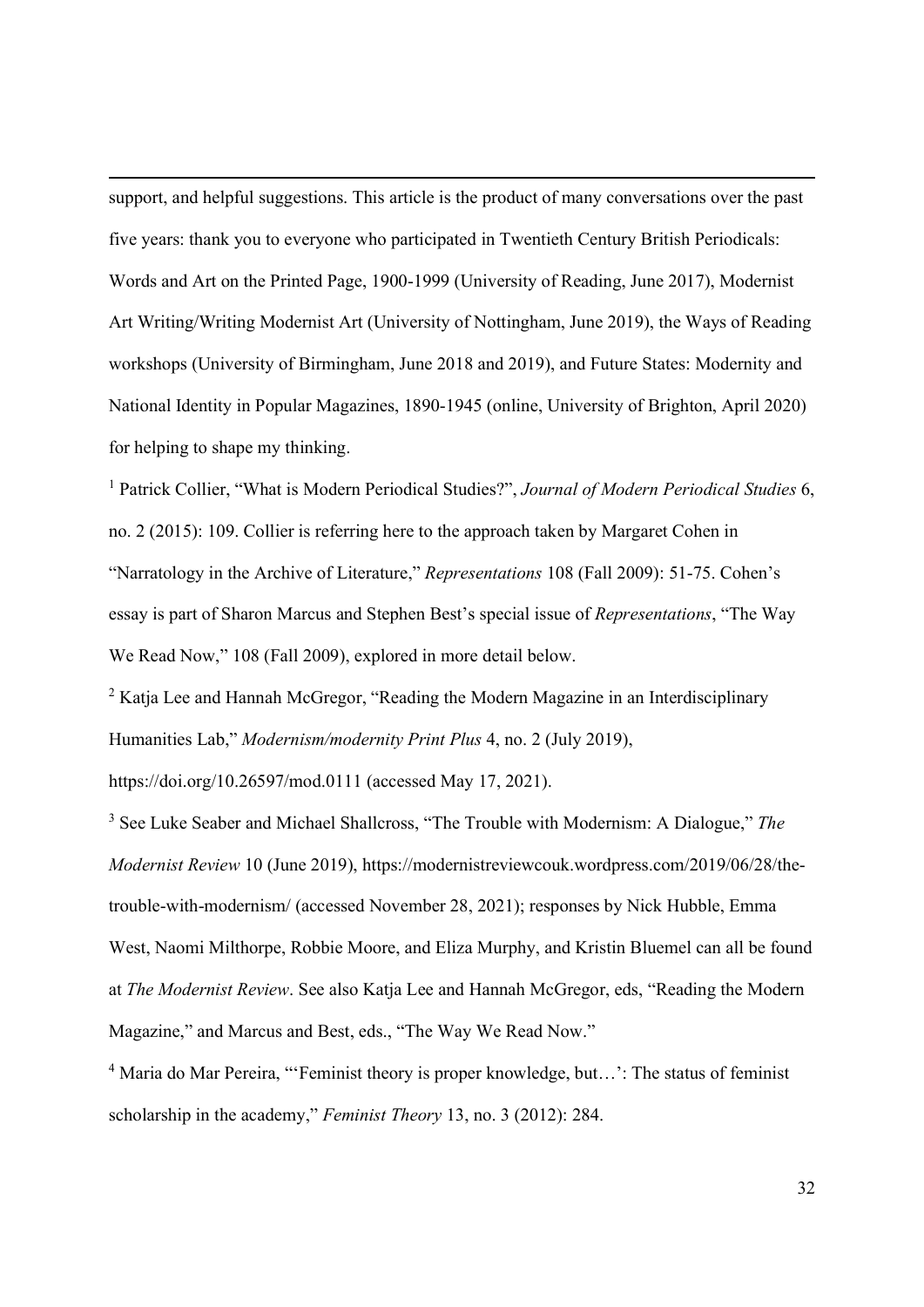<sup>5</sup> Lee and McGregor note how difficult it was to secure journal space for their "unusual (and innovative) experiment." See Lee and McGregor, "Reading the Modern Magazine." The notion of "proper" or "valid" knowledge in the contemporary academy is explored by Maria do Mar Pereira in "Feminist theory is proper knowledge but…" and Maggie Breeze, "Imposter Syndrome as a Public Feeling," in Feeling Academic in the Neoliberal University: Feminist Flights, Fights and Failures, ed. Yvette Taylor and Kinneret Lahad (Basingstoke, Hampshire: Palgrave Macmillan, 2018), 202-3, 209.

6 Collier, "What is Modern Periodical Studies?", 109.

<sup>7</sup> Sharon Marcus and Stephen Best, "Surface Reading: An Introduction," Representations 108 (Fall 2009): 11.

<sup>8</sup> At my institution, the University of Birmingham, our archives include several named special collections containing books, papers, and ephemera; I have followed this convention in naming the Butterfield Collection. Alternate titles could have included the "Butterfield Library" or the "Butterfield Papers," but neither term felt appropriate: a library seems more suited to books, and papers more suited to correspondence (or a variety of different documents).

<sup>9</sup> See, for instance, Ysanne Holt, "The Call of Commerce': *The Studio Magazine* in the 1920s," in The Rise of the Modern Art Market in London, 1850–1939, ed. Pamela Fletcher and Anne Helmreich (Manchester: Manchester University Press, 2012), 151–73. Holt's essay also touches briefly upon *The Studio's* "sister magazines" *Colour* and *Drawing and Design*. On *Colour*, see Brittany Moster Bergonzi, "Sleeping with the Enemy: Sir Ambrose Heal and Modernist Magazine Advertising," Journal of Modern Periodical Studies 12, no. 1 (2021): 55-86.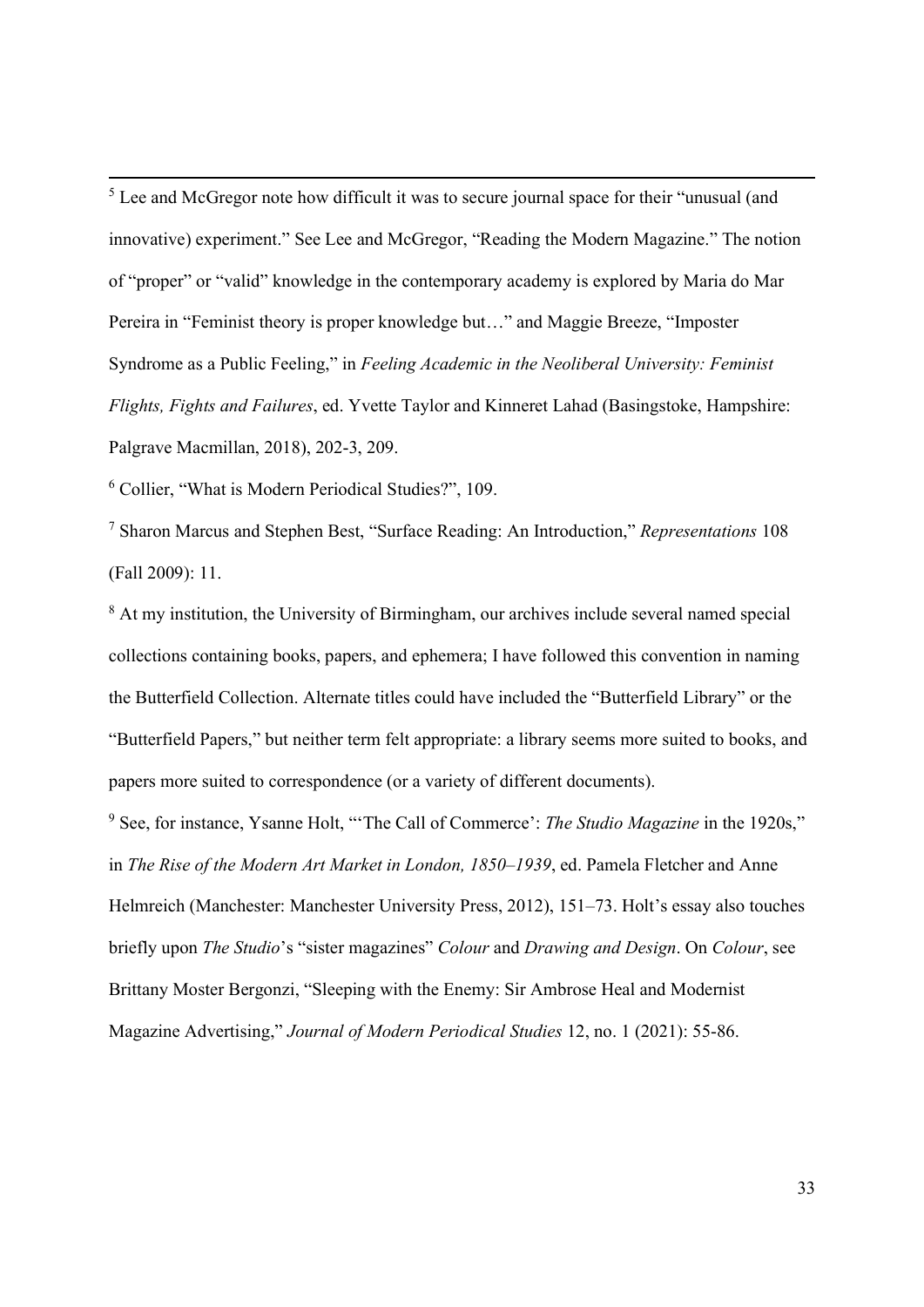$10$  The Studio's subtitle varied: it is listed in library catalogues as "An Illustrated Magazine of Fine and Applied Art"; the issues in the Butterfield Collection (December 1928 and January 1929) no longer have the word "illustrated" in the subtitle.

<sup>11</sup> Anthony Burton, "Nineteenth Century Periodicals," in The Art Press: Two Centuries of Art Magazines, ed. Trevor Fawcett and Clive Phillpot (London: The Art Book Company, 1976), 9. <sup>12</sup> Holt, "The Call of Commerce," 163.

<sup>13</sup> "To bring the Arts into Everyday Life" was the Arts League of Service's motto from 1921. See Emma West, "'within the reach of all': Bringing Art to the People in Interwar Britain," Modernist Cultures 15, no. 2 (2020): 225-52.

<sup>14</sup> Initially titled *Drawing*, the magazine's first series spanned volume 1 (1915) to volume 10 (April 1920). The name was changed to Drawing and Design some time during this series, most likely in 1917 and certainly by January 1919. The second series was labelled volume 1 (May 1920) to volume 5 (June 1926). Series 3 started again at volume 1 (July 1926) and ran until volume 5 (April 1929).

<sup>15</sup> "The Artist Magazine Subscription," Unique Magazines,

https://www.uniquemagazines.co.uk/The-Artist-Magazine-Subscription-p1146 (accessed January 18, 2022).

<sup>16</sup> Hans Brill, "The Fin de Siècle," in *The Art Press*, 23. Clive Ashwin also argues that *The* Studio was aimed at "the growing army of art amateurs" in "The founding of The Studio," Studio International (2017), https://www.studiointernational.com/index.php/the-founding-of-the-studio (accessed May 13, 2021).

<sup>17</sup> Gerry Beegan, "The Studio: Photomechanical Reproduction and the Changing Status of Design," Design Issues 23, no. 4 (Autumn 2007): 48.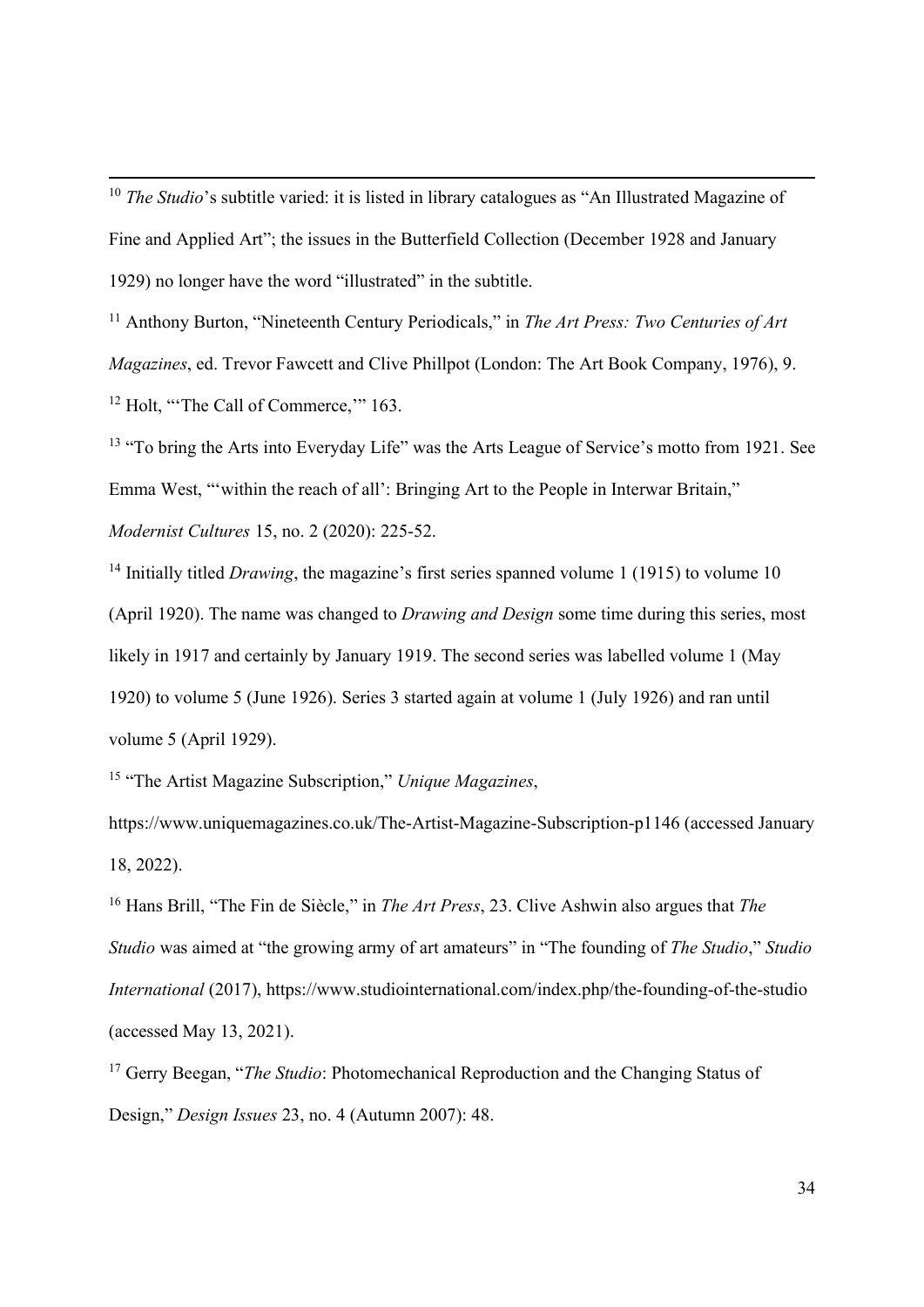<sup>18</sup> Holt, "The Call of Commerce," 157.

<sup>19</sup> Holt, "'The Call of Commerce,'" 156, 163-64, 167, 170.

 $20$  The only advertisement in *Modern Masterpieces* was on its back cover.

 $21$  Advertisements were sometimes featured alongside or opposite editorial content in The Artist and The Art Gallery in the final few pages; these tended to be either full- or half-page. For an analysis of image-text relations when adverts appear on the same page as fiction and nonfictional contents, see Trish Bredar and Moonoseok Choi's section "A Closer Look at Text and Image," in Trish Bredar, Shinjini Chattopadhyay, Morgan Alan, Anton Povzner, and Moonoseok Choi, "In Search of Multivocality: Periodical Studies and a Humanities Lab in Practice," in "Reading the Modern Magazine in an Interdisciplinary Humanities Lab," ed. Katja Lee and Hannah McGregor, Modernism/modernity Print Plus 4, no. 2 (July 2019),

https://doi.org/10.26597/mod.0118 (accessed May 17, 2021).

<sup>22</sup> The Editor, "Editorial," *Colour* 1, no. 3 (January 1929): 5.

<sup>23</sup> Editorial, *Drawing and Design* (July 1926): 1, quoted in Holt, "The Call of Commerce," 170. <sup>24</sup> Beegan, "The Studio," 46.

<sup>25</sup> Ashwin, "The founding of *The Studio*."

<sup>26</sup> Beegan, "The Studio," 46.

<sup>27</sup> Beegan, "*The Studio*," 46. Trevor Fawcett explores the history of graphic reproduction in "Illustration and Design," in The Art Press, 55-58.

<sup>28</sup> Brill, "Fin de Siècle," 27. For more on halftones and mass-circulation magazines, see Richard Ohmann, Selling Culture: Magazines, Markets, and Class at the Turn of the Century (London: Verso, 1996), 234-39.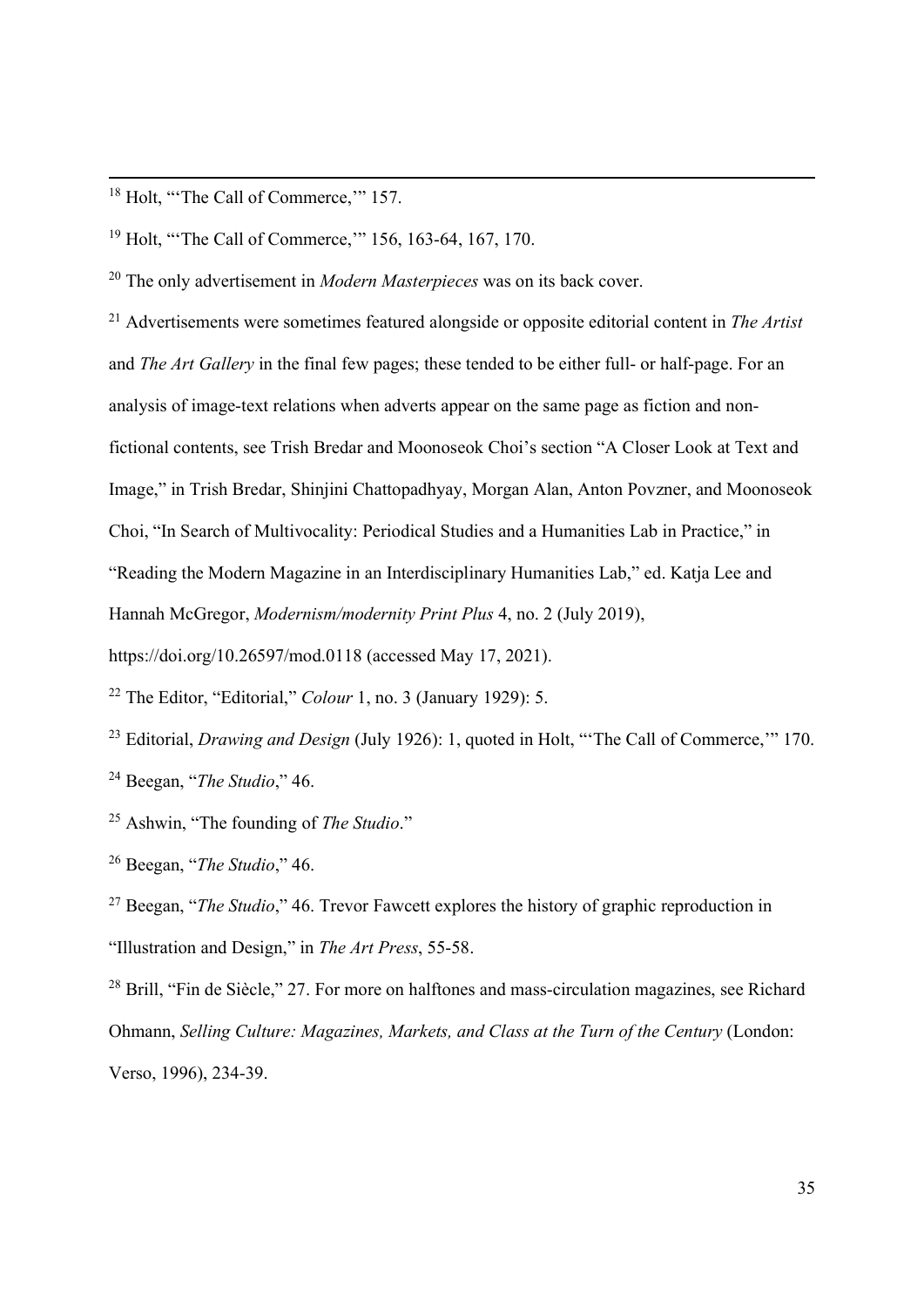$29$  W. J. T. Mitchell, *Picture Theory: Essays on Verbal and Visual Representation* (Chicago and London: The University of Chicago Press, 1994), 89. We might also use Peter Wagner's term "iconotext" here, namely an "artefact in which the verbal and visual signs mingle to produce rhetoric that depends on the co-presence of words and images." See Wagner, "Introduction: Ekphrasis, Iconotexts, and Intermediality—the State(s) of the Art(s)," in  $Icons–Texts-$ Iconotexts: Essays on Ekphrasis and Intermediality, ed. Peter Wagner (Berlin and New York: Walter de Gruyter, 1996), 16.

<sup>30</sup> Leighton and Surridge argue that illustrations in Victorian serials fit broadly into six different categories: proleptic: "anticipating the events of the verbal plot to follow"; analeptic: "referring back to a scene in the written text"; repetitive: "representing different scenes with similar elements"; iterative: "representing repeated action"; extradiegetic: "representing scenes that do not appear in the verbal text"; and inter-pictorial: "referring to other well-known images or modes of visual representation." See Mary Elizabeth Leighton and Lisa Surridge, "The Plot Thickens: Toward a Narratological Analysis of Illustrated Serial Fiction in the 1860s," Victorian Studies 51, no. 1 (Autumn 2008): 67.

 $31$  In The Artist as Critic: Bitextuality in Fin-de-Siècle Illustrated Books (Aldershot, England: Scolar, 1995), Lorraine Janzen Kooistra proposes five strategies that the artist has for "interpreting the verbal text": "quotation, impression, parody, answering and cross-dressing." Briefly, "quotation" describes a "picture which is a visual double for the word" (15); "impression" describes a process in which the artist takes the verbal text "simply as a starting point for a new creation" (17). "Parodic" illustrations are "openly rebellious, and assert themselves against the authority of the verbal text in an active struggle which can result in the violent separation or divorce of image and text." (17) "Answering" describes "a harmonious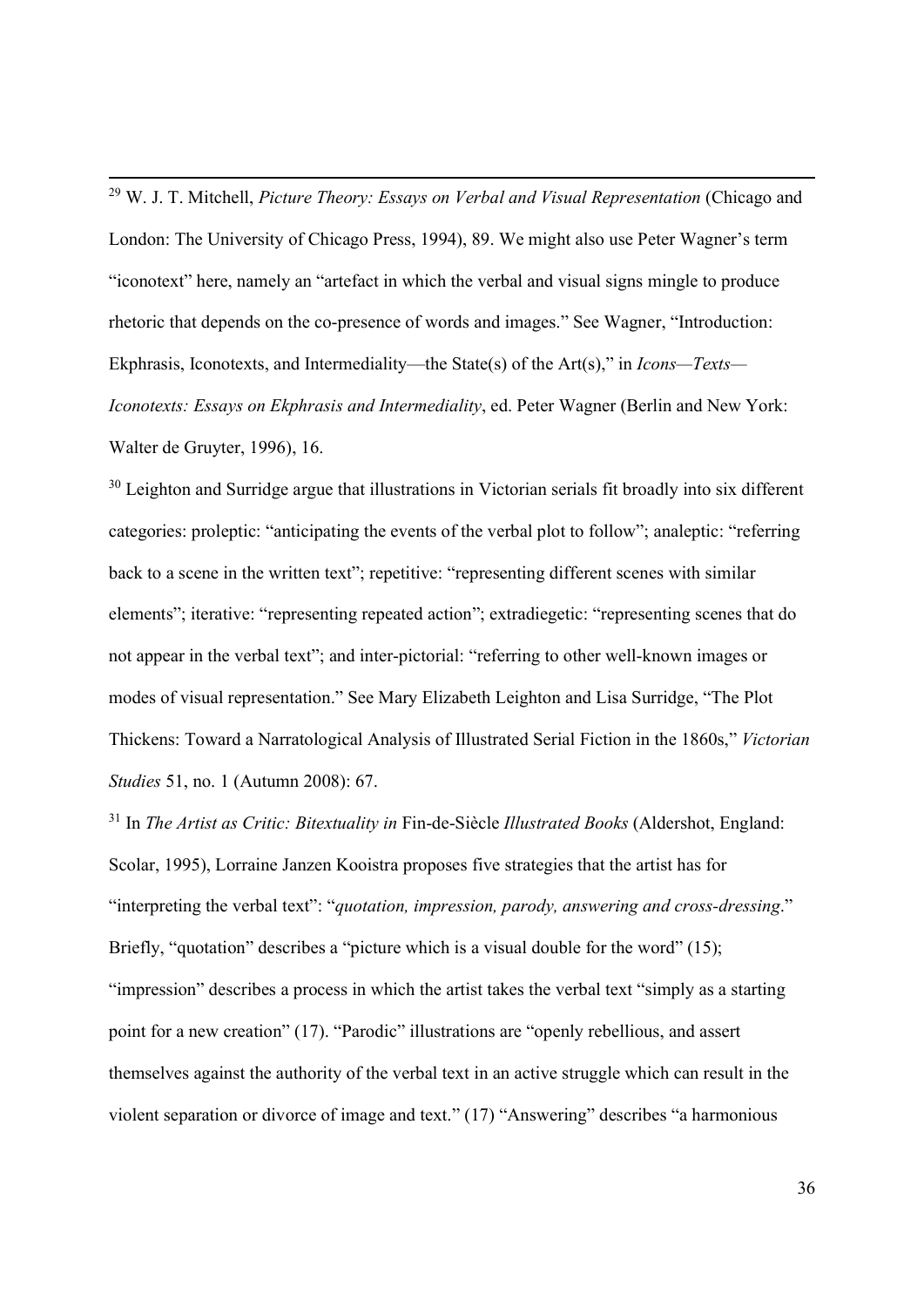collaboration in which the picture maintains its independence within a cooperative relationship," (17) and "cross-dressing" refers to works in which "author and illustrator share one body." (20)  $32$  The exception to the rule is Kooistra's category of "cross-dressing," in which author and illustrator share one body.

<sup>33</sup> Ohmann, Selling Culture, 224.

<sup>34</sup> Christine Wiesenthal, Brad Bucknell and W. J. T. Mitchell, "Essays into the Imagetext: An Interview with W. J. T. Mitchell," Mosaic: An Interdisciplinary Critical Journal 33, no. 2 (June 2000): 3.

<sup>35</sup> Wiesenthal, Bucknell and Mitchell, "Essays into the Imagetext," 3.

<sup>36</sup> Mitchell, Picture Theory, 94.

 $37$  Mitchell, *Picture Theory*, 93-4. See also, in the same volume, "The Photographic Essay: Four Case Studies," in which he uses James Agee and Walker Evans's Let Us Now Praise Famous Men as a "'classic' (and a modernist) prototype" for the photo-essay genre. (289)

<sup>38</sup> Ohmann, Selling Culture, 194.

<sup>39</sup> Jennifer J. Sorensen, *Modernist Experiments in Genre, Media, and Transatlantic Print Culture* (London and New York: Routledge, 2017), 25.

 $40$  Reader/viewer is a term used by Mitchell in *Picture Theory* (290) and later by Kooistra to highlight the fact that those engaging with imagetexts need to interpret two different "systems of signification." See Kooistra, The Artist as Critic, 13-14.

<sup>41</sup> For a useful introduction to ekphrasis and its critical history, see Wagner, "Introduction: Ekphrasis, Iconotexts, and Intermediality," 9-15, 32-40. In the same volume, Bernadette Fort explores the expansion of conceptions of ekphrasis beyond fiction and poetry to include art criticism. See Fort, "Ekphrasis as Art Criticism: Diderot and Fragonard's 'Coresus and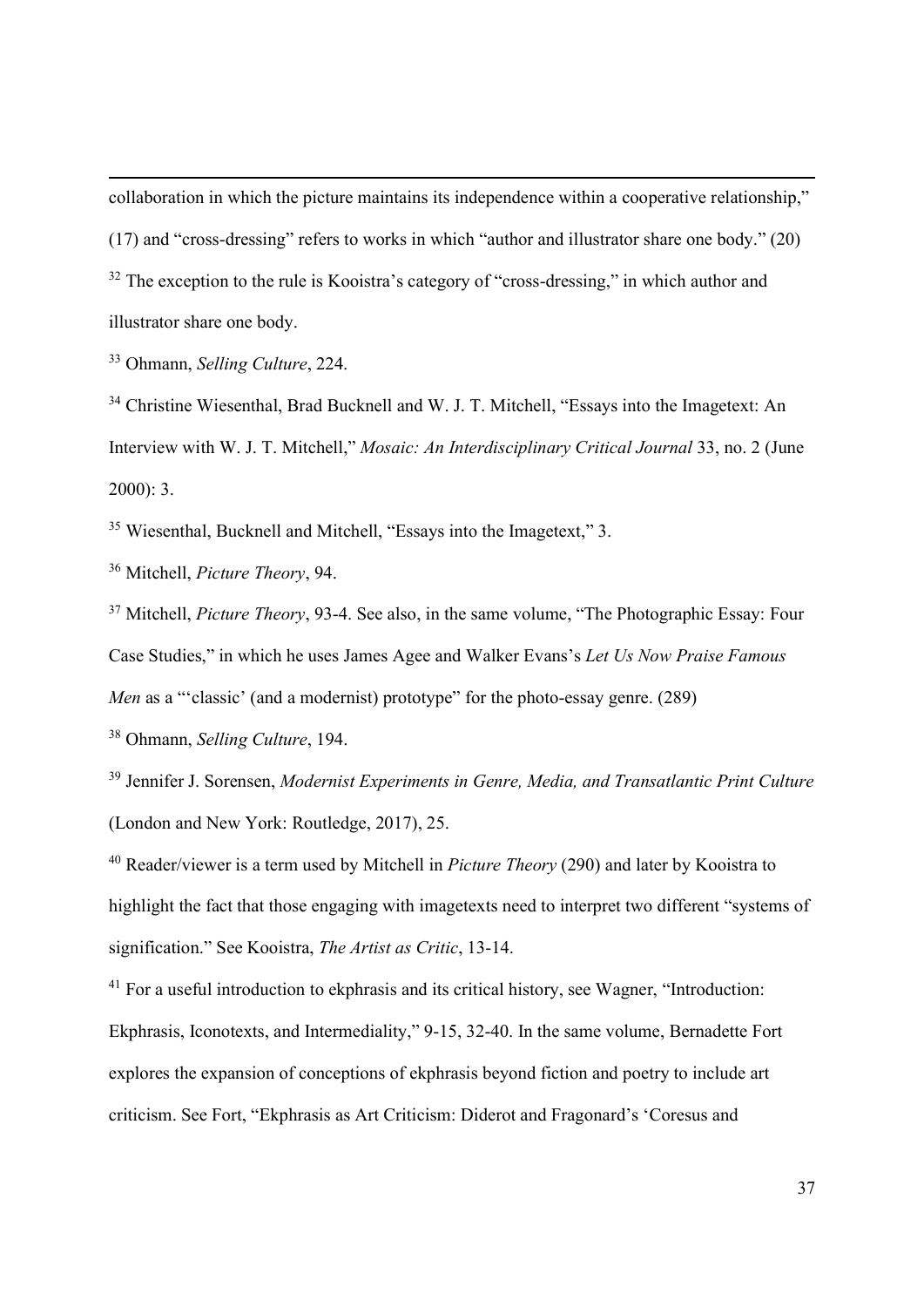Callirhoe'," in Icons—Texts—Iconotexts: Essays on Ekphrasis and Intermediality, ed. Peter Wagner (Berlin and New York: Walter de Gruyter, 1996), 58-77. For a more recent exploration of ekphrastic art writing, especially of that in periodicals, see Sophie Hatchwell, Performance and Spectatorship in Edwardian Art Writing (Cham, Switzerland: Palgrave Macmillan, 2019). Shadi Bartsch and Jaś Elsner's introduction to their 2007 special issue of Classical Philology on ekphrasis explores some of the critical debates around the term: see Bartsch and Elsner, "Introduction: Eight Ways of Looking at an Ekphrasis," Classical Philology 102, no. 1 (January 2007): i-vi.

<sup>42</sup> Danuta Fjellestad, "Nesting—Braiding—Weaving: Photographic Interventions in Three Contemporary American Novels," in Handbook of Intermediality: Literature—Image—Sound— Music, ed. Gabriele Rippl (Berlin, München, Boston: De Gruyter, 2015), 197.

<sup>43</sup> Hana Leaper, "The Unveiling of Hidden Voices in Vanessa Bell's illustrations for Virginia Woolf's Kew Gardens," The Luminary, 4 (Autumn 2014): 117-29,

https://www.lancaster.ac.uk/luminary/issue4/issue4article11.htm (accessed May 5, 2021).

<sup>44</sup> Dorothea Sharp, "Oil Painting: Part VIII—Technique," *The Artist* 2, no. 2 (October 1931): 54. <sup>45</sup> Kooistra, The Artist as Critic, 20.

<sup>46</sup> Michael Hancher, "Definition and depiction," *Word & Image* 26, no. 3 (2010): 253.

<sup>47</sup> See Edward Bok, quoted in Ohmann, Selling Culture, 229.

<sup>48</sup> That is not to say that images used in advertising elsewhere bore a direct relationship to the text; see, for example, Ohmann's chapter "The Discourse of Advertising," in Selling Culture, 175-218.

<sup>49</sup> Julie F. Codell explores how the nineteenth-century art press "worked in tandem with art markets" in "The Art Press and the Art Market: The Artist as 'Economic Man'," in The Rise of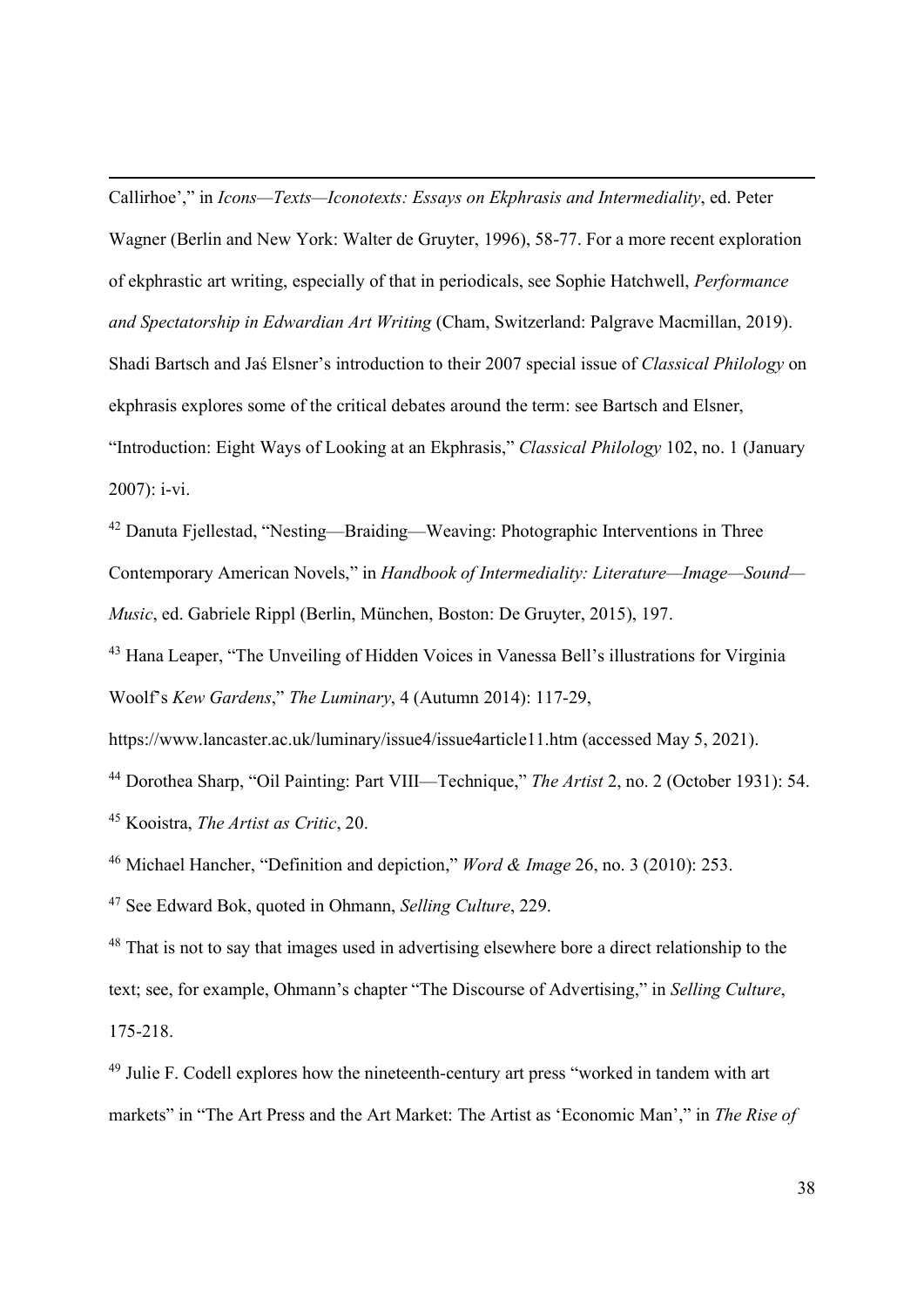the Modern Art Market in London, 1850–1939, ed. Pamela Fletcher and Anne Helmreich (Manchester: Manchester University Press, 2012), 133.

<sup>50</sup> "Spring-Time in the Home," *The Art Gallery* 1, no. 6 (Spring 1931): back cover.

<sup>51</sup> "The Artists in Our Last Issue," *The Art Gallery* 1, no. 6 (Spring 1931): 27.

<sup>52</sup> The Editor, "Editorial," *Colour* 1, no. 2 (December 1928): 5. The same wording had appeared in the magazine since at least vol. 6, no. 1 (February 1917): 1.

<sup>53</sup> Robert Scholes and Clifford Wulfman, "How to Study a Modern Magazine," in *Modernism in* the Magazines: An Introduction (New Haven and London: Yale University Press, 2010), 148.

<sup>54</sup> Peter Brooker and Andrew Thacker, "General Introduction," in The Oxford Critical and Cultural History of Modernist Magazines: Volume 1, Britain and Ireland, 1880-1955, ed. Peter Brooker and Andrew Thacker (Oxford: Oxford University Press, 2009), 6.

<sup>55</sup> Collier, "What is Modern Periodical Studies?", 109.

<sup>56</sup> Ohmann, Selling Culture, 225. See also Ellen Gruber Garvey, The Adman in the Parlor: Magazines and the Gendering of Consumer Culture, 1880s to 1910s (New York and London: Oxford University Press, 1996), 3-4, and Jeremy Aynsley and Kate Forde, "Introduction," in Design and the Modern Magazine, ed. Jeremy Aynsley and Kate Forde (Manchester: Manchester University Press, 2007), 2.

 $57$  Linda K. Hughes and Michael Lund, *The Victorian Serial* (Charlottesville: University Press of Virginia, 1991), 6.

<sup>58</sup> Hughes and Lund, The Victorian Serial, 13.

 $59$  Clifford Hall, "Portrait Painting: Parts 2-4," The Artist 2, nos. 2-4 (October-December 1931): 76-78, 120-22, 164-66.

 $60$  The Editor, "Editorial," *The Artist* 2, no. 1 (September 1931): 7.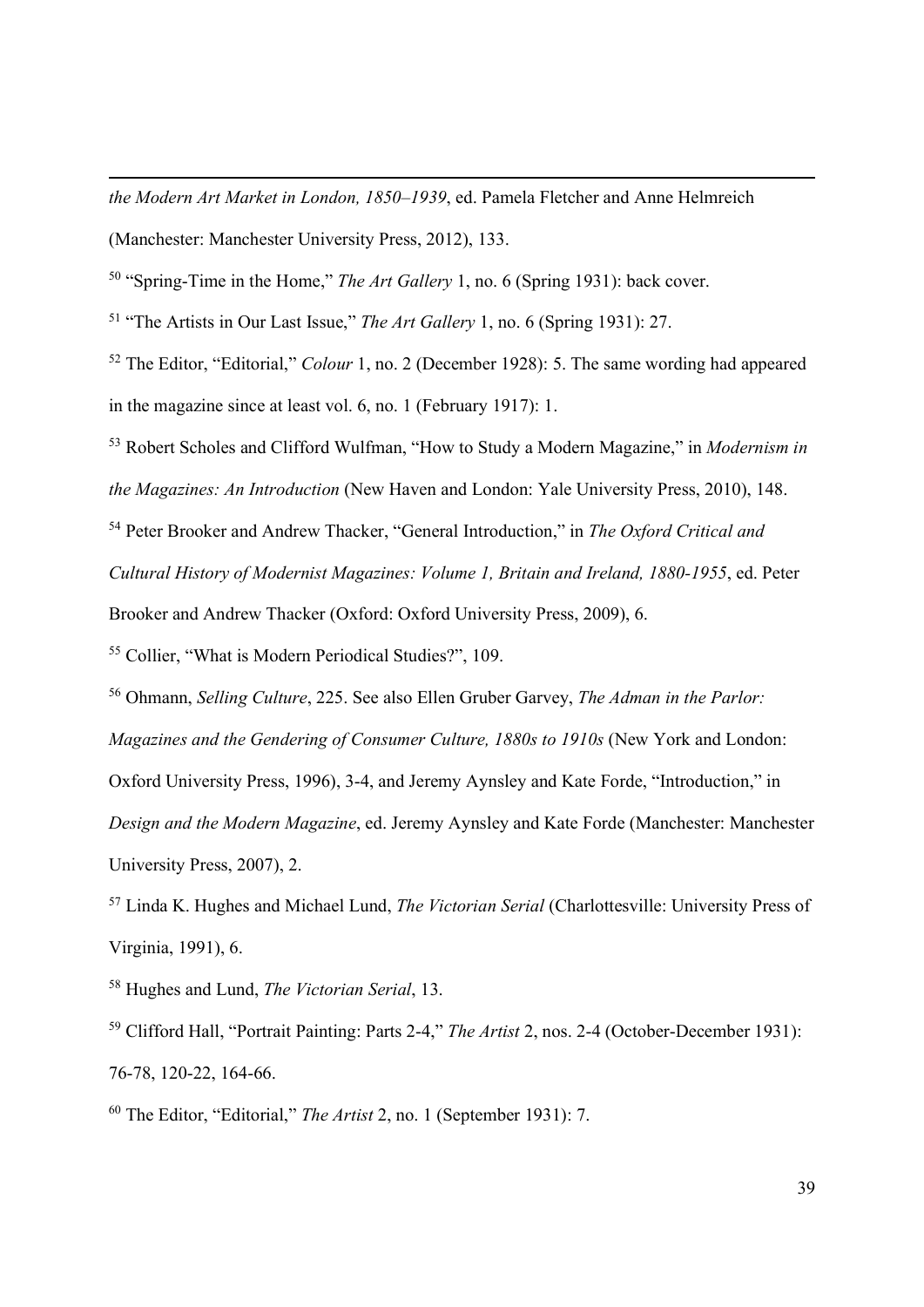$61$  Horace Taylor, "Practical Poster Designing: Part 2 – References," The Artist 2, no. 2 (October 1931): 79.

<sup>62</sup> The Editor, "Famous Art Schools. No. 4—The Grosvenor School of Modern Art," The Artist 2, no. 2 (October 1931): 84. The same issue also featured a small advertisement for the Grosvenor on the reverse of the front cover. Indeed, all of the art schools featured in the series, with the exception of the Spenlove School of Modern Painting, were also advertised in the magazine.

 $63$  Horace Taylor, "Posters," The Artist 2, no. 2 (October 1931): n.p.

<sup>64</sup> Jaleen Grove, "Embodying Word and Image: Magazines in Illustration Studies," in "Reading the Modern Magazine," ed. Lee and McGregor, https://doi.org/10.26597/mod.0112 (accessed May 17, 2021).

 $65$  Leonard Walker, "Painting in Water-colour: Part 3," The Artist 2, no. 3 (November 1931): 102.

<sup>66</sup> Leonard Walker, "Painting in Water-colour: Part 2," The Artist 2, no. 2 (October 1931): 57.

<sup>67</sup> Walker, "Painting in Water-colour: Part 2," 57-58.

<sup>68</sup> Leonard Walker, "Painting in Water-colour: Part 4," The Artist 2, no. 2 (December 1931): 145.

<sup>69</sup> Collier, "What is Modern Periodical Studies?", 109.

<sup>70</sup> Marcus and Best, "Surface Reading," 10.

 $71$  In periodicals scholarship, surface reading is often used in combination with close or distant reading; see Lee and McGregor, eds, "Reading the Modern Magazine." Sorensen argues for a conception of materiality which encompasses "not just the internal networks of a text but also the borderland (or external networks) that link the texts with 'users'"; "this kind of multiplied networked reading of dynamic material forms," she argues, "can escape the current stalemate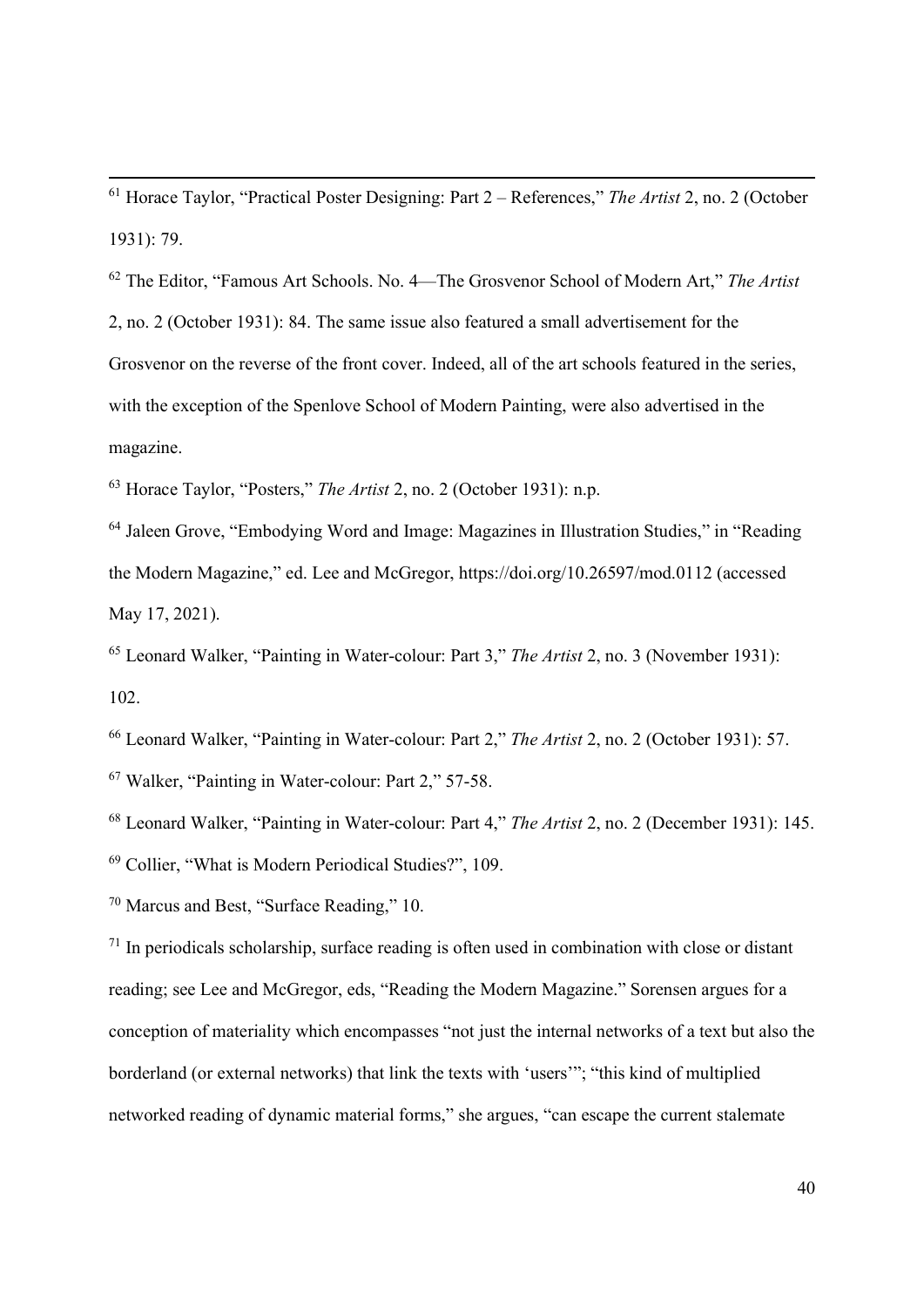between "surface" versus "distant" reading models and draw from the best of both methods enabled by a fluid, dynamic understanding of materiality and genre." See Sorensen, Modernist Experiments in Genre, 4.

 $72$  The term "object of knowledge" is Franco Morretti's; I am using it here in the manner outlined by Collier in "What is Modern Periodical Studies?", 100.

<sup>73</sup> Lee and McGregor, "Reading the Modern Magazine."

<sup>74</sup> Sharon Marcus, Heather Love, and Stephen Best, "Building a Better Description,"

Representations 135 (Summer 2016): 4.

# Bibliography

Ashwin, Clive. "The Founding of The Studio." Studio International (2017), https://www.studiointernational.com/index.php/the-founding-of-the-studio (accessed May 13, 2021).

- Aynsley, Jeremy and Kate Forde. "Introduction." In Design and the Modern Magazine, edited by Jeremy Aynsley and Kate Forde, 1-16. Manchester: Manchester University Press, 2007.
- Bartsch, Shadi and Jaś Elsner. "Introduction: Eight Ways of Looking at an Ekphrasis." Classical Philology 102, no. 1 (January 2007): i-vi.

Beegan, Gerry. "The Studio: Photomechanical Reproduction and the Changing Status of Design." Design Issues 23, no. 4 (Autumn 2007): 46-61.

Bredar, Trish, Shinjini Chattopadhyay, Morgan Alan, Anton Povzner, and Moonoseok Choi. "In Search of Multivocality: Periodical Studies and a Humanities Lab in Practice." In "Reading the Modern Magazine in an Interdisciplinary Humanities Lab," ed. Katja Lee and Hannah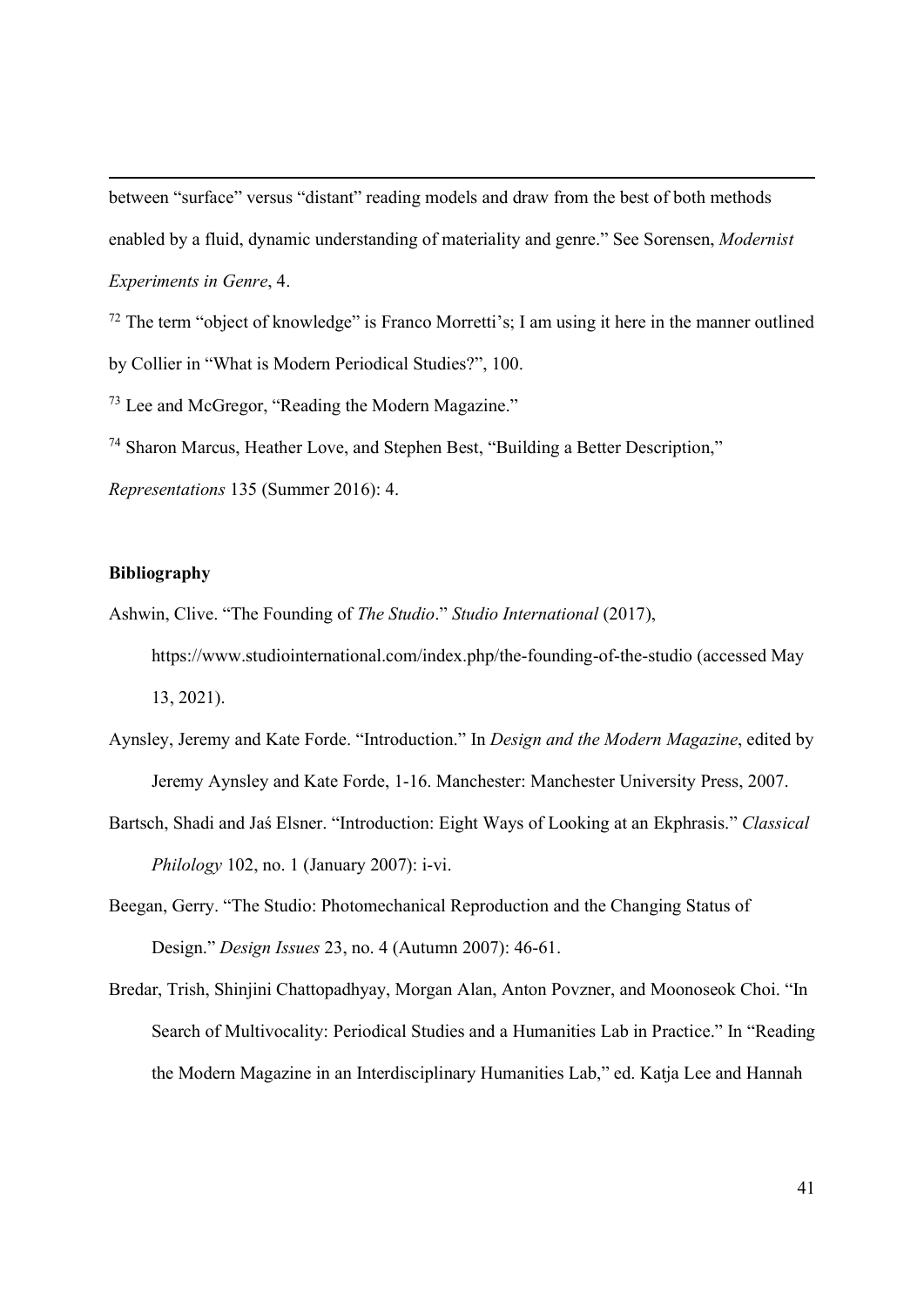McGregor, Modernism/modernity Print Plus 4, no. 2 (July 2019), https://doi.org/10.26597/mod.0118 (accessed May 17, 2021).

- Brill, Hans. "The Fin de Siècle." In The Art Press: Two Centuries of Art Magazines, edited by Trevor Fawcett and Clive Phillpot, 23-31. London: The Art Book Company, 1976.
- Breeze, Maggie. "Imposter Syndrome as a Public Feeling." In Feeling Academic in the Neoliberal University: Feminist Flights, Fights and Failures, edited by Yvette Taylor and Kinneret Lahad, 191-219. Basingstoke, Hampshire: Palgrave Macmillan, 2018.
- Brooker, Peter and Andrew Thacker. "General Introduction," in The Oxford Critical and Cultural History of Modernist Magazines: Volume 1, Britain and Ireland, 1880-1955, edited by Peter Brooker and Andrew Thacker, 1-26. Oxford: Oxford University Press, 2009.
- Burton, Anthony. "Nineteenth Century Periodicals." In The Art Press: Two Centuries of Art Magazines, edited by Trevor Fawcett and Clive Phillpot, 3-10. London: The Art Book Company, 1976.
- Codell, Julie F., "The Art Press and the Art Market: The Artist as 'Economic Man'." In The Rise of the Modern Art Market in London, 1850–1939, edited by Pamela Fletcher and Anne Helmreich, 128-150. Manchester: Manchester University Press, 2012.
- Cohen, Margaret. "Narratology in the Archive of Literature." Representations 108 (Fall 2009): 51-75.
- Collier, Patrick. "What is Modern Periodical Studies?" Journal of Modern Periodical Studies 6, no. 2 (2015): 92-111.
- Fjellestad, Danuta. "Nesting—Braiding—Weaving: Photographic Interventions in Three Contemporary American Novels." In Handbook of Intermediality: Literature—Image—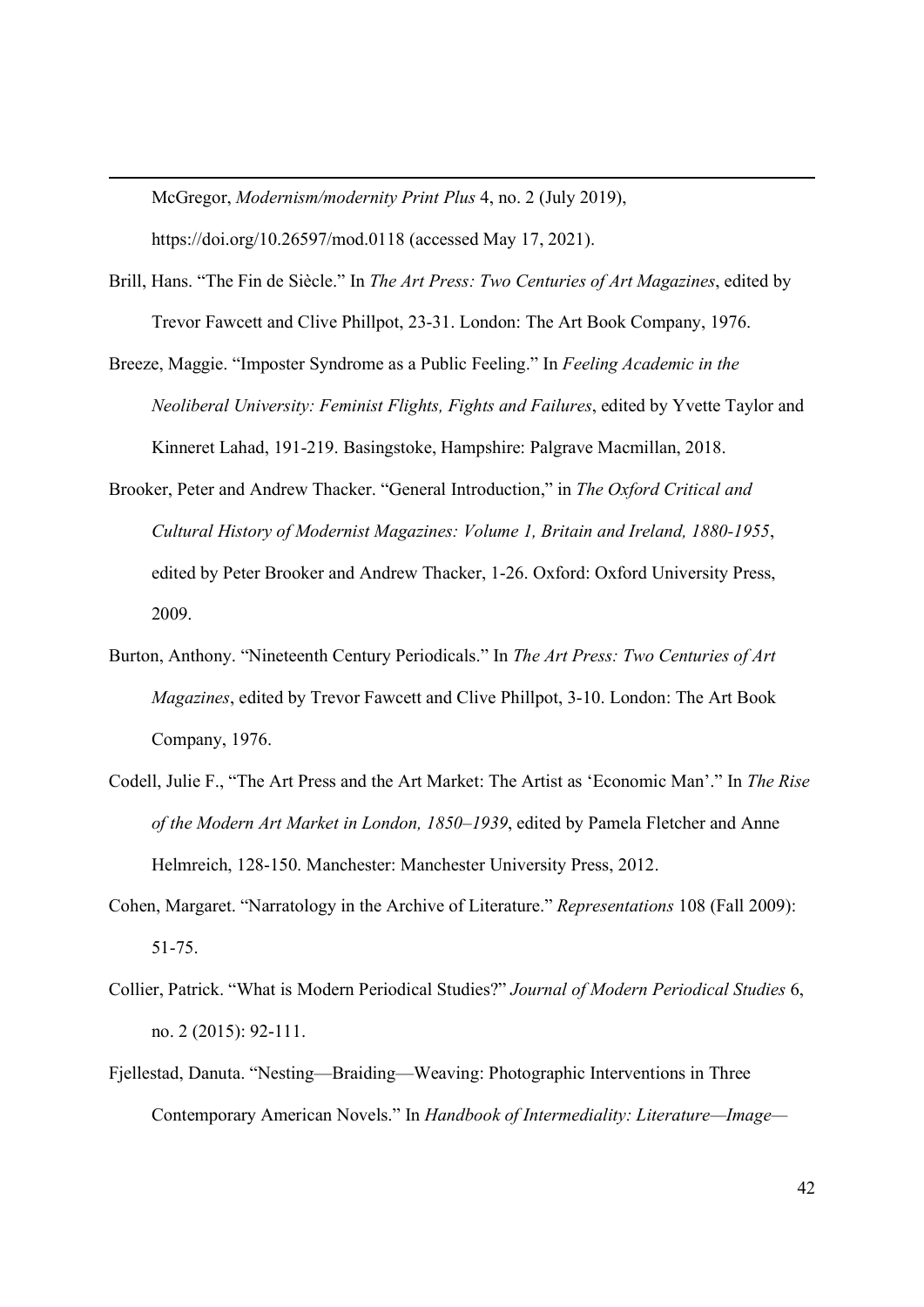Sound—Music, edited by Gabriele Rippl, 193-218. Berlin, München, Boston: De Gruyter, 2015.

- Fort, Bernadette. "Ekphrasis as Art Criticism: Diderot and Fragonard's 'Coresus and Callirhoe'." In Icons—Texts—Iconotexts: Essays on Ekphrasis and Intermediality, edited by Peter Wagner, 58-77. Berlin and New York: Walter de Gruyter, 1996.
- Garvey, Ellen Gruber. The Adman in the Parlor: Magazines and the Gendering of Consumer Culture, 1880s to 1910s. New York and London: Oxford University Press, 1996.
- Grove, Jaleen. "Embodying Word and Image: Magazines in Illustration Studies." In "Reading the Modern Magazine in an Interdisciplinary Humanities Lab," ed. Katja Lee and Hannah McGregor, Modernism/modernity Print Plus 4, no. 2 (July 2019), https://doi.org/10.26597/mod.0112 (accessed May 17, 2021).
- Hancher, Michael. "Definition and depiction." *Word & Image* 26, no. 3 (2010): 244-272.
- Hatchwell, Sophie. Performance and Spectatorship in Edwardian Art Writing. Cham, Switzerland: Palgrave Macmillan, 2019.
- Holt, Ysanne. "'The Call of Commerce': The Studio Magazine in the 1920s." In The Rise of the Modern Art Market in London, 1850–1939, edited by Pamela Fletcher and Anne Helmreich, 151–73. Manchester: Manchester University Press, 2012.
- Hughes, Linda K. and Michael Lund. The Victorian Serial. Charlottesville: University Press of Virginia, 1991.
- Kooistra, Lorraine Janzen. The Artist as Critic: Bitextuality in Fin-de-Siècle Illustrated Books. Aldershot, England: Scolar, 1995.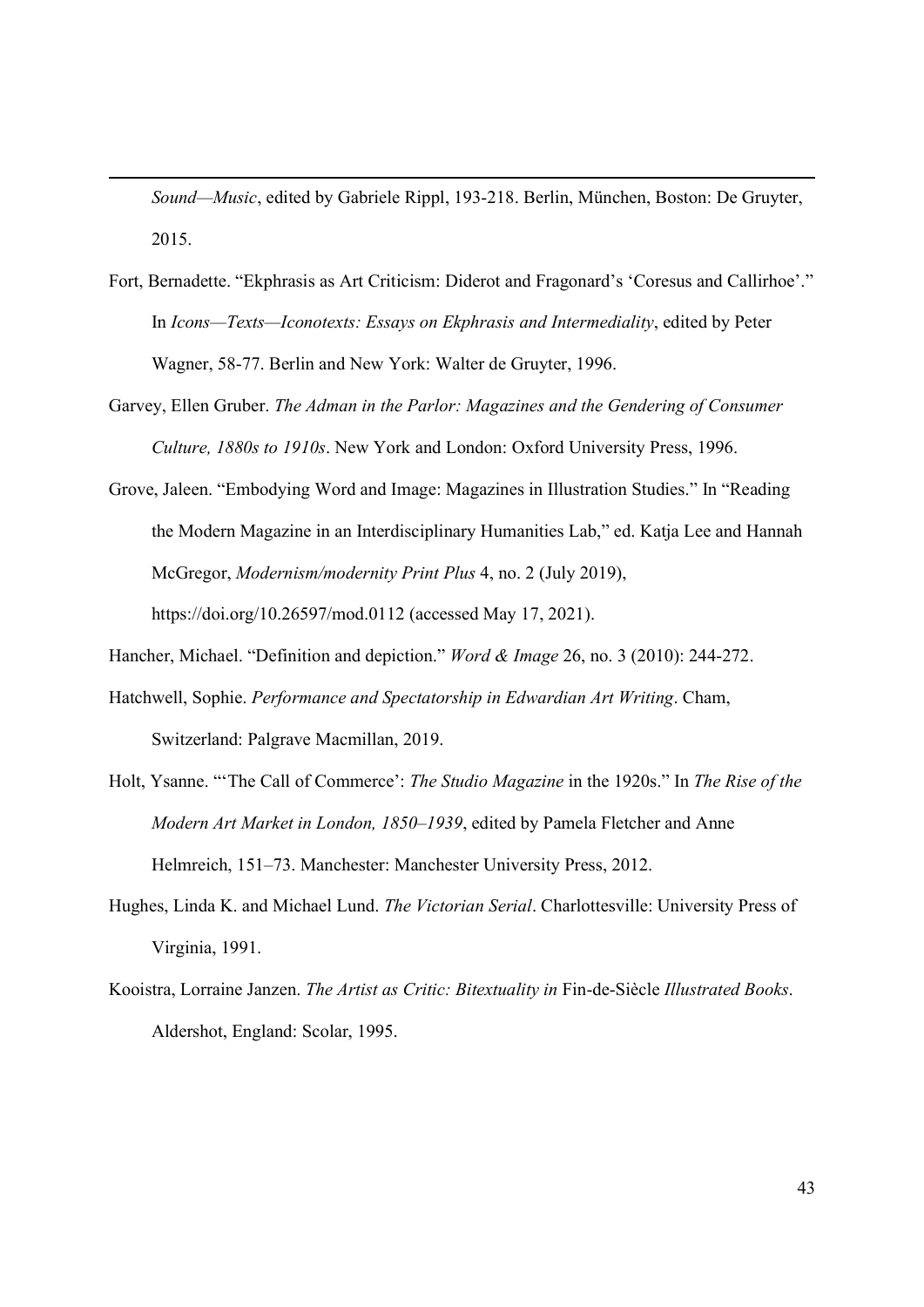- Leaper, Hana. "The Unveiling of Hidden Voices in Vanessa Bell's Illustrations for Virginia Woolf's Kew Gardens." The Luminary, 4 (Autumn 2014): 117-29, https://www.lancaster.ac.uk/luminary/issue4/issue4article11.htm (accessed May 5, 2021).
- Lee, Katja and Hannah McGregor, eds. "Reading the Modern Magazine in an Interdisciplinary Humanities Lab." Modernism/modernity Print Plus 4, no. 2 (July 2019), https://doi.org/10.26597/mod.0111 (accessed May 17, 2021).
- Leighton, Mary Elizabeth and Lisa Surridge. "The Plot Thickens: Toward a Narratological Analysis of Illustrated Serial Fiction in the 1860s." Victorian Studies 51, no. 1 (Autumn 2008): 65-101.
- Marcus, Sharon and Stephen Best. "Surface Reading: An Introduction." Representations 108 (Fall 2009): 1-21.
- Marcus, Sharon, Heather Love, and Stephen Best. "Building a Better Description." Representations 135 (Summer 2016): 1-21.
- Mitchell, W. J. T. Picture Theory: Essays on Verbal and Visual Representation. Chicago and London: The University of Chicago Press, 1994.
- Moster Bergonzi, Brittany. "Sleeping with the Enemy: Sir Ambrose Heal and Modernist Magazine Advertising." Journal of Modern Periodical Studies 12, no. 1 (2021): 55-86.
- Ohmann, Richard. Selling Culture: Magazines, Markets, and Class at the Turn of the Century. London, UK: Verso, 1996.
- Pereira, Maria do Mar. "'Feminist theory is proper knowledge, but…': The status of feminist scholarship in the academy." Feminist Theory 13, no. 3 (2012): 283-303.
- Seaber, Luke and Michael Shallcross. "The Trouble with Modernism: A Dialogue." The Modernist Review 10 (June 2019),